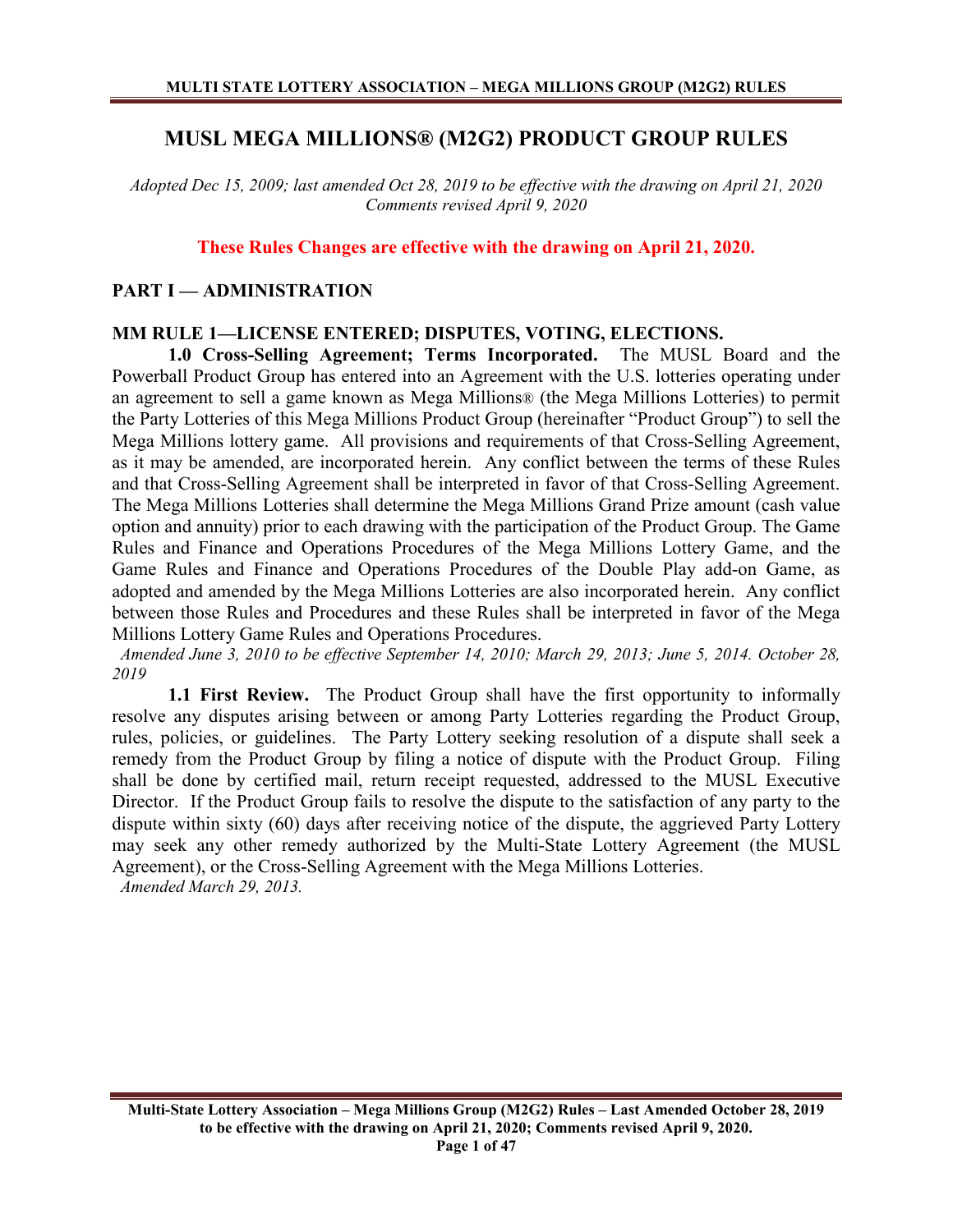**1.2 Voting.** The Product Group shall use a dual system of voting. One (1) vote will be taken in which each Party Lottery has one (1) vote (member vote). A second vote will be taken in which each Party Lottery has a number of votes equivalent to its proportionate percentage of the total game's sales for the one-year period immediately previous to the vote (sales vote). If a Party Lottery has less than a one-year history of sales, then that Party Lottery's vote for the period without sales will be calculated using average per capita sales applied to its total population (as per the most recent U.S. Census). In no case, however, shall a Party Lottery's sales vote exceed fifteen percent (15%) of the total sales vote. Unless a different percentage is provided in these rules, the percentage of votes necessary to allow action by the Product Group shall be more than fifty percent (50%) of the votes cast pursuant to both methods of voting. All sales voting percentages shall be calculated exclusive of Mega Millions Agreement Member Lottery sales.

# *Amended March 29, 2013.*

**1.3 Amendment of Rules.** These Product Group Rules may be amended upon a vote of more than two-thirds (2/3) of the votes cast pursuant to both methods of voting.

 *Amended March 29, 2013.*

**1.4 Quorum.** The quorum necessary to hold an official meeting of the Product Group shall be representation in person or by proxy from more than fifty percent (50%) of all members. If neither the Chair nor Vice-Chair can attend a scheduled meeting in person, then the meeting shall be rescheduled.

 *Amended March 29, 2013.*

**1.5 Elections.** A Product Group Chair and Product Group Vice-Chair shall be elected for one-year terms starting July 1. The Chair shall appoint a Nominating Committee to recommend candidates to the Product Group. Nominations may also be made by motion and properly seconded.

# **MM RULE 2 RESERVED.**

# **MM RULE 3—BUDGET.**

**3.1 Duties of Executive Director.** Annually or on a more frequent basis, the Executive Director shall prepare and submit to the Product Group Chair a proposed budget and fees for the Party Lotteries to pay the Product Group for the services it renders to them and shall be paid as a fee for services by each of the Party Lotteries in accordance with estimated sales. An acceptable method of payment shall be determined by the Product Group, subject to approval by the Board.

If a lottery withdraws from participation in the product group without giving proper notice of such withdrawal before approval of the group's budget, then that Participating Lottery shall not be entitled to a refund of its contributions to the budget.

If the Product Group terminates before the end of a fiscal year, all unspent funds shall be returned to the lotteries which contributed to the Group's budget, however Group contributions to MUSL overhead expenses shall not be refunded.

 *Amended March 29, 2013; June 5, 2014; June 15, 2017 to be effective with the drawing on October 31, 2017.*

**Multi-State Lottery Association – Mega Millions Group (M2G2) Rules – Last Amended October 28, 2019 to be effective with the drawing on April 21, 2020; Comments revised April 9, 2020. Page 2 of 47**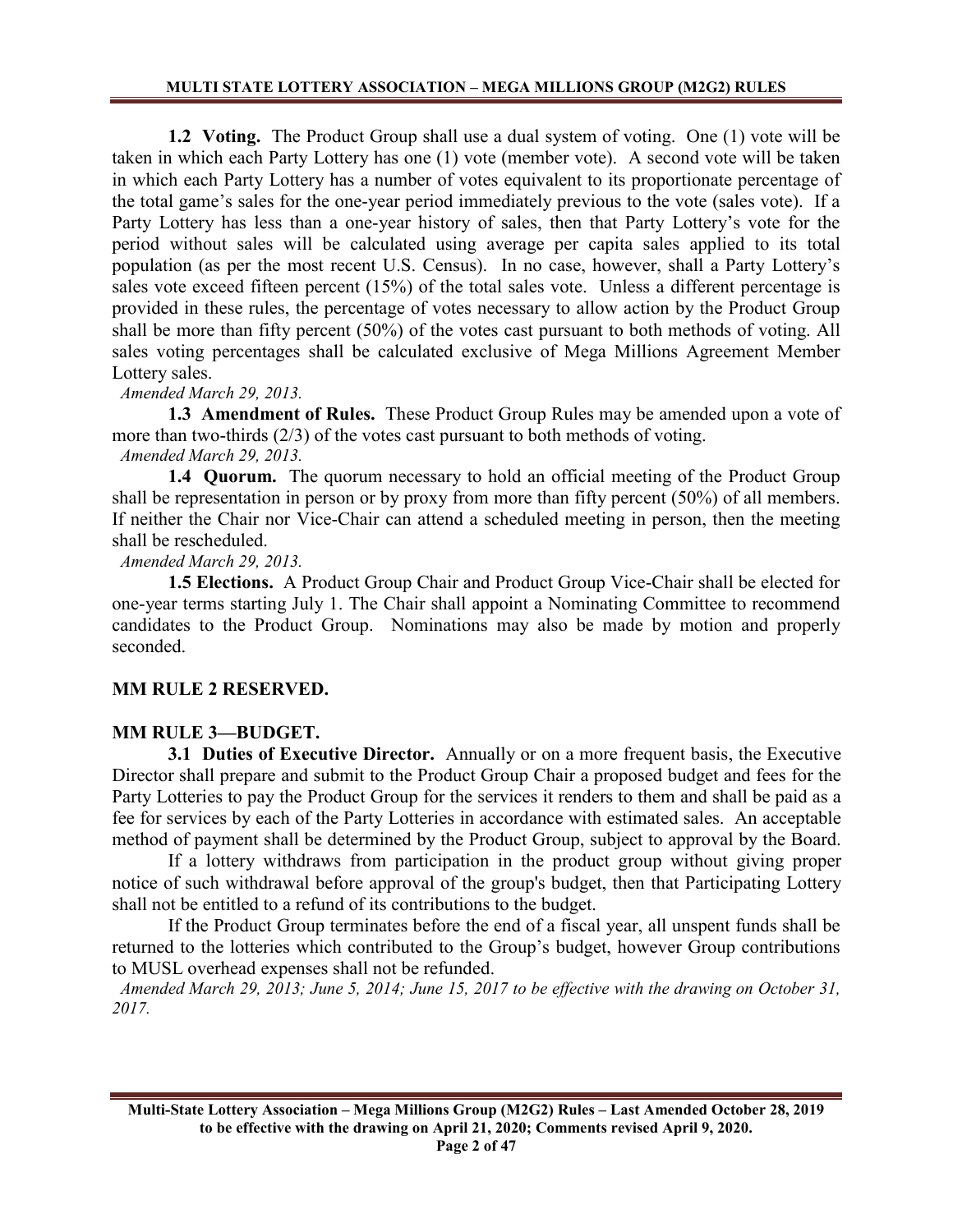# **MM RULE 4—DRAWINGS.**

The Executive Director shall establish, with Product Group approval, the minimum drawing procedures to be established for the drawing of winning numbers and shall work with the lottery conducting the drawing to implement the procedures. The Drawing Procedures shall include procedures for randomly selecting the Mega Millions game Winning Numbers, the Megaplier® multiplier, and the Double Play Winning Numbers.

Drawings shall be held at the times and places established by the Product Group and the results shall be subsequently announced to the public. All drawings shall be open to the public and shall be witnessed by an independent certified public accounting firm and other Selling Lottery officials as may be required by jurisdiction statute.

The Party Lottery Director shall determine the time for the end of sales prior to the drawings, which shall not be less than a minimum of fifteen (15) minutes between the close of the game Play sales and the time of the drawing for those Plays sold. Terminals shall not process plays for that drawing after the time established by the Party Lottery Director.

The Product Group shall designate or delegate the type of drawing equipment to be used and any equipment used in a drawing shall be inspected and tested by the draw officials in the presence of an independent certified public accounting firm before the drawing. All drawings, inspections, and tests shall be recorded.

 *Amended June 14, 2016; June 15, 2017 to be effective with the drawing on October 31, 2017; October 28, 2019 to be effective with the drawing on April 21, 2020.*

# **MM RULE 5 RESERVED.**

# **MM RULE 6—RECORDS MANAGEMENT.**

**6.1 Records Defined.** "Records" shall mean any document, paper, photograph, or recording made or received, in whatever form, in connection with the official business of the Product Group. Records do not include materials made or acquired for reference or exhibition purposes, or miscellaneous papers or correspondence without official significance.

*Amended June 15, 2017 to be effective with the drawing on October 31, 2017*

**6.2 Duties of Executive Director.** The Executive Director shall maintain Product Group records in a secure and orderly manner.

**6.3 Confidentiality.** To the maximum extent practical, Product Group records shall be made available for inspection by Party Lotteries in a reasonable and responsible manner. *Amended June 14, 2016.*

**6.4 Records Retention.** The Executive Director shall establish the minimum retention period for each record or class of record with Product Group approval. The Executive Director shall establish the criteria for the disposal of Product Group records.

### **MM RULE 7 RESERVED.**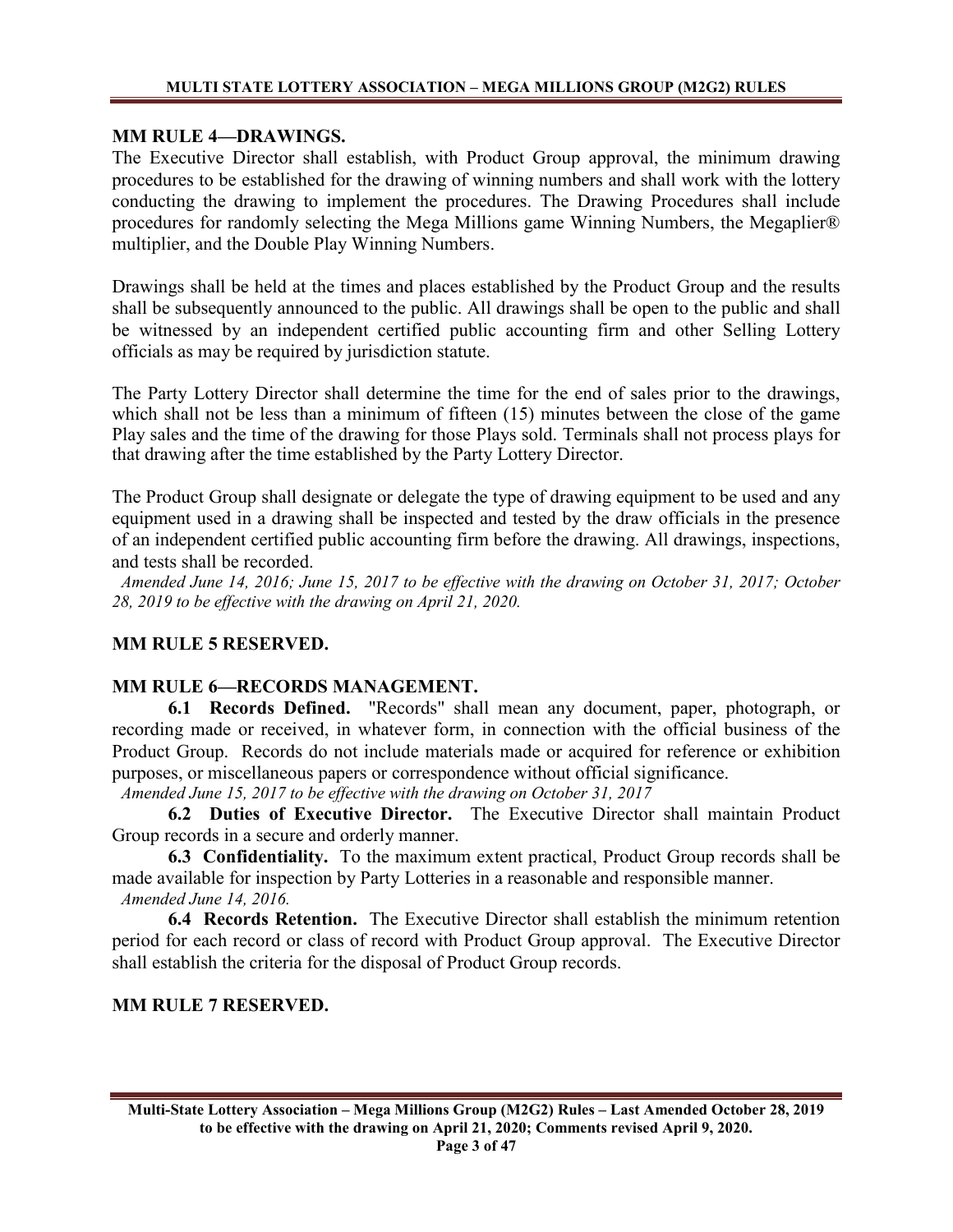### **MM RULE 8—PETITION FOR ADMISSION.**

**8.1 Minimum ICS Standards.** A Lottery seeking admission to the Product Group shall have a fully tested internal control system that meets or exceeds the minimum standards set forth in MUSL Rule 2 (Minimum ICS Standards) before sales of Plays commence. The Security and Integrity Committee shall review the internal control systems of each lottery seeking admission to the Product Group for compliance with Rule 2 (Minimum ICS Standards) and shall issue a written report summarizing its findings.

 *Amended March 29, 2013; June 14, 2016; June 15, 2017 to be effective with the drawing on October 31, 2017*

**8.2 Other Admission Requirements.** The Product Group shall determine other admission requirements as allowed by the MUSL Agreement and in the Cross-Selling Agreement.

*Comment*. *At its first meeting on December 9, 2009, it was decided that all members agreeing to sell before June 30 will have a vote for the development of these rules; once Plays go on sale anywhere, only selling lotteries will have a vote.*

 *Comment Amended June 14, 2016.*

### **MM RULE 9—EXPULSION OR SUSPENSION OF A PARTY LOTTERY.**

**9.1** The Product Group can expel or suspend a Party Lottery of the Product Group for cause as determined in the sole discretion of the Product Group with the consent of more than two-thirds (2/3) of the members pursuant to both methods of voting in conformance with the MUSL Agreement. If the Product Group votes to expel or suspend a Party Lottery as provided in the MUSL Agreement, the Party Lottery being considered for expulsion shall be excluded from voting on that matter, and shall also be excluded from any subsequent vote by the Product Group to reinstate that Party Lottery, and in the voting calculations outlined in these Product Group Rules.

*Amended March 29, 2013; June 25, 2013, October 25, 2017.*

**9.2** The Product Group can reinstate a Party Lottery of the Product Group with the consent of more than two-thirds (2/3) of the Members pursuant to both methods of voting in conformance with the MUSL Agreement. Requests for reinstatement shall be considered by the Product Group at its earliest convenience, following submission of support sufficient for such reinstatement from the requesting lottery.

*Adopted: October 25, 2017.* 

**9.3** Any Party Lottery, which fails, is unwilling, or loses the ability to transfer prize contributions as required under these Rules shall suspend its sales of Mega Millions within seven (7) days of such failure or loss of ability. The Party Lottery may request reinstatement as provided for under these Rules. Failure to notify the Product Group of such circumstances, or of the suspension of sales, or the failure to suspend sales as required, shall be grounds for suspension or expulsion.

*Adopted: October 25, 2017.*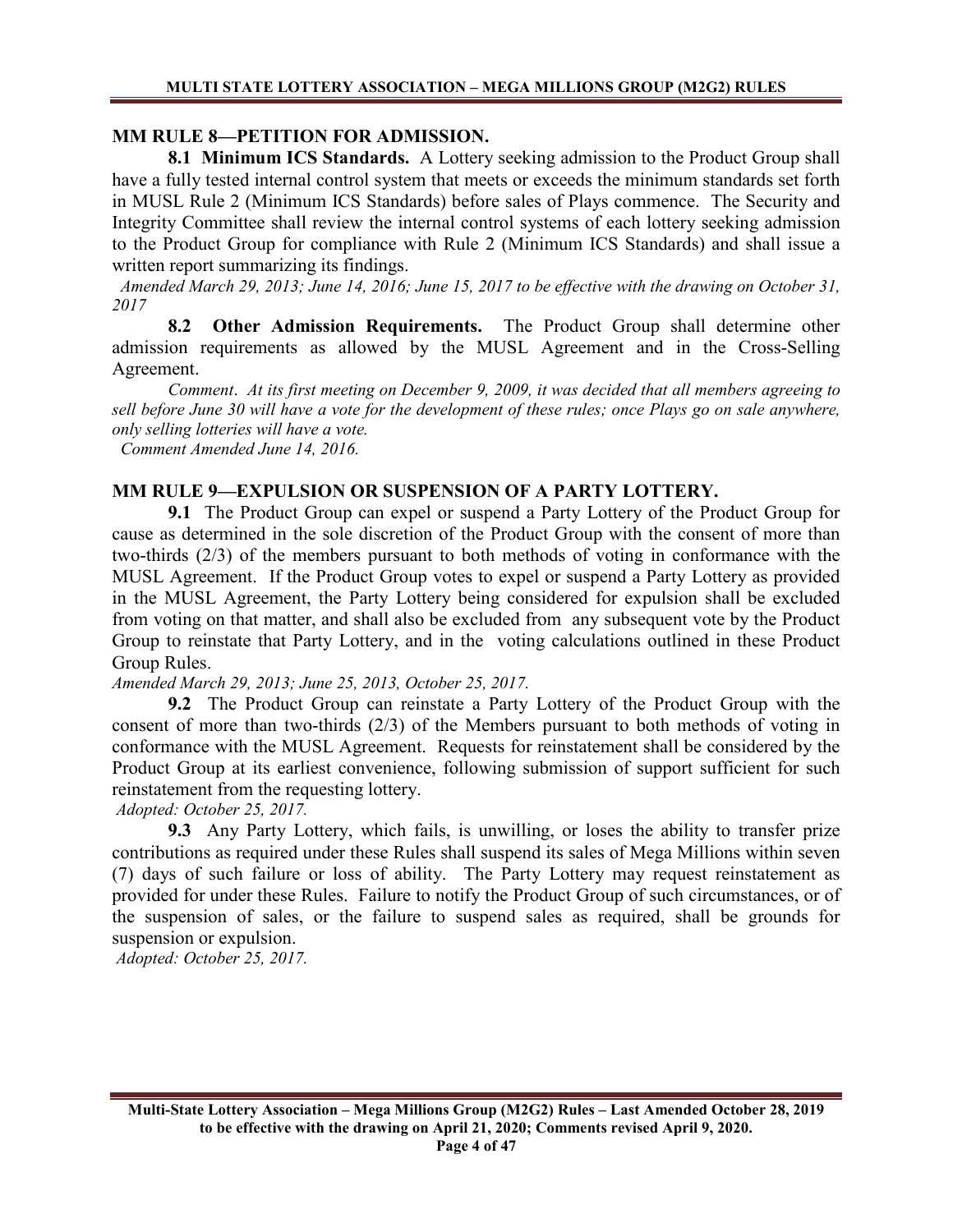**9.4** Any Party Lottery that fails, is unwilling, or loses the ability to pay all prize levels in the game(s) after prize claimants have met all prize claim procedures of the Party Lottery, the Group and the MUSL Board, shall immediately suspend its sales of Mega Millions upon such failure, unwillingness or loss of ability. The Party Lottery may request reinstatement as provided for under these Rules. Failure to notify the Product Group of such circumstances, or of the suspension of sales, or the failure to suspend sales as required, shall be grounds for suspension or termination.

*Adopted: October 25, 2017.* 

# **MM RULE 10—ADVERTISING.**

**10.1 Unfair Advertising.** No Party Lottery may advertise, either directly or indirectly, that Plays sold in its jurisdiction offer better odds, better chances of winning, or better payoffs than Plays sold in other jurisdictions. This rule does not prohibit a Party Lottery from offering retailer promotions or other creative promotions designed to increase the sale of Plays.

 *Amended June 14, 2016; June 15, 2017 to be effective with the drawing on October 31, 2017.*

**10.2 Mega Millions Grand Prize Estimate.** No Party Lottery may publicize an advertised Mega Millions Grand Prize amount or guaranteed Mega Millions Grand Prize amount that is different than the estimated Mega Millions Grand Prize amount provided to the Party Lotteries by the Product Group.

 *Amended March 29, 2013; June 14, 2016; October 28, 2019.*

# **MM RULE 11—TICKET PRICE**

**11.1 Uniform Price.** Each Play shall be sold at retail for the price set by the Product Group.

 *Amended June 14, 2016; June 15, 2017 to be effective with the drawing on October 31, 2017.*

**11.2 Taxes.** The Play price set by the Product Group shall include all the applicable taxes that a Party Lottery may be required to collect.

 *Amended March 29, 2013; June 14, 2016; June 15, 2017 to be effective with the drawing on October 31, 2017.*

**11.3 Discounts, Rebates, and Promotions.** A Party Lottery may offer Plays through discounts, rebates, or promotions, without Product Group approval for a period not to exceed ninety (90) days in any six-month period, as long as the full prize share is paid to the Product Group, without discount, and after a notice advising all Group members of the terms and dates of the offering.

 *Amended June 3, 2010 to be effective September 14, 2010; March 29, 2013; June 14, 2016; June 15, 2017 to be effective with the drawing on October 31, 2017.*

**11.4 Plays as Prizes.** Nothing in this rule shall prohibit a Party Lottery from offering Plays as a prize in any other non-MUSL game or promotion operated by the Party Lottery after advising all Group members of the terms and dates of the offering. A Selling Lottery may offer other discounts, rebates, or promotions as may be approved by the Product Group.

 *Amended June 3, 2010 to be effective September 14, 2010; June 14, 2016; June 15, 2017 to be effective with the drawing on October 31, 2017.*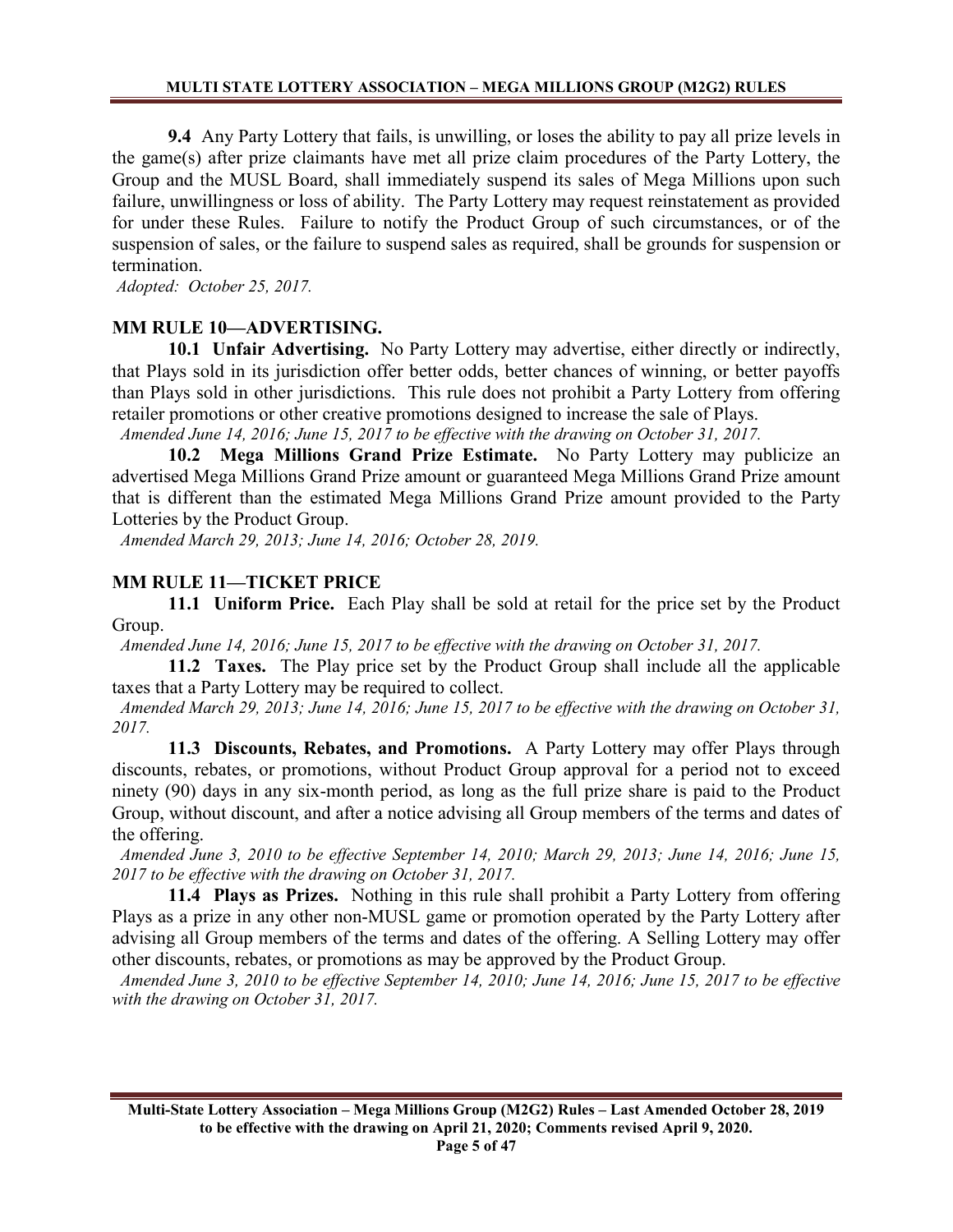**11.5 Contribution to Prize Pool.** Party Lotteries that offer Plays as a prize or as part of an authorized discount, promotion, or rebate shall contribute to the prize pool the full amount assessed for a Play sold at the uniform price.

 *Amended March 29, 2013; June 14, 2016; June 15, 2017 to be effective with the drawing on October 31, 2017.*

 *Comment. Rules 11.3 and 11.4 are intended to require reporting only where the price of the Play is reduced by a promotion or is given away for free. A Party Lottery need not report promotions that do not change the price of a Play. Promotions that increase the "value" of a Play or that offer other lottery games free or at a reduced price with the purchase of a Play do not need to be reported. The intent of the rule is to advise contiguous lotteries when their players might find that they can get the same Play at a reduced price from another lottery – not that they can get that other lottery's games at a reduced price. Comment last amended June 15, 2017 to be effective with the drawing on October 31, 2017.*

# **MM RULE 12—SALE OF PLAYS**

**12.1 Authorized Agents.** Plays shall be sold only through agents and means authorized by a Party Lottery.

 *Amended June 14, 2016; June 15, 2017 to be effective with the drawing on October 31, 2017.*

**12.2 Ticket Stock.** Plays sold through the Product Group shall be sold through a Party Lottery and, other than ticketless transaction Plays, shall be printed on ticket stock that meets the security requirements for ticket stock used in the Party Lottery's other games and other requirements adopted by the MUSL Board and the Product Group.

*Amended March 29, 2013; June 25, 2013*; *June 14, 2016; June 15, 2017 to be effective with the drawing on October 31, 2017.*

**12.3 MUSL Markings.** All Play Slips used in the game shall contain registered game trademarks and shall communicate other information as may be required by the MUSL Board and the Product Group.

 *Amended March 29, 2013*; *June 14, 2016; June 15, 2017 to be effective with the drawing on October 31, 2017.*

**12.4 Game Sell Out Prohibited.** No Party Lottery shall directly and knowingly sell a Play or combination of Plays to any person or entity that would guarantee such purchaser a Mega Millions Grand Prize or Double Play First Prize win.

 *Amended March 29, 2013*; *June 14, 2016; June 15, 2017 to be effective with the drawing on October 31, 2017; October 28, 2019 to be effective with the drawing on April 21, 2020.*

**12.5 Location and Method of Sales.** An offer to buy and an offer to sell a Play sold through the Product Group shall be made only at a location or only by a method that is licensed, certified, authorized, or contracted by the Party Lottery.

 *Amended March 29, 2013*; *June 14, 2016; June 15, 2017 to be effective with the drawing on October 31, 2017.*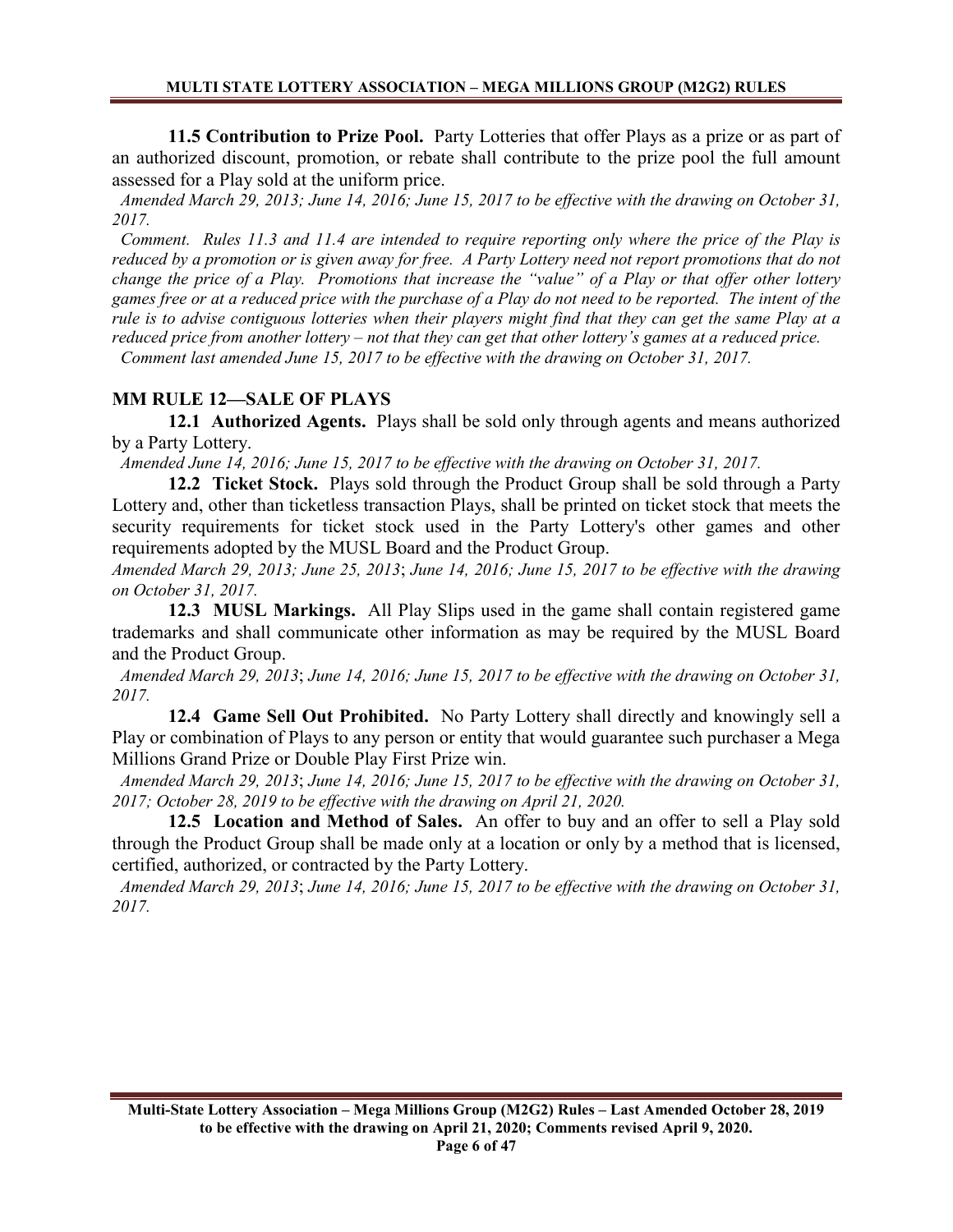#### **MM RULE 13—PRIZE PAYMENTS.**

No Party Lottery may pay prizes that are less than or more than the prize amounts established by the Mega Millions Lotteries and the Product Group. The prize won cannot be indirectly increased by Party Lottery promotions or agent promotions that have the effect of increasing the designated prize.

 *Amended March 29, 2013*; *June 14, 2016; June 15, 2017 to be effective with the drawing on October 31, 2017.*

*Comment. The MUSL Party Lotteries and the Mega Millions Lotteries have agreed that if either group needs to pay pari-mutuel low-tier prizes under that games rules, then both sides will pay parimutuel low-tier prizes.*

## **MM RULE 14—MEGA MILLIONS, JUST THE JACKPOT, AND DOUBLE PLAY PRIZE POOL TRANSFERS.**

**14.1 Prize Funds Transferred to MUSL.** Each Party Lottery shall transfer to the MUSL in trust an amount as determined by the MUSL and the Product Group to be its total proportionate share of the Mega Millions Prize Pool less actual Mega Millions low-tier prize liability, its total proportionate share of the Just the Jackpot™ Prize Pool, and its total proportionate share of the Double Play Prize Pool, less actual Double Play low-tier prize liability. If this results in a negative amount, the MUSL central office shall transfer funds from the appropriate prize pool to the Party Lottery.

In the event of a Mega Millions Grand Prize win at a MUSL Lottery, the Mega Millions Clearinghouse shall collect the total proportionate share of the Grand Prize pool from the Mega Millions Lotteries and shall transfer that amount to MUSL within 14 calendar days from the date of the winning draw.

In the event of a Double Play First Prize win at a MUSL Lottery, the Mega Millions Clearinghouse shall collect the total proportionate share of the First Prize Pool from the Mega Millions Lotteries and shall transfer that amount to MUSL within 14 calendar days from the date of the winning draw.

 *Amended Dec 31, 2009*; *June 14, 2016; June 15, 2017 to be effective with the drawing on October 31, 2017; October 28, 2019 to be effective with the draw on April 21, 2020.*

*Comment. The Mega Millions Lottery's Mega Millions Clearinghouse is currently the Virginia Lottery. Comment last amended June 14, 2016.*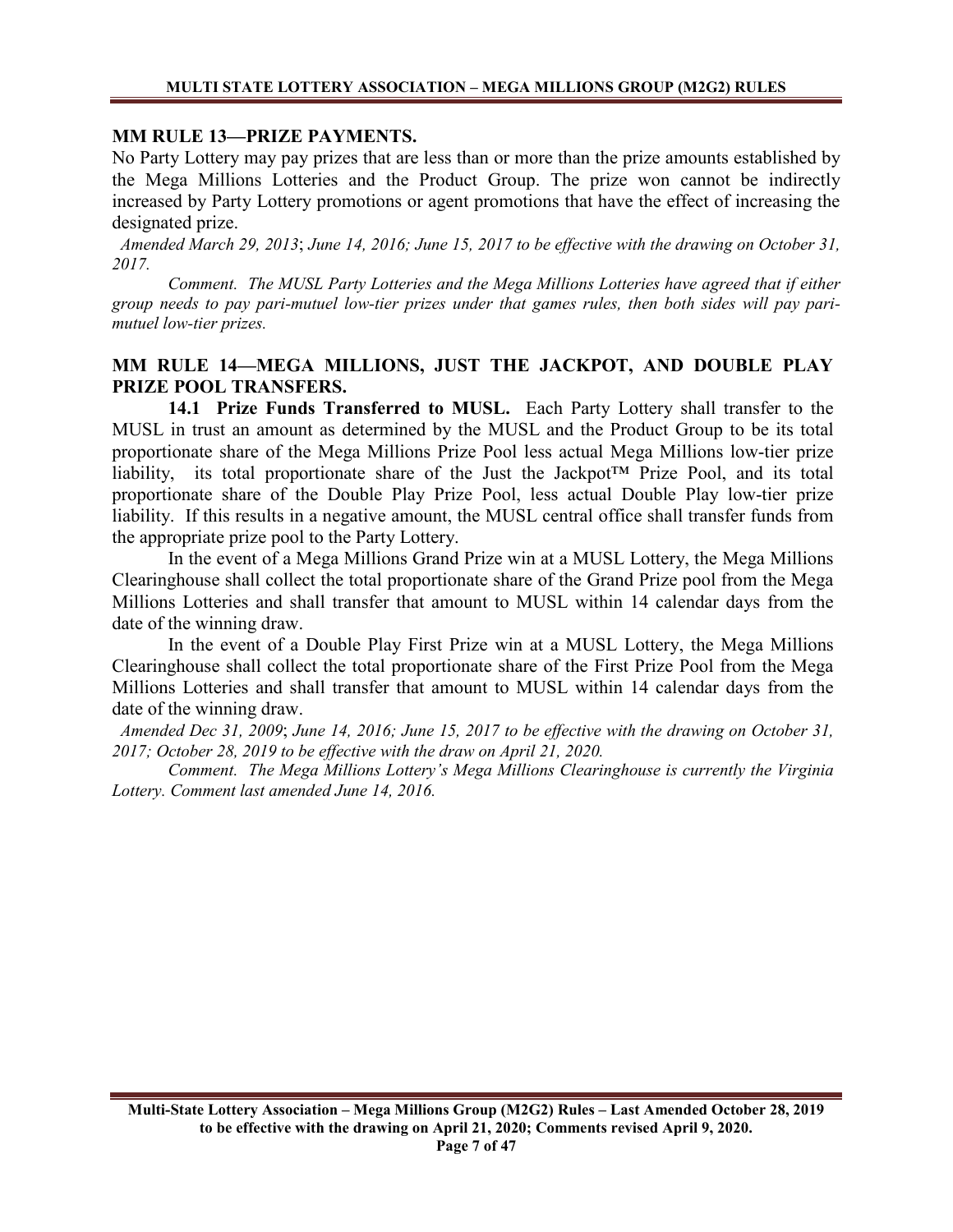**14.2 Mega Millions Grand Prize and Double Play First Prize Funds Transferred to Lottery.** Mega Millions Grand Prize or Double Play First Prize amounts held by MUSL shall be transferred to a Party Lottery having a winner in the Mega Millions game, or the Double Play Promotion on a schedule approved by the Product Group and after MUSL has collected the prize pool shares from all Participating Lotteries selling the Mega Millions lottery game.

 *Amended Dec 31, 2009*; *June 14, 2016; June 15, 2017 to be effective with the drawing on October 31, 2017; October 28, 2019 to be effective with the drawing on April 21, 2020. Comment. See Rule 19 for the approved schedule.*

# **14.3 Unclaimed Prizes.**

**(a)** All funds to pay a Mega Millions Grand Prize that went unclaimed shall be returned to Selling Lotteries in proportion to sales by Selling Lotteries for the Mega Millions Grand Prize in question after the claiming period set by the Selling Lottery selling the winning Play expires.

All funds to pay a Double Play First Prize that went unclaimed shall be returned to Selling Lotteries in proportion to sales by Selling Lotteries for the Double Play First Prize in question after the claiming period set by the Selling Lottery selling the winning Play expires.

If after a winning Play has not been claimed or redeemed and the corresponding prize monies have been returned to Party Lotteries pursuant to this Rule, a claim is made or redemption sought which a Party Lottery pays (i) as a result of the provisions of the Servicemembers Civil Relief Act (50 U.S.C. App. §3901 et seq as amended) (SCRA); (ii) as a result of jurisdictional legislation adopted to satisfy the requirements of the SCRA; or (iii) as a result of jurisdictional legislation requiring such payment to a member of the armed forces who was engaged in active military service outside the paying Party Lottery jurisdiction when the usual permitted time period to make a claim or seek redemption expired, each other Party Lottery, that was a Party Lottery at the time of the drawing, shall reimburse the paying Party Lottery in an amount equal to the amount such other Party Lottery would have contributed to the prize had the claim been made or redemption sought within the usual permitted time period for that claim or redemption. The provisions of this rule shall remain in force and effect and be binding upon the Party Lotteries without regard to whether the Mega Millions game remains in existence and/or whether the Party Lottery seeking reimbursement has withdrawn from the game at the time a Party Lottery seeks reimbursement pursuant to this rule.

 *Amended March 29, 2013*; *June 14, 2016; June 15, 2017 to be effective with the drawing on October 31, 2017.*

**(b)** The return of unclaimed Mega Millions Grand Prize or Double Play First Prize funds shall occur promptly upon the termination of the relevant claim period for the Participating Lottery in which the unclaimed Grand Prize Play or Double Play First Prize Play was purchased. Interest accretion on any securities purchased to fund an unclaimed Mega Millions Grand Prize will be reflected in market rates at the time of liquidation by the Purchaser of the securities. The Purchaser shall return interest earned on unclaimed cash value option Mega Millions Grand Prizes based on the interest yields realized on such funds during the claim period.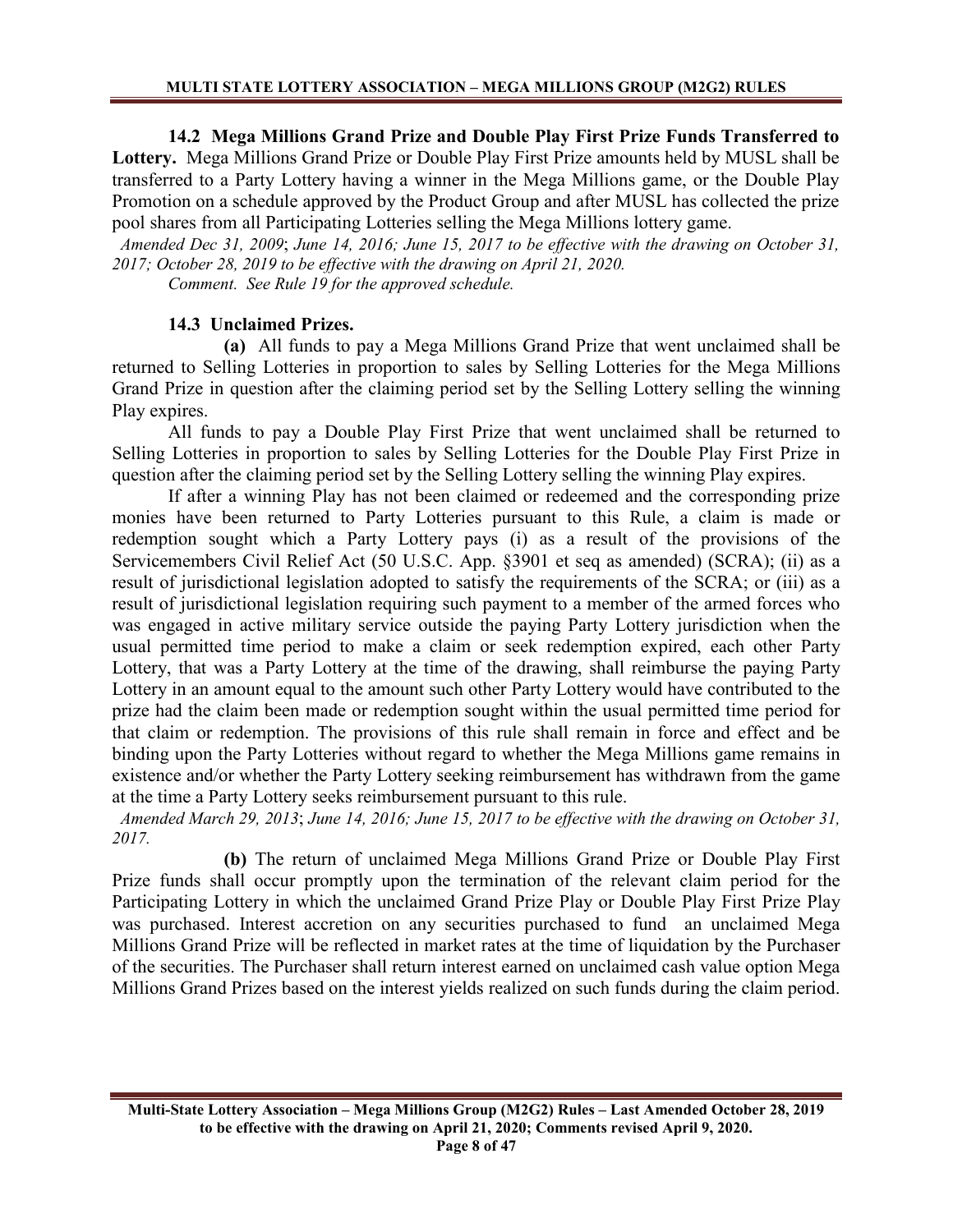Any interest earned on unclaimed Mega Millions Grand Prizes and Double Play First Prizes held by Mega Millions Consortium Lotteries shall be returned on a proportional basis to MUSL. Any interest earned on unclaimed Mega Millions Grand Prizes and Double Play First Prizes held by MUSL shall be returned on a proportional basis to the Mega Millions Consortium Lotteries.

 *Amended June 5, 2014*; *June 14, 2016; June 15, 2017 to be effective with the drawing on October 31, 2017; October 28, 2019 to be effective with the drawing on April 21, 2020.*

**(c)** By agreement with the Mega Millions Lotteries, the Product Group will not participate in the sharing of liabilities at the low-tier prize level (all prizes below the Mega Millions Grand Prize or Double Play First Prize) and shall not reconcile unclaimed low-tier prizes with the Mega Millions Lotteries.

*Amended October 28, 2019.*

# **MM RULES 15 through 18 RESERVED.**

# **MM RULE 19—FUNDS TRANSFER.**

Funds shall be collected from each Party Lottery by wire transfer, electronic funds transfer, or by other means acceptable to the Product Group. The amount to be transferred shall be calculated in accordance with Product Group rules. The Product Group shall determine collection days. If MUSL is unable to collect all funds in a timely manner for the transfer to the winning lottery(ies), the MUSL may borrow the funds from other appropriate Mega Millions Product Group cash reserves, or from the MUSL Operations Account, following notice to the Product Group Officers, the Finance & Audit Committee, and the Executive Committee. The borrowed funds shall be immediately replenished upon collection of prize funds from the party lotteries.

 *Amended March 29, 2013; May 13, 2013; June 15, 2017 to be effective with the drawing on October 31, 2017.*

*Comment. At its meeting on December 23, 2009, the Product Group determined that funds shall be collected weekly from the Party Lotteries on the Monday, or the first banking day, that is thirteen (13) days from the applicable Tuesday drawing and ten (10) days from the applicable Friday drawing. By agreement with the Mega Millions Lotteries, MUSL will transfer the funds to the Mega Millions Lottery's Mega Millions Clearinghouse (currently the Virginia Lottery) within thirteen (13) calendar days from the date of the winning draw at a Mega Millions Lottery. The Mega Millions Lottery's Mega Millions Clearinghouse shall collect the funds from the Mega Millions Lotteries and shall transfer their Mega Millions Grand Prize prize share to MUSL within fourteen (14) calendar days of a winning draw at a MUSL Lottery. If funds are needed to pay a prize when due the MUSL may borrow the funds from other accounts of this Product Group, or the MUSL Operations Account, after notice to the Product Group Officers, the Finance & Audit Committee, and the Executive Committee. Funds to pay a Mega Millions prize may not be borrowed from Double Play cash reserves; and, funds to pay a Double Play prize may not be borrowed from Mega Millions cash reserves. The borrowed funds shall be immediately replenished upon collection of prize funds from the party lotteries.* 

 *Comment last updated June 15, 2017 to be effective with the drawing on October 31, 2017; October 28, 2019 to be effective with the drawing on April 21, 2020.*

### **MM Rule 20 RESERVED.**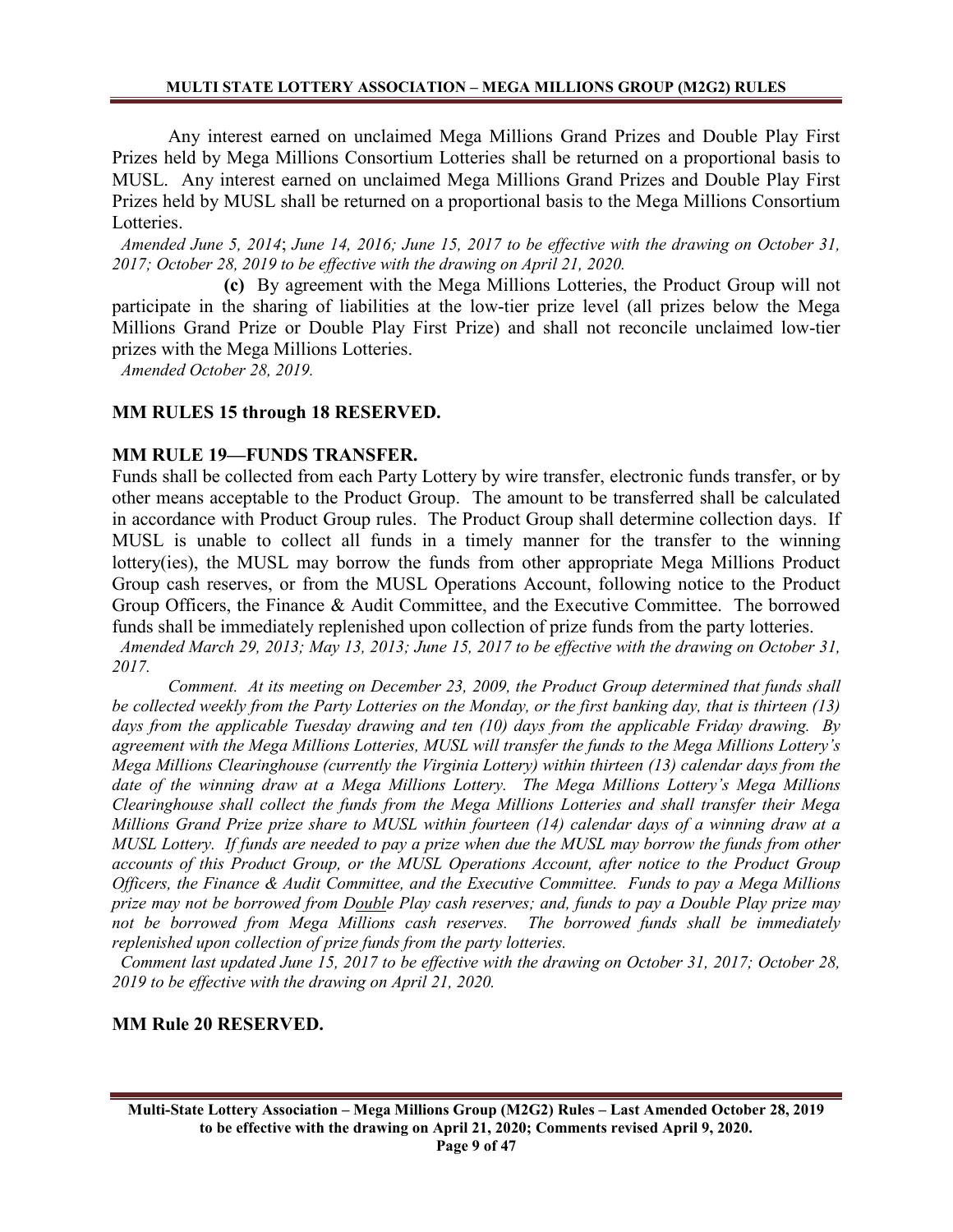# **MM RULE 21—ADVANCE SALES.**

Proceeds from advance sales may be held by the Party Lottery until the draw date for which the Play applies.

*Amended June 14, 2016; June 15, 2017 to be effective with the drawing on October 31, 2017.*

**MM RULES 22 – 25 RESERVED.**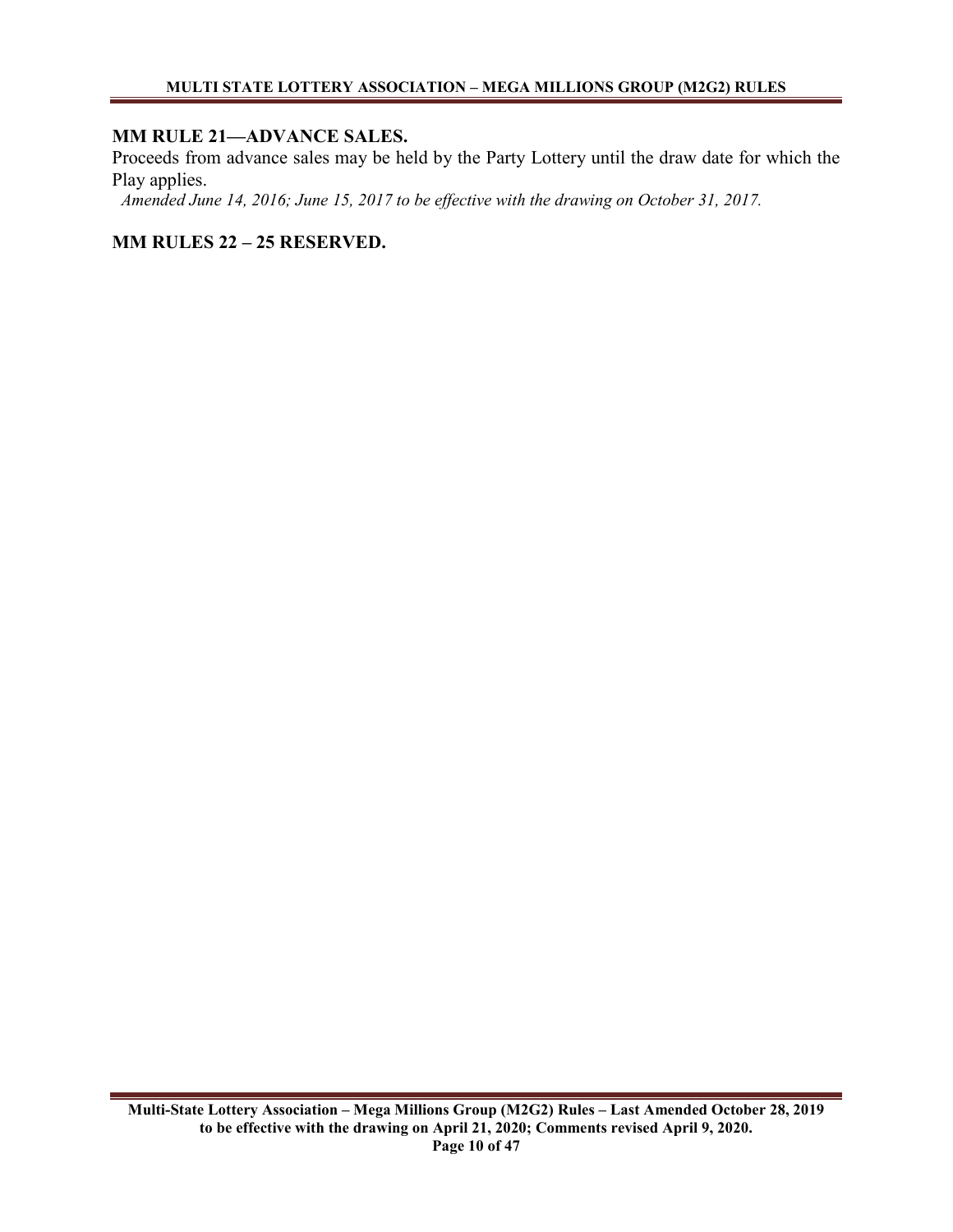# **PART II GENERAL RULES FOR MEGA MILLIONS AND ADD-ON GAME PROMOTIONS**

*Amended October 28, 2019 to be effective with the drawing on April 21, 2020; Comments revised April 9, 2020* 

### **MM RULE 26—DEFINITIONS.**

The following definitions apply unless the context requires a different meaning or is otherwise inconsistent with the intention of the rules adopted by the Product Group. Capitalized terms used but not defined in these rules shall have the meanings ascribed to them in the MUSL Agreement.

**26.1** "Advertised Grand Prize". "Advertised Grand Prize" shall mean the estimated annuitized Mega Millions Grand Prize amount as determined by the Mega Millions Finance Committee and communicated through the Selling Lotteries prior to the Mega Millions Grand Prize drawing. The "Advertised Grand Prize" is not a guaranteed prize amount and the actual Mega Millions Grand Prize amount may vary from the advertised amount, except in circumstances where there is a guaranteed Mega Millions Grand Prize amount as described in Rule 30.1(a).

 *Adopted June 14, 2016 to be effective with the drawing on October 18, 2016; Amended June 15, 2017 to be effective with the drawing on October 31, 2017; October 28, 2019 to be effective with the drawing on April 21, 2020.*

**26.2** "Agent" or "retailer" means a person or entity authorized by a Party Lottery to sell lottery Plays.

 *Amended June 14, 2016 to be effective with the drawing on October 18, 2016; June 15, 2017 to be effective with the drawing on October 31, 2017.*

**26.3** "Computer pick" means the random selection of game play number indicia by the authorized retailer computer that appear on a ticket or ticketless transaction and are played by a player in the game.

 *Adopted October 28, 2019 to be effective with the drawing on April 21, 2010*

**26.4** "Double Play Promotion" means an add-on game to the Mega Millions game as defined in Part VI of these Rules.

*Adopted October28, 2019 to be effective with the drawing on April 21, 2020.*

**26.5** "Double Play Drawing" refers collectively to the formal draw event performed by the Mega Millions Consortium for the selection of the game results that determine the number of winners for each prize level of the Double Play Promotion.

*Adopted October 28, 2019 to be effective with the drawing on April 21, 2020.* 

**26.6** "Double Play Plays" or "DP Plays" shall refer to a purchased wager for one dollar (\$1.00) that must be made at the same time a Mega Millions Play is purchased as defined in Part VI of these Rules. Double Play Plays do not include Mega Millions Plays, Just the Jackpot Plays or Megaplier Plays.

*Adopted October 28, 2019 to be effective with the drawing on April 21, 2020.*

**26.7**"Finance & Audit Committee" shall mean the committee established by the Multi-State Lottery Association Agreement.

**26.8** "Game ticket" or "ticket" means an acceptable evidence of play, which is a ticket produced in a manner that meets the specifications defined in the rules of each Party Lottery and Rule 31 (Play Validation) and is a physical representation of the Play or Plays sold to the player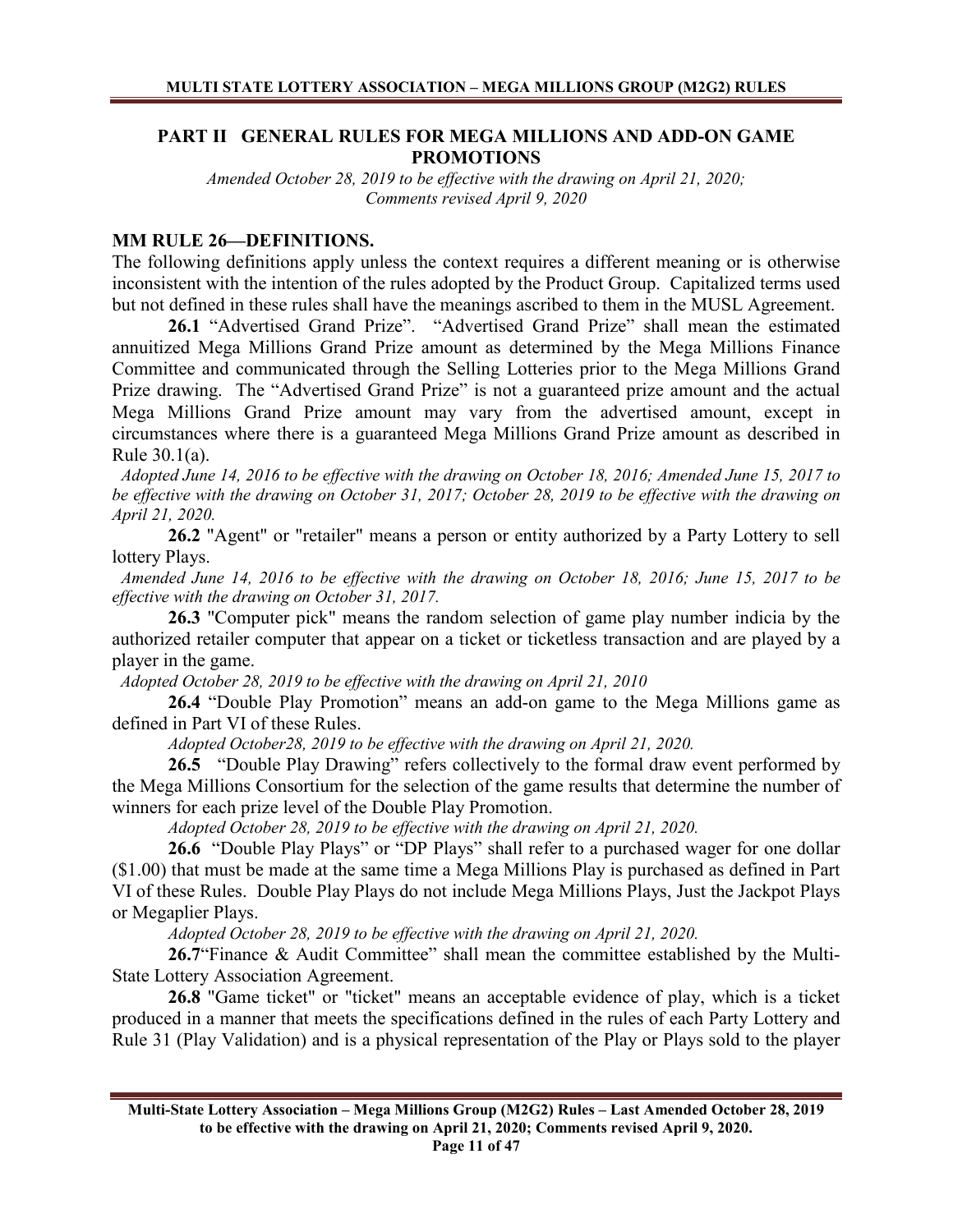or is a properly and validly registered ticketless transaction Play.

 *Amended March 29, 2013; June 25, 2013; June 14, 2016 to be effective with the drawing on October 18, 2016; June 15, 2017 to be effective with the drawing on October 31, 2017.*

**26.9** "Jackpot" or "Grand Prize" shall refer to the top prize in the Mega Millions game.

 *Amended June 25, 2013 to be effective with the drawing on October 22, 2013; June 14, 2016 to be effective with the drawing on October 18, 2016; June 15, 2017 to be effective with the drawing on October 31, 2017.*

**26.10** "Just the Jackpot™ Plays" or ""JJ Plays" shall refer to a purchased wager which includes two (2) JJ Plays as part of the Just the Jackpot promotion as described in Part V of these Rules, but shall not include Mega Millions Plays, Double Play Plays or Megaplier Plays.

 *Adopted June 15, 2017 to be effective with the drawing on October 31, 2017; Amended October 28, 2019 to be effective with the drawing on April 21, 2020.*

**26.11** "Mega Millions Finance Committee" means a Committee of the Mega Millions Lotteries that determines the Mega Millions Grand Prize amount (cash value option and annuity).  *Amended June 3, 2010 to be effective September 14, 2010; March 29, 2013; June 5, 2014; June 14, 2016 to be effective with the drawing on October 18, 2016.*

**26.12** "Mega Millions Game Drawing" refers collectively to the formal draw event performed by the Mega Millions Consortium for the selection of the game results that determine the number of winners for each prize level of the Mega Millions game.

 *Amended March 29, 2013; June 14, 2016 to be effective with the drawing on October 18, 2016.*

**26.13** "Mega Millions Lottery or Lotteries" means those lotteries that have joined under the Mega Millions Lottery Agreement; the group of lotteries that has reached a Cross-Selling Agreement with this MUSL Product Group for the selling of the Mega Millions Game.

 *Amended March 29, 2013.*

**26.14** "Mega Millions Plays" or "MM Plays" shall refer to Plays purchased for the Mega Millions game, but shall not include Just the Jackpot Plays, Double Play Plays or Megaplier Plays.

 *Adopted June 15, 2017 to be effective with the drawing on October 31, 2017; October 28, 2019 to be effective with the drawing on April 21, 2020.*

**26.15** "Megaplier" shall refer to the Megaplier Promotion described in Part IV of these Rules.

*Adopted June 15, 2017 to be effective with the drawing on October 31, 2017.*

**26.16** "Megaplier Plays" shall refer to Plays purchased as part of the Megaplier Promotion described in Part IV of these Rules, but shall not include Just the Jackpot Plays or Double Play Plays.

 *Adopted June 15, 2017 to be effective with the drawing on October 31, 2017; October 28, 2019 to be effective with the drawing on April 21, 2020.*

**26.17** "MUSL" means the Multi-State Lottery Association, a government-benefit association wholly owned and operated by the Party Lotteries.

**26.18** "MUSL Board" means the governing body of the MUSL that is comprised of the chief executive officer of each Party Lottery.

 *Amended March 29, 2013.*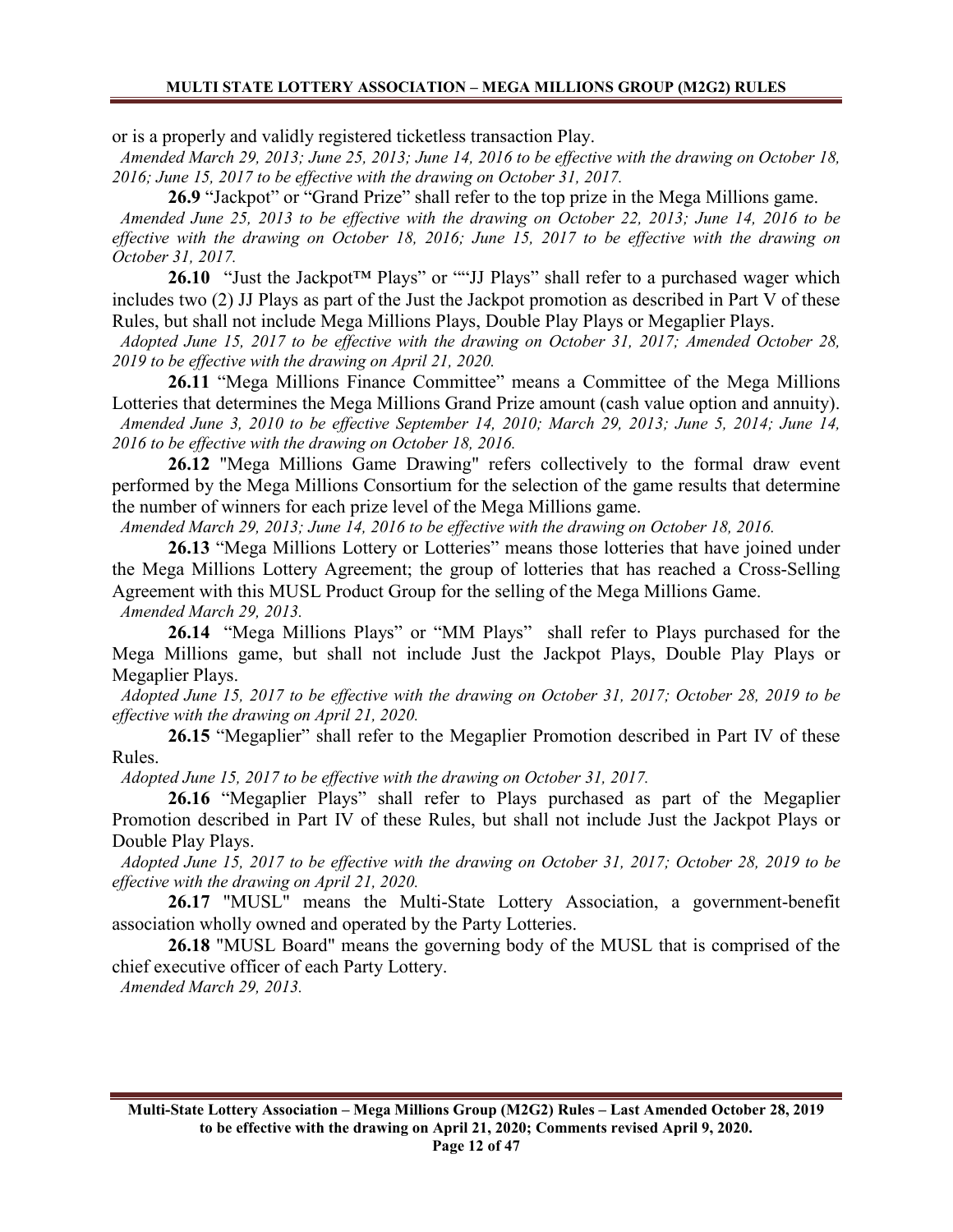**26.19** "Participating Lottery" or "Selling Lottery" means a state lottery or lottery of a political subdivision or entity that is participating in selling the Mega Millions game and that may be a member of either MUSL or the Mega Millions Lotteries. In context, "Selling Lottery" may refer to the Participating Lottery which sold a particular Play.

 *Amended March 29, 2013; June 14, 2016 to be effective with the drawing on October 18, 2016*; *June 15, 2017 to be effective with the drawing on October 31, 2017; October 28, 2019 to be effective with the drawing on April 21, 2020.*

**26.20** "Party lottery" means a state lottery or lottery of a political subdivision or entity which has joined MUSL and, in the context of these Product Group Rules that has joined in selling the games offered by the MUSL Mega Millions Product Group.

 *Amended March 29, 2013.*

**26.21** "Play" or "Bet" means a set of six (6) numbers, the first five (5) from a field of seventy (70) numbers and the last one (1) from a field of twenty-five (25) numbers, that appear on a ticket or ticketless transaction as a single lettered selection and are to be played by a player in the game. Each Play is played separately in determining matches to winning numbers and prize amounts.

As used in these Rules, unless otherwise specifically indicated, "Play" or "Bet" includes Mega Millions Plays, Just the Jackpot Plays ,and Double Play Plays.

"Mega Millions Plays" are more fully described in Part III of these Rules.

"Megaplier Plays" are more fully described in Part IV of these Rules.

"Just the Jackpot Plays" are more fully described in Part V of these Rules.

"Double Play Plays" are more fully described in Part VI of these Rules.

 *Amended June 25, 2013 to be effective with the drawing on October 22, 2013; June 14, 2016 to be effective with the drawing on October 18, 2016*; *June 15, 2017 to be effective with the drawing on October 31, 2017; October 28, 2019 to be effective with the drawing on April 21, 2020.*

**26.22** "Play Slip" or "Bet Slip" means a physical or electronic means by which a player communicates their intended play selection to the retailer as defined and approved by the Selling Lottery.

 *Amended June 14, 2016 to be effective with the drawing on October 18, 2016*; *June 15, 2017 to be effective with the drawing on October 31, 2017.*

**26.23** "Product Group" or "the Group" means the group of lotteries that has joined together to offer the Mega Millions lottery game product pursuant to the terms of its Cross-Selling Agreement with the Mega Millions Lotteries, the Multi-State Lottery Agreement and the Product Group's own rules.

 *Amended March 29, 2013; June 5, 2014.*

**26.24** "Set Prize", also referred to as "low-tier prize", means all other prizes except the Mega Millions Grand Prize and Double Play First Prize and, except in instances outlined in these rules, will be equal to the prize amount established by the MUSL Board for the prize level.

 *Amended June 5, 2014; June 14, 2016 to be effective with the drawing on October 18, 2016; October 28, 2019 to be effective with the drawing on April 21, 2020.*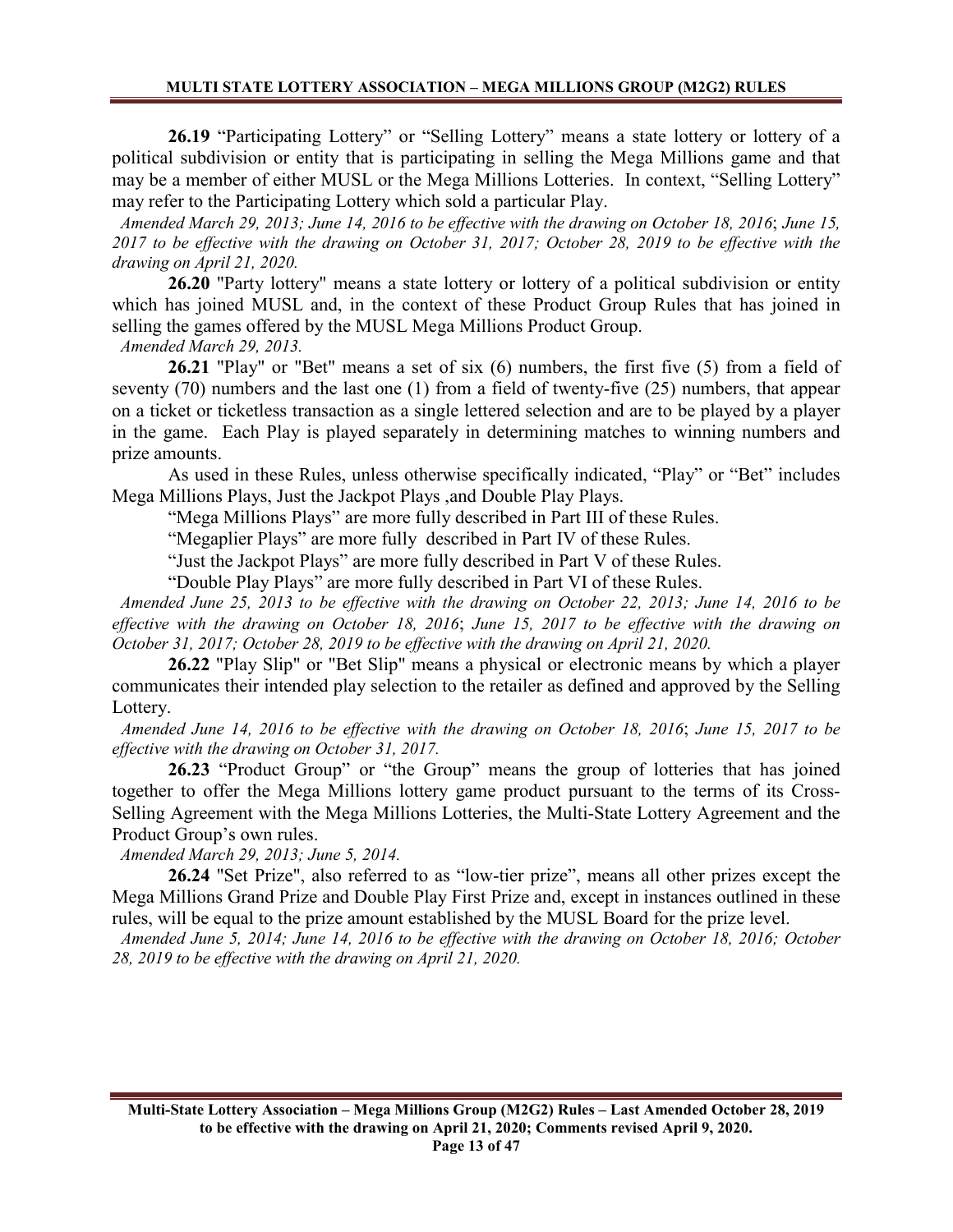**26.25** "Terminal" means a device authorized by a Party Lottery to function in an on-line, interactive mode with the lottery's computer gaming system for the purpose of issuing lottery tickets and entering, receiving, and processing lottery transactions, including purchases, validating tickets, and transmitting reports.

 *Amended June 14, 2016 to be effective with the drawing on October 18, 2016*; *June 15, 2017 to be effective with the drawing on October 31, 2017.*

**26.26** "Ticketless Transaction" shall include Plays sold through subscription, internet, or non-standard terminals.

 *Adopted June 25, 2013*; *June 15, 2017 to be effective with the drawing on October 31, 2017.*

**26.27** "Winning numbers" means the game results selected during a Drawing event. which shall be used to determine winning Plays contained on a game ticket or ticketless transaction.

 *Amended March 29, 2013; June 25, 2013 to be effective with the drawing on October 22, 2013; June 5, 2014; June 14, 2016 to be effective with the drawing on October 18, 2016*; *June 15, 2017 to be effective with the drawing on October 31, 2017; October 28, 2019 to be effective with the drawing on April 21, 2020.*

**26.28 Claims.** Unless otherwise permitted by the selling lottery, a ticket (subject to the validation requirements set forth in Rule 31 - Play Validation) or properly registered ticketless transaction, shall be the only proof of a game Play or Plays and the submission of a winning ticket to the issuing Party Lottery or its authorized agent shall be the sole method of claiming a prize or prizes. A Play Slip has no pecuniary or prize value and shall not constitute evidence of play purchase or of numbers selected. A terminal produced paper receipt has no pecuniary or prize value and shall not constitute evidence of Play purchase or of numbers selected.

 *Amended June 5 2014; June 14, 2016 to be effective with the drawing on October 18, 2016; June 15, 2017 to be effective with the drawing on October 31, 2017.*

**26.29 Cancellations Prohibited; Request for Plays, Returned Plays, Incomplete Transaction Plays, Stolen Plays and Refunds for Game Cancellations.**

**(a)** Plays Non-Cancellable. In all instances, a Play recorded on the CGS may not be voided or cancelled by returning the ticket or ticketless transaction to the Retailer or to the Selling Lottery, including tickets that are misprinted, illegible, printed in error, or for any reason not successfully transferred to an authorized selling entity or Player.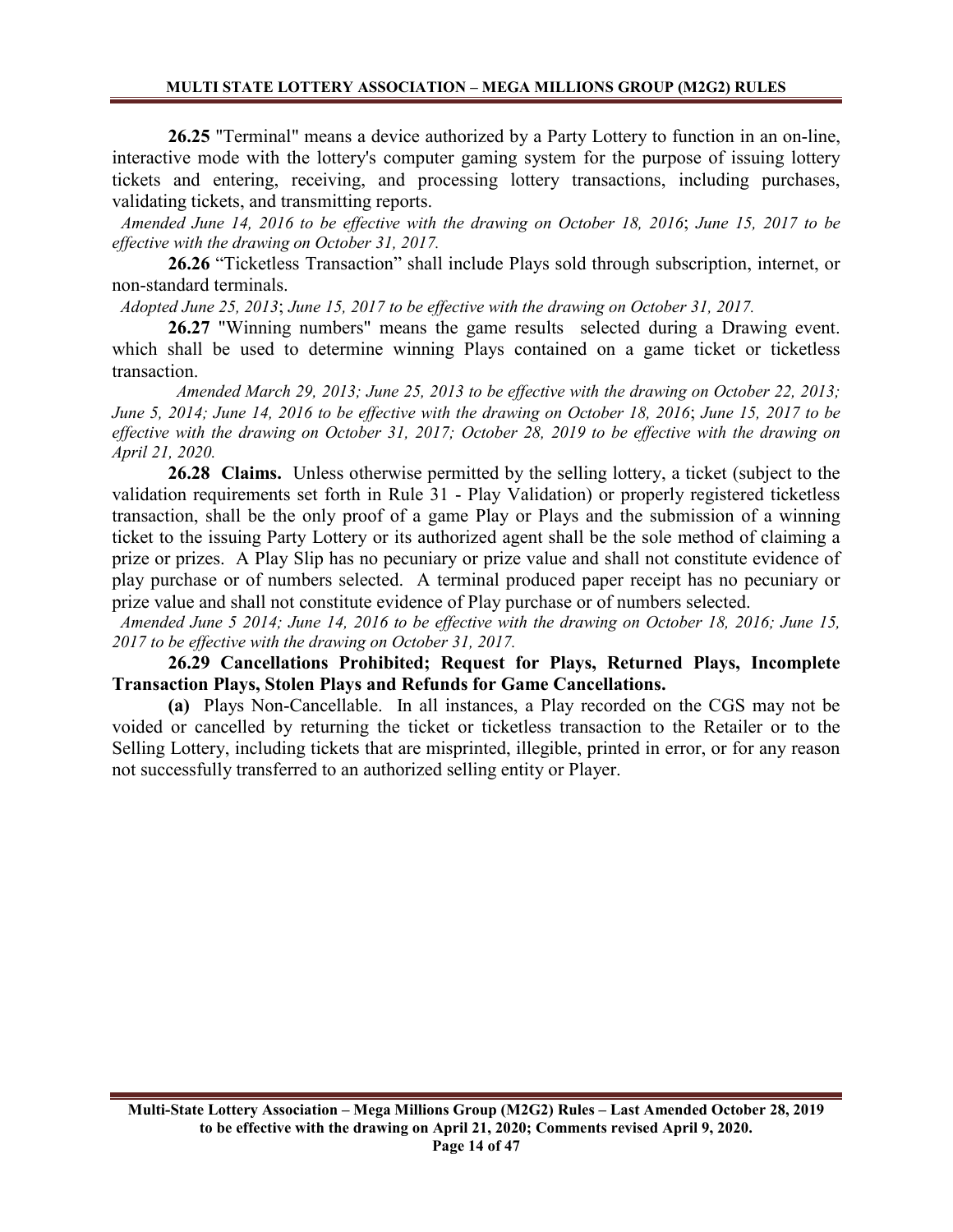**(b) Request for Plays**. A lottery may conduct future sales through a subscription or other system that does not immediately record such sales on the CGS. A "Request for Play" is a sale that is not immediately recorded on the CGS, but is instead recorded onto the CGS at some future time prior to a draw event. At the sole discretion of the lottery, authorized sales through a subscription or other system which have not been recorded on the CGS (instead recorded as "Request for Plays"), may be cancelled at any time prior to the time the Request for Play is recorded as a Play on the CGS. If a Request for Play is cancelled, it shall not be recorded on the CGS.

Per 26.29(a) above, once a Play is recorded on the CGS, it may not be cancelled at any time. Any cancelled "Request for Play" shall not be included in sales data report to MUSL.

 *Comment: Examples of instances when Selling Lotteries may desire to permit cancellation of subscription "Request for Plays" include game matrix changes, price changes, modifications of game features, players who enroll in self-exclusion programs, and other circumstances as may be determined by the Selling Lottery.* 

**(c) Returned Plays**. To promote good Player or Retailer relations, a Selling Lottery, at is sole discretion, may develop a method of compensating Players or Retailers for Plays accepted by the Selling Lottery as returned to the Selling Lottery ("Returned Plays") that are misprinted, illegible, printed in error, future Plays affected by changes in game features by the Selling Lottery or due to game cancellations.

Returned Plays may not be cancelled or voided. Returned Plays are not reported to MUSL.

The Selling Lottery Must remit its required prize pool contributions on all Plays accepted as returned Plays by the Selling Lottery.

Returned Plays may not be claimed for a prize by any person or entity, including the Selling Lottery. Any prizes which would have been won on a Returned Play shall become an unclaimed prize at the end of the prize claim period.

**(d) Incomplete Transaction Plays**. Incomplete Transaction Plays occur when a Retailer begins a Play transaction as requested by a Player, and the Play is registered on the CGS, but the transaction is terminated prior to transferring Play confirmation to the Player, there is no attempt to print the Play on a ticket, and the Player has not paid for the Play. Transaction terminations may be due to time sensitivities, communications loss or other issues as accepted by the Selling Lottery.

A Selling Lottery, at its sole discretion, may develop an approved method of managing Incomplete Transaction Plays, subject to these provisions.

Incomplete Transaction Plays may not be cancelled or voided.

The Selling Lottery must remit its required prize pool contributions on any Incomplete Transaction Plays. At its sole discretion, the Selling Lottery may develop a method of compensation Retailers for Incomplete Transaction Plays if Retailers are required to reimburse Selling Lotteries for prize pool contributions.

Incomplete Transaction Plays may not be claimed for a prize by any person or entity including the Retailer. Any prize which cannot be claimed as a prize under this Rule but would otherwise have been won on an Incomplete Transaction Play shall become an unclaimed prize at the end of the prize claim period of the drawing for which the Incomplete Transaction Play was recorded. Incomplete Transaction Plays are not reported to MUSL.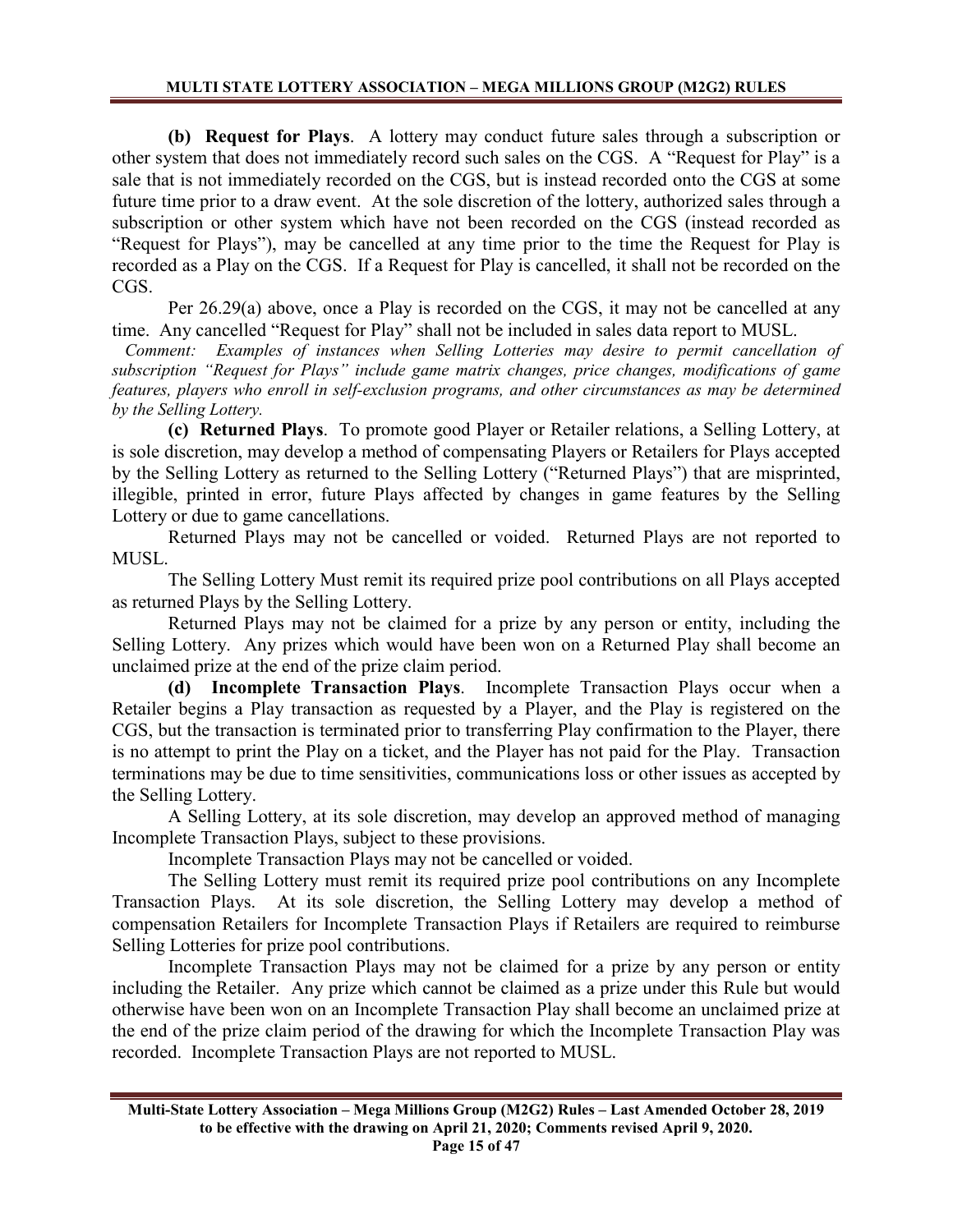**(e) Stolen Plays**. Plays reported as stolen from a Retailer that have been recovered cannot be accepted by the Selling Lottery as Returned Plays.

Selling Lotteries may compensate a Retailer for the loss from theft if a Selling Lottery, solely at is discretion, determines to assume such a loss, but Stolen Plays cannot be cancelled or voided.

Ownership of Stolen Plays, and whether any party has a right to claim prizes on Stolen Plays, shall be determined by the rules of the Selling Lottery.

**(f) Game Cancellation**. In the event of cancellation of the Game by the Product Group prior to the occurrence of all drawings for which Plays have been sold and recorded on the CGS, the Selling Lottery may provide a refund mechanism for such Plays to the Players, and the Selling Lottery shall not be required to remit its prize pool contributions for any such refunded Plays.

**(g) Selling Lotteries Prohibited from Claiming Prizes**. Selling Lotteries and lottery officials are prohibited from claiming any prizes on Plays that are owned by the Selling Lottery through "Returned Plays" or otherwise acquired and held by the Selling Lottery. Any prizes that would otherwise be won on Plays owned or acquired by Selling Lotteries shall become unclaimed prizes at the end of the prize claim period.

**26.30 Player Responsibility.** It shall be the sole responsibility of the player to verify the accuracy of the game Play or Plays and other data printed on the ticket or contained in a ticketless transaction. The placing of Plays is done at the player's own risk through the agent that is acting on behalf of the player in entering the Play or Plays. The purchaser of a Play or Plays through a ticketless transaction has the sole responsibility for verifying the accuracy and condition of the data at the time of purchase.

 *Amended March 29, 2013; June 5, 2014; June 14, 2016 to be effective with the drawing on October 18, 2016; June 15, 2017 to be effective with the drawing on October 31, 2017.*

**26.31 Entry of Plays.** Plays may only be entered manually using the lottery terminal keypad or touch screen or by means of a Play Slip as approved by the Party Lottery or by such other means as approved by the Party Lottery. Retailers shall not permit the use of Play Slips that are not approved by the Party Lottery. Retailers shall not permit any device to be physically or wirelessly connected to a lottery terminal to enter Plays, except as approved by the Party Lottery.

 *Amended June 14, 2016 to be effective with the drawing on October 18, 2016; June 15, 2017 to be effective with the drawing on October 31, 2017.*

**26.32 Registration of Plays.** Ticketless transaction Plays may be registered by the lottery at a lottery processing site that meets the requirements established by the Product Group and the MUSL Board.

 *Amended March 29, 2013; June 25, 2013; June 14, 2016 to be effective with the drawing on October 18, 2016; June 15, 2017 to be effective with the drawing on October 31, 2017.*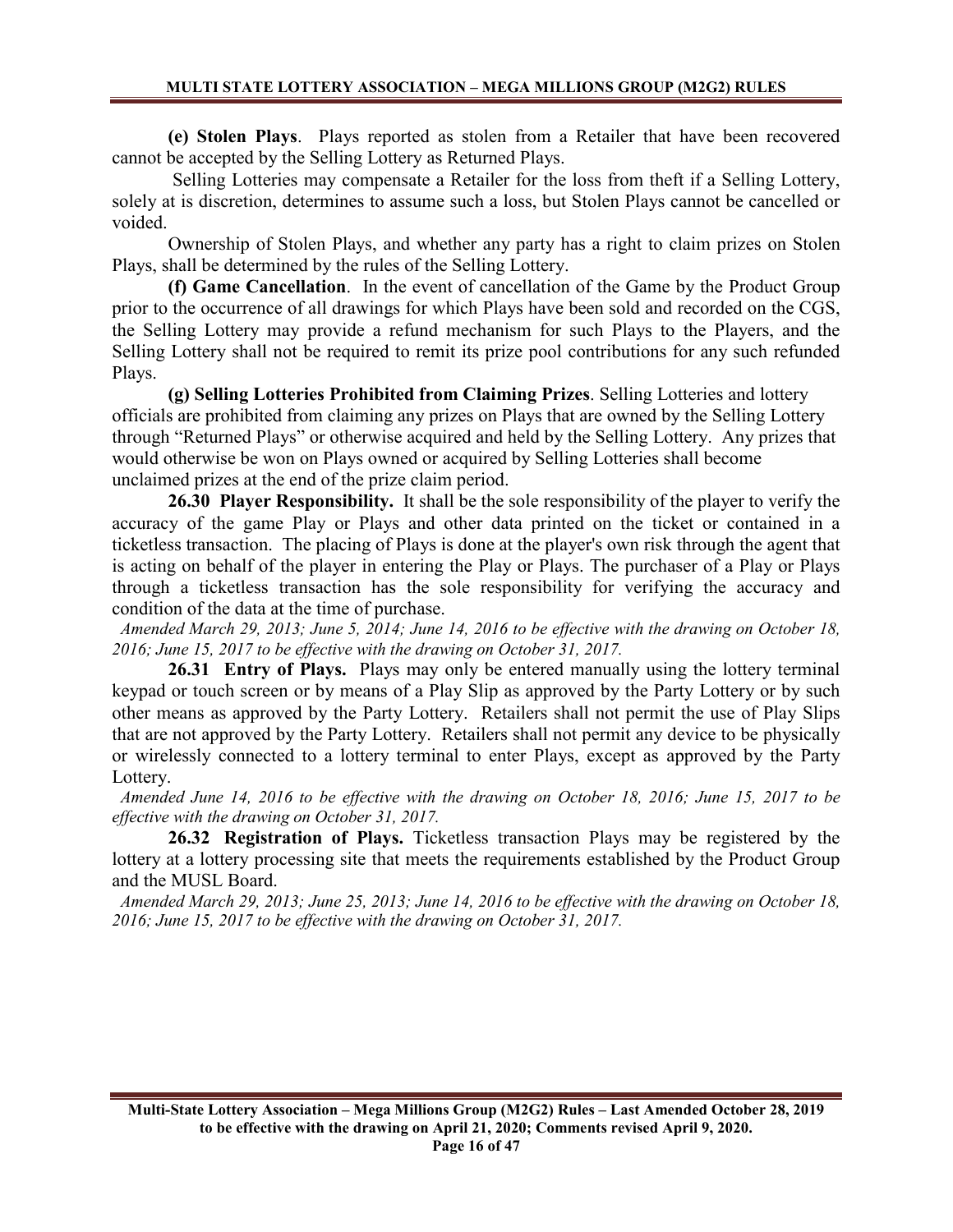**26.33 Maximum Purchase**. Except for a ticketless transaction Play purchase when the Party Lottery has a process in place to allow players to make changes to their Play purchases in the event of a game change, the maximum number of consecutive drawings on a single Play purchase is twenty-six (26). The maximum number of consecutive drawings encompassed by a ticketless transaction Play purchase when the Party Lottery has a process in place to allow players to make changes to their Play purchases in the event of a game change is one hundred four (104).

 *Amended June 5, 2014; June 14, 2016 to be effective with the drawing on October 18, 2016; June 15, 2017 to be effective with the drawing on October 31, 2017.*

**26.34** In the event of a matrix change, the Party Lottery that issued the ticketless transaction will determine the option(s) available to ticketless transaction purchasers from that Party Lottery for the balance of Plays remaining on their ticketless transactions effective as of the date of the matrix change.

 *Amended March 29, 2013; June 5, 2014; June 15, 2017 to be effective with the drawing on October 31, 2017.*

# **MM RULES 27 – 29 RESERVED.**

# **MM RULE 30 PRIZE PAYMENTS.**

### **30.1 Grand Prize for Mega Millions Game and Just the Jackpot**

**(a)** The prize money allocated from the current Mega Millions prize pool for the Mega Millions Grand Prize, plus any previous portions of prize money allocated to the Mega Millions Grand Prize category in which no matching MM Plays or JJ Plays were sold will be divided equally among all Mega Millions Grand Prize winning MM Plays and JJ Plays in all Participating Lotteries. The annuity Mega Millions Grand Prize amount will be paid in thirty (30) graduated annual installments. Mega Millions Grand Prizes won shall be funded by the Selling Lotteries in accordance with the formula set by the Mega Millions lotteries. The Mega Millions lotteries may set a minimum guaranteed annuity Mega Millions Grand Prize amount that shall be advertised by the selling lotteries as the starting guaranteed annuity Mega Millions Grand Prize amount.

 *Amended Dec 31, 2009; June 3, 2010 to be effective September 14, 2010; March 29, 2013; June 25, 2013; June 14, 2016 to be effective with the drawing on October 18, 2016; June 15, 2017 to be effective with the drawing on October 31, 2017; October 28, 2019 to be effective with the drawing on April 21, 2020.*

*Comment. The Mega Millions Lotteries shall determine and announce the Annuitized Grand prize amount and cash value Grand Prize amount, and any increases for each successive Grand Prize. Comment last updated April 9, 2020.*

*The prize amount of a Mega Millions Grand Prize winner electing the annuitized payout shall be the Annuitized Mega Millions Grand Prize amount, as determined by the Mega Millions Lotteries, divided by the number of total Mega Millions Grand Prize winning MM Plays and JJ Plays. Comment last updated June 15, 2017 to be effective with the drawing on October 31, 2017; October 28, 2019 to be effective with the drawing on April 21, 2020.*

**(b) Rollover.** If, in any Mega Millions drawing there are no MM Plays or JJ Plays that qualify for the Mega Millions Grand Prize category, the portion of the prize fund allocated to

**Multi-State Lottery Association – Mega Millions Group (M2G2) Rules – Last Amended October 28, 2019 to be effective with the drawing on April 21, 2020; Comments revised April 9, 2020. Page 17 of 47**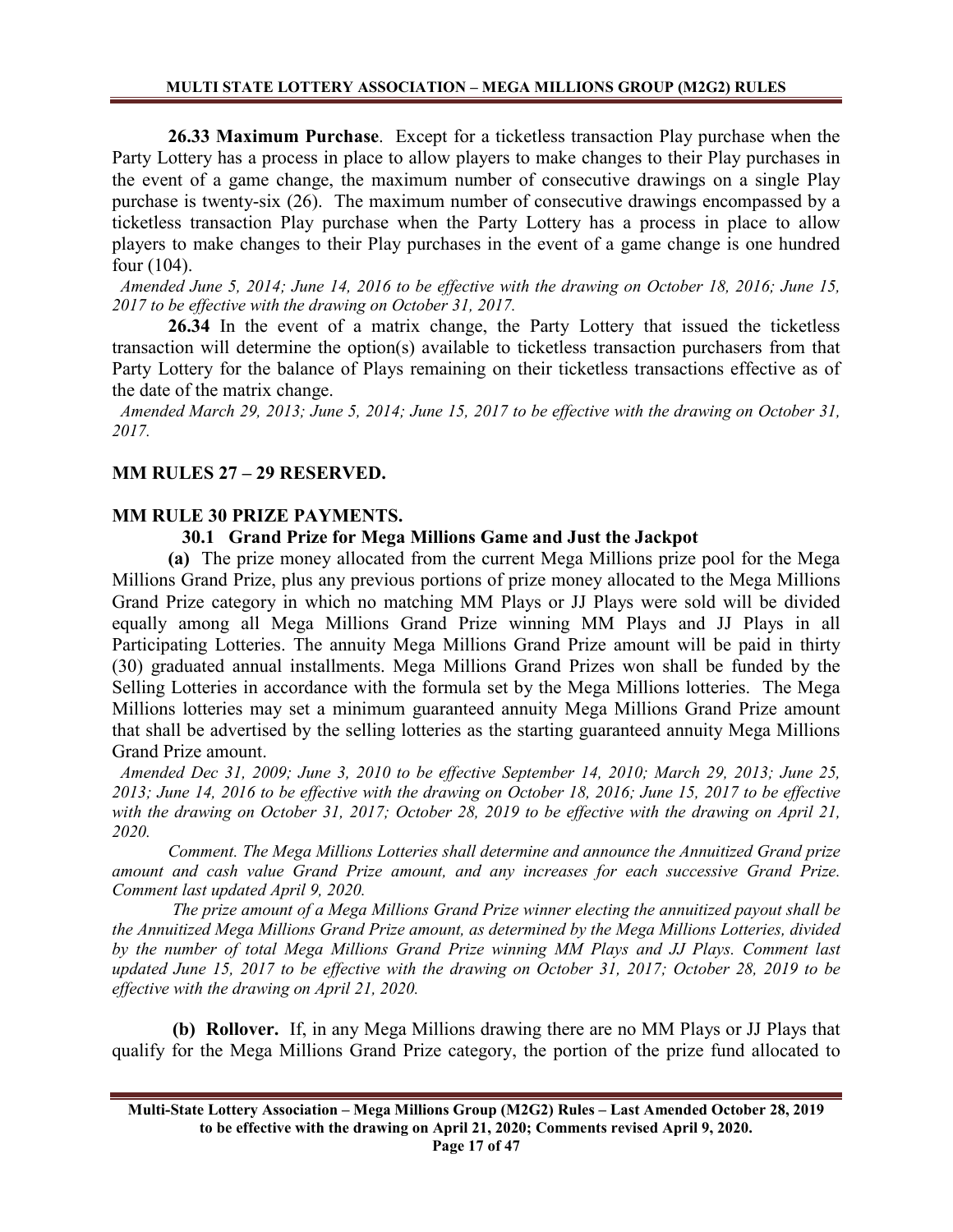such Mega Millions Grand Prize category shall remain in the Mega Millions Grand Prize category and be added to the amount allocated for the Mega Millions Grand Prize category in the next consecutive Mega Millions drawing

 *Amended March 29, 2013; June 14, 2016 to be effective with the drawing on October 18, 2016; June 15, 2017 to be effective with the drawing on October 31, 2017; October 28, 2019 to be effective with the drawing on April 21, 2020.*

**(c)** Unless there is a different Party Lottery rule, Mega Millions Grand Prizes shall be paid, at the election of the player made no later than sixty (60) days after the player becomes entitled to the prize, with either a per winner annuity or cash payment. If the payment election is not made by the player within sixty (60) days after the player becomes entitled to the prize, then the prize shall be paid as an annuity prize. The election to take the cash value option may be made within sixty (60) days after the player becomes entitled to the prize. An election made after the winner becomes entitled to the prize is final and cannot be revoked, withdrawn or otherwise changed.

 *Amended March 29, 2013; June 5, 2014; June 14, 2016 to be effective with the drawing on October 18, 2016; October 28, 2019 to be effective with the drawing on April 21, 2020.*

**(d)** In the event of a prize winner who selects the cash value option, the prize winner's share shall be paid in a single payment upon completion of internal validation procedures. The cash value option shall be determined by the Mega Millions Lotteries.

 *Amended Dec 31, 2009; June 5 2014; June 15, 2017 to be effective with the drawing on October 31, 2017.*

*Comment. The prize amount of a Mega Millions Grand Prize winner electing the cash value payout shall be the Mega Millions Grand Prize annuity amount, as determined by the Mega Millions Lotteries, divided by a rate established by the Mega Millions Finance Committee prior to each drawing, divided by the number of total Mega Millions Grand Prize winning MM Plays and JJ Plays.* 

 *Comment last updated June 15, 2017 to be effective with the drawing on October 31, 2017; October 28, 2019 to be effective with the drawing on April 21, 2020.*

**(e)** Graduated annual payment option Mega Millions Grand Prizes shall be paid in thirty (30) graduated annual installments upon completion of internal validation procedures. The initial payment shall be paid upon completion of internal validation procedures. The subsequent twenty-nine (29) payments shall be paid graduated annually to coincide with the month of the Federal auction on date at which the bonds were purchased to fund the annuity, with graduated annual installments defined in the Mega Millions Lotteries' applicable Finance and Operations Procedures. Payments shall escalate by a factor of five percent (5%) annually, and annual payments shall be rounded down to the nearest even one thousand dollar (\$1,000.00) increment. All such payments shall be made within seven (7) days of the anniversary of the annual auction date.

 *Amended March 29, 2013; June 25, 2013 to be effective with the drawing on October 22, 2013; June 14, 2016 to be effective with the drawing on October 18, 2016; October 28, 2019 to be effective with the drawing on April 21, 2020.*

**(f)** If individual shares of the Mega Millions Grand Prize Pool funds held to fund an annuity is less than two hundred fifty-thousand dollars (\$250,000.00), the Product Group, in its sole discretion, may elect to pay the winners their share of the cash held in the Mega Millions Grand Prize pool.

 *Amended March 29, 2013; June 25, 2013 to be effective with the drawing on October 22, 2013; June 5,* 

**Multi-State Lottery Association – Mega Millions Group (M2G2) Rules – Last Amended October 28, 2019 to be effective with the drawing on April 21, 2020; Comments revised April 9, 2020. Page 18 of 47**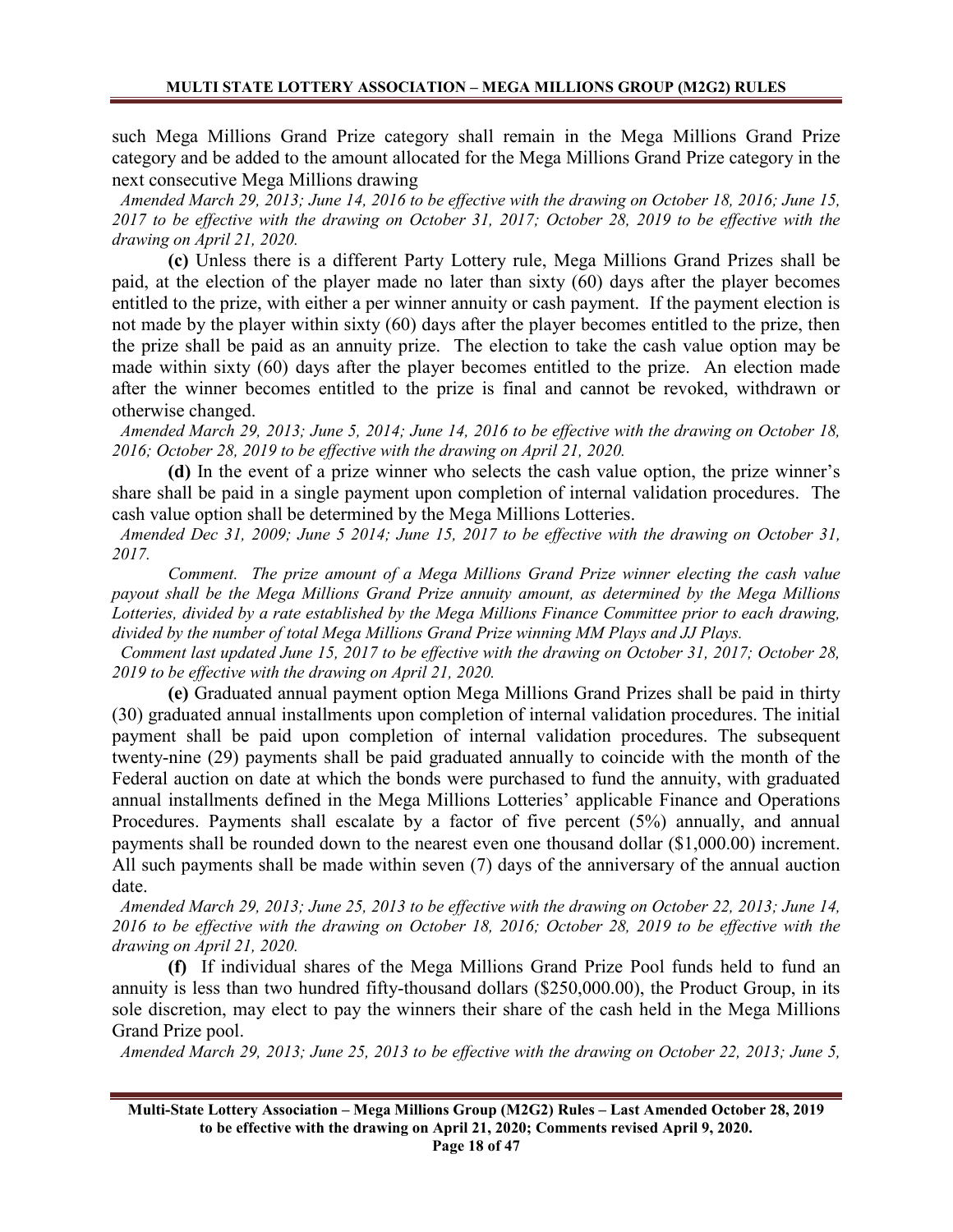#### *2014; October 28, 2019 to be effective with the drawing on April 21, 2020.*

**(g)** Funds for the initial payment of an annuitized prize or the cash value option prize shall be made available by MUSL for payment by the Party Lottery on a schedule approved by the Product Group. If necessary, when the due date for the payment of a prize occurs before the receipt of funds in the prize pool trust sufficient to pay the prize, the transfer of funds for the payment of the full cash value option amount may be delayed pending receipt of funds from the Party Lotteries or other lotteries participating in the Mega Millions Game. A Party Lottery may elect to make the initial payment from its own funds after validation, with notice to MUSL.  *Amended Dec 31, 2009; June 5, 2014.*

*Comment. On December 23, 2009, the Product Group approved a schedule to immediately transfer funds to a Party Lottery reporting a winner after the Party Lottery validates the prize claim, subject to the approved collection schedule for a transfer within fifteen (15) calendar days and the availability of funds to make the transfer. Mega Millions Grand Prize amounts held by MUSL shall be transferred to the Mega Millions Lottery's Mega Millions Clearinghouse, (currently the Virginia Lottery) within fifteen (15) calendar days after a Mega Millions Lottery reports a winner.*

**(h)** In the event of the death of a lottery winner sold by a Party Lottery during the annuity payment period, unless prohibited by jurisdictional law, the MUSL Finance & Audit Committee, in its sole discretion excepting a discretionary review by the Product Group, upon the petition of the estate of the lottery winner (the "Estate") to the lottery of the jurisdiction in which the deceased lottery winner purchased the winning Play, and subject to federal, state, district or territorial applicable laws, may accelerate the payment of all of the remaining lottery proceeds to the Estate. If such a determination is made, then securities and/or cash held to fund the deceased lottery winner's annuitized prize may be distributed to the Estate. The identification of the securities to fund the annuitized prize shall be at the sole discretion of the Finance & Audit Committee or the Product Group.

 *Amended June 14, 2016 to be effective with the drawing on October 18, 2016; June 15, 2017 to be effective with the drawing on October 31, 2017.*

*Comment. This Rule is intended to provide players with the advantages offered by the changes made to 26 U.S.C. §451. These rules should be interpreted in a manner that is consistent with the purposes, requirements, and restrictions of that code section. A Party Lottery's share of MUSL non-game earnings may be used to fund annuity payments, as may be needed, in a manner other than provided for in this rule, due to mandates of local laws.*

**(i)** If a Party Lottery purchases or holds the prize payment annuity for a prize won in that jurisdiction, that Party Lottery's game rules, and any prize payment agreement with the prize winner, shall indicate that the prize winner has no recourse on the MUSL or any other Party Lottery for payment of that prize.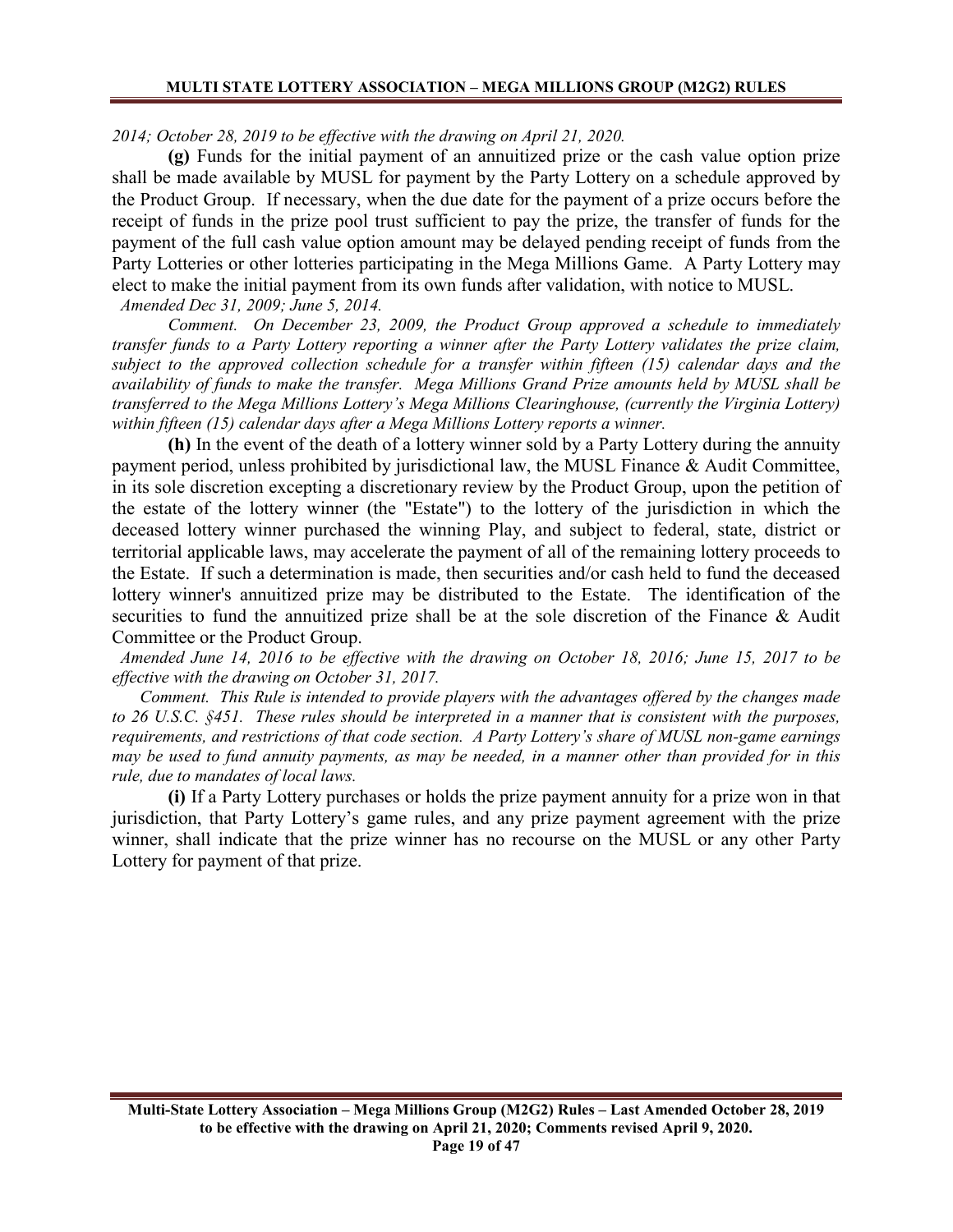#### **30.2 First Prize for Double Play.**

**(a)** The Double Play First Prize is a fixed, non-annuitized value of \$10 million for each Double Play Drawing.

**(b)** If, in any Double Play drawing there are no DP Plays that qualify for the First Prize category, the portion of the prize fund allocated to such First Prize category shall remain in the First Prize pool for the next Double Play drawing.

**(c)** Funds for the payment of a First Prize shall be made available by MUSL for payment by the Party Lottery on a schedule approved by the Product Group. If necessary, when the due date for the payment of a prize occurs before the receipt of funds in the FPP trust sufficient to pay the prize, the transfer of funds for the payment of the First Prize may be delayed pending receipt of funds from the Party Lotteries or other lotteries participating in the Double Play Promotion. A Party Lottery may elect to make the First Prize payment from its own funds after validation, with notice to MUSL.

**30.3 Set Prizes.** A Party Lottery may begin paying set or low-tier prizes after receiving authorization to pay from the MUSL central office.

**30.4 Process for Prize Payments.** All prizes shall be paid through the Selling Lottery that sold the winning Plays, and at the discretion of the Selling Lottery may be paid by cash, checks, warrants or electronic transfers.

 *Amended March 29, 2013; June 5, 2014; June 14, 2016 to be effective with the drawing on October 18, 2016; June 15, 2017 to be effective with the drawing on October 31, 2017; October 28, 2019 to be effective with the drawing on April 21, 2020.*

**30.5 Prizes Rounded.** Annuitized payments of the Mega Millions Grand Prize or a share of the Mega Millions Grand Prize may be rounded to facilitate the purchase of an appropriate funding mechanism. Breakage on an annuitized Mega Millions Grand Prize win shall be added to the first payment to the winner or winners.

Prizes other than the Mega Millions Grand Prize that, under these rules, may become single-payment, pari-mutuel prizes, may be rounded down so that prizes can be paid in multiples of whole dollars. Breakage resulting from rounding these prizes shall be carried forward to the prize pool(s) for the next drawing.

 *Amended March 29, 2013; June 5, 2014.*

### **30.6 Limited to Highest Prize Won.**

**(a)** The holder of a winning MM Play may win only one (1) prize per Play in connection with the winning numbers drawn for the Mega Millions game, and shall be entitled only to the prize won by those numbers in the highest matching prize category.

**(b)** The holder of a winning DP Play may win only one (1) prize per Play in connection with the winning numbers drawn for the Double Play game, and shall be entitled only to the prize won by those numbers in the highest matching prize category.

**(c)** A player may win both a MM prize and also a DP prize if the player purchased the DP add-on option to the Mega Millions Play, and if the MM Play and the DP Play match the winning numbers drawn for both the Mega Millions game and the Double Play game.

**(d)** A JJ Play is not eligible to win non-Grand Prizes / non-Jackpot prizes.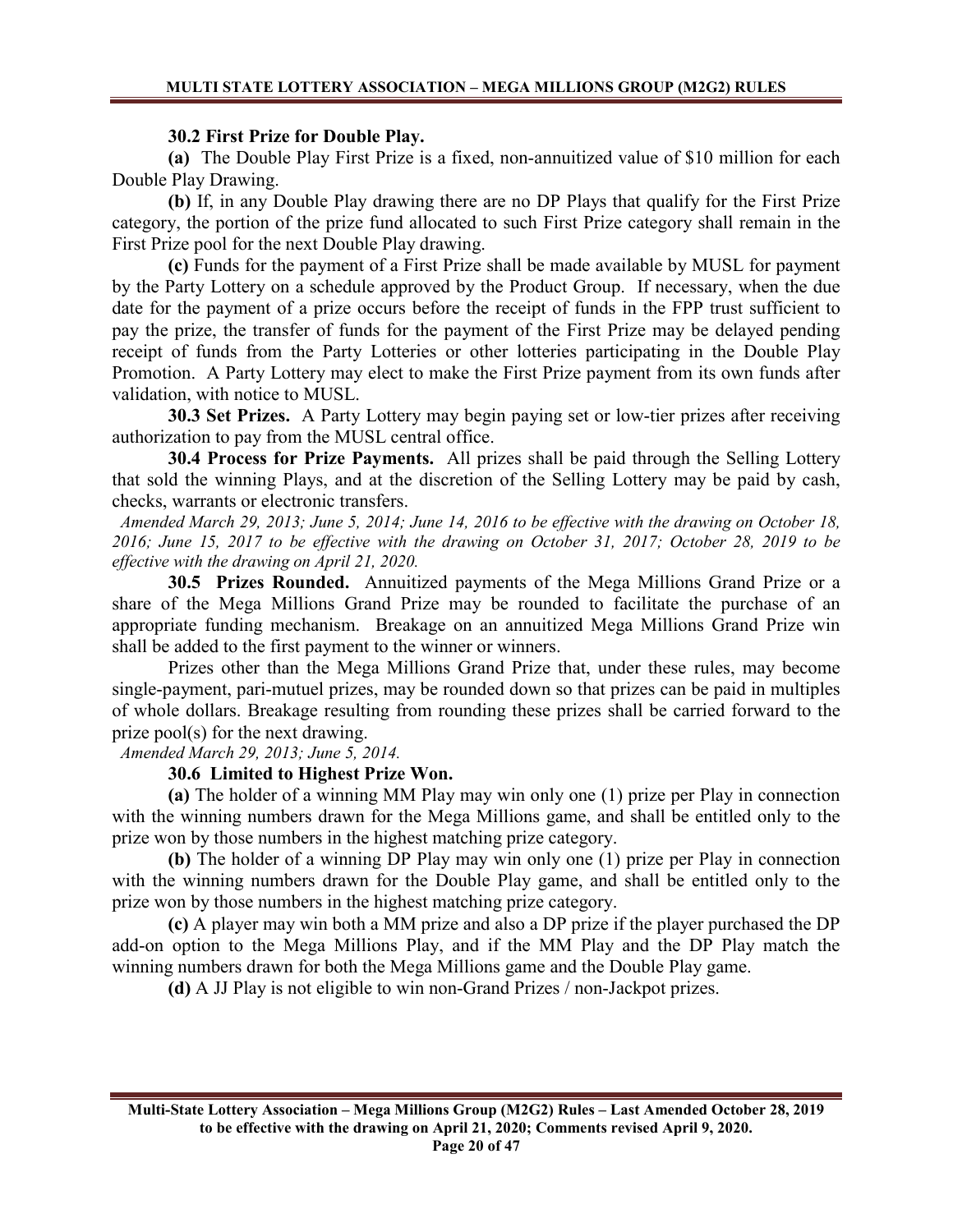**(e)** All liability for a Mega Millions prize, a Megaplier prize, a Just the Jackpot prize and a Double Play prize are discharged upon payment of a prize claim.

 *Amended March 29, 2013; June 14, 2016 to be effective with the drawing on October 18, 2016; June 15, 2017 to be effective with the drawing on October 31, 2017; XXX.*

**30.7 Prize Claim Period.** Prize claims shall be submitted within the period set by the Party Lottery selling the Play. If no such claim period is established, all prize claims shall be made within one hundred eighty (180) days after the drawing date.

 *Amended March 29, 2013; June 14, 2016 to be effective with the drawing on October 18, 2016; June 15, 2017 to be effective with the drawing on October 31, 2017; October 28, 2019 to be effective with the drawing on April 21, 2020.*

# **MM RULE 31—PLAY VALIDATION FOR MEGA MILLIONS, JUST THE JACKPOT, AND DOUBLE PLAY.**

**31.1** To be a valid Play and eligible to receive a prize, a Play's ticket or ticketless transaction shall satisfy all the requirements established by a Party Lottery for validation of winning Plays sold through its computer gaming system and any other validation requirements adopted by the Product Group, the MUSL Board and published as the Confidential MUSL Minimum Game Security Standards. The MUSL and the Party Lotteries shall not be responsible for Plays that are altered in any manner.

 *Amended March 29, 2013; June 5 2014; June 14, 2016 to be effective with the drawing on October 18, 2016; June 15, 2017 to be effective with the drawing on October 31, 2017.*

**31.2** Under no circumstances will a claim be paid for a prize without an official Mega Millions or Double Play ticket (or validly registered ticketless transaction) matching all game Play, serial number and other validation data residing in the selling Party Lottery's computer gaming system and such ticket (or validly registered ticketless transaction) shall be the only valid proof of the wager placed and the only valid receipt for claiming or redeeming such prize. Prize payment(s) will be made only after completion of the internal validation procedures and administrative processes as required by these Rules and the requirements of the Party Lottery that sold the winning Play.

 *Amended June 5, 2014; June 15, 2017 to be effective with the drawing on October 31, 2017; October 28, 2019 to be effective with the drawing on April 21, 2020.*

**31.3** In addition to the above, in order to be deemed a valid, winning Play, unless the Play is a validly registered ticketless transaction, all of the following conditions must be met:

**(a)** The validation data must be present in its entirety and must correspond, using the computer validation file, to the number selections printed on the ticket for the drawing date(s) printed on the ticket;

**(b)** The ticket must be intact;

**(c)** The ticket must not be mutilated, altered, reconstituted, or tampered with in any manner;

**(d)** The ticket must not be counterfeit or an exact duplicate of another winning ticket;

**(e)** The ticket must have been issued by an authorized Mega Millions agent, selling agent or retailer on official paper stock of the selling Party Lottery or otherwise printed in compliance with MUSL Rule 2;

**Multi-State Lottery Association – Mega Millions Group (M2G2) Rules – Last Amended October 28, 2019 to be effective with the drawing on April 21, 2020; Comments revised April 9, 2020. Page 21 of 47**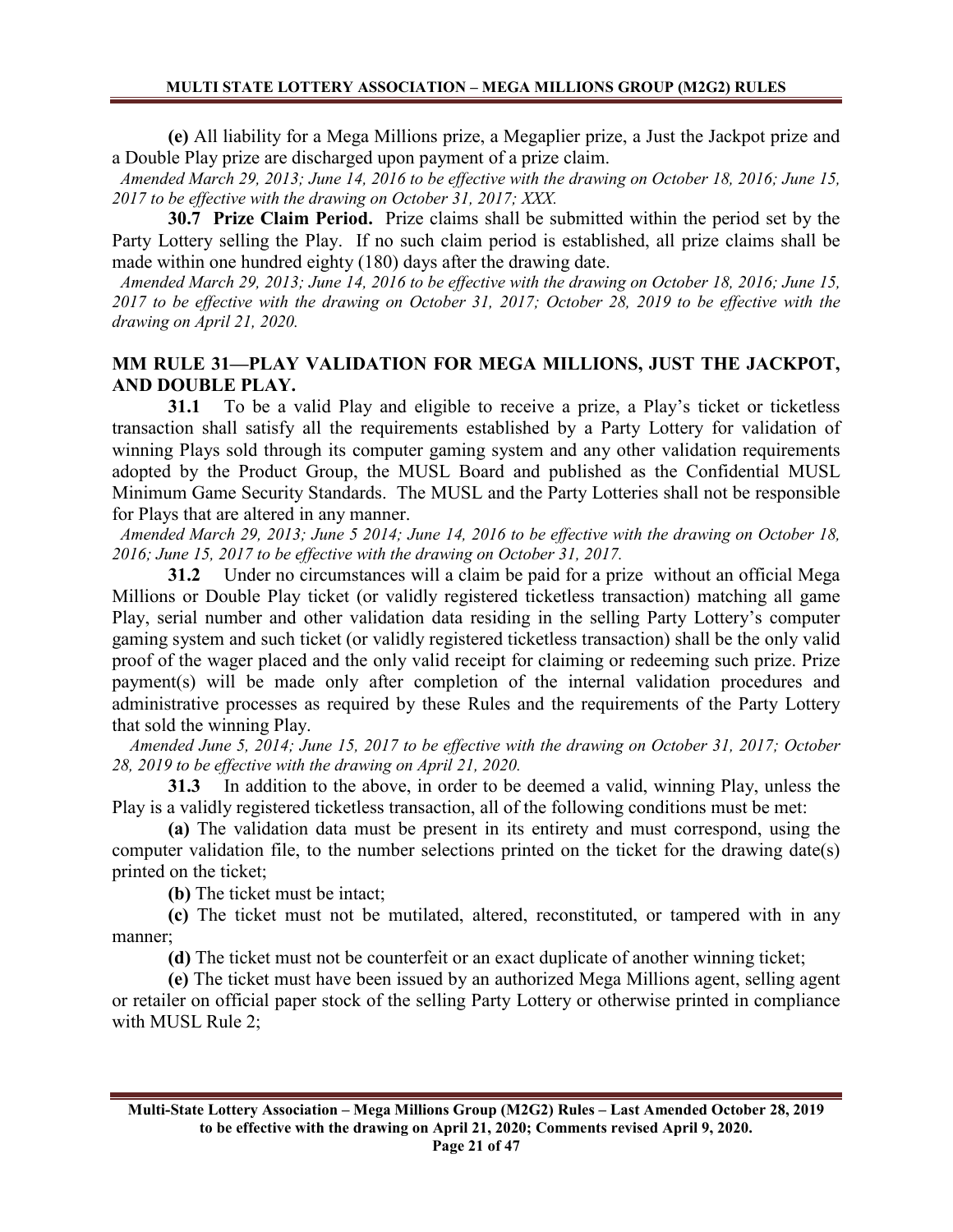*Amended June 15, 2017 to be effective with the drawing on October 31, 2017.*

**(f)** The ticket must not have been stolen, to the knowledge of the Party Lottery;

**(g)** The ticket must be submitted for payment in accordance with Section 10 of the Mega Millions Lotteries Game Rules (Procedures for Claiming and Payment of Prizes);

**(h)** The Play data must have been recorded on the computer gaming system prior to the drawing and the Play data must match this computer record in every respect. In the event of a contradiction between information as printed on the ticket and as accepted by the Party Lottery's computer gaming system, the wager accepted by the Party Lottery's computer gaming system shall be the valid wager;

*Amended June 15, 2017 to be effective with the drawing on October 31, 2017.*

**(i)** The player or computer pick number selections, validation data and the drawing date(s) of an apparent winning Play must appear on the official file of winning Plays, and a Play with that exact data must not have been previously paid;

*Amended June 15, 2017 to be effective with the drawing on October 31, 2017.*

**(j)** The play must not be mis-registered, and the Play's ticket must not be defectively printed or printed or produced in error to an extent that it cannot be processed by the Party Lottery that issued the Play;

 *Amended June 15, 2017 to be effective with the drawing on October 31, 2017.*

**(k)** The Play must pass validation tests using a minimum of three (3) of the five (5) validation methods as defined in the Mega Millions Finance and Operations Procedures, Section 14. In addition, the Play must pass all other confidential security checks of the Party Lottery that issued the Play;

*Amended June 15, 2017 to be effective with the drawing on October 31, 2017.*

**(l)** In submitting a Play for validation, the claimant agrees to abide by applicable laws, all rules and regulations, instructions, conditions and final decisions of the Director of the Party Lottery that issued the Play;

 *Amended June 15, 2017 to be effective with the drawing on October 31, 2017.*

**(m)** There must not be any other breach of these Mega Millions Rules in relation to the Play that, in the opinion of the Director of the Party Lottery that issued the Play, justifies invalidation.

*Amended March 29, 2013; June 15, 2017 to be effective with the drawing on October 31, 2017.*

**(n)** The Play must be submitted to the Party Lottery that issued it.

 *Amended June 15, 2017 to be effective with the drawing on October 31, 2017.*

**(o)** Ticketless transaction Plays must meet the validation requirements of the Party Lottery that issued the Play.

 *Amended June 5, 2014; June 14, 2016 to be effective with the drawing on October 18, 2016; June 15, 2017 to be effective with the drawing on October 31, 2017.*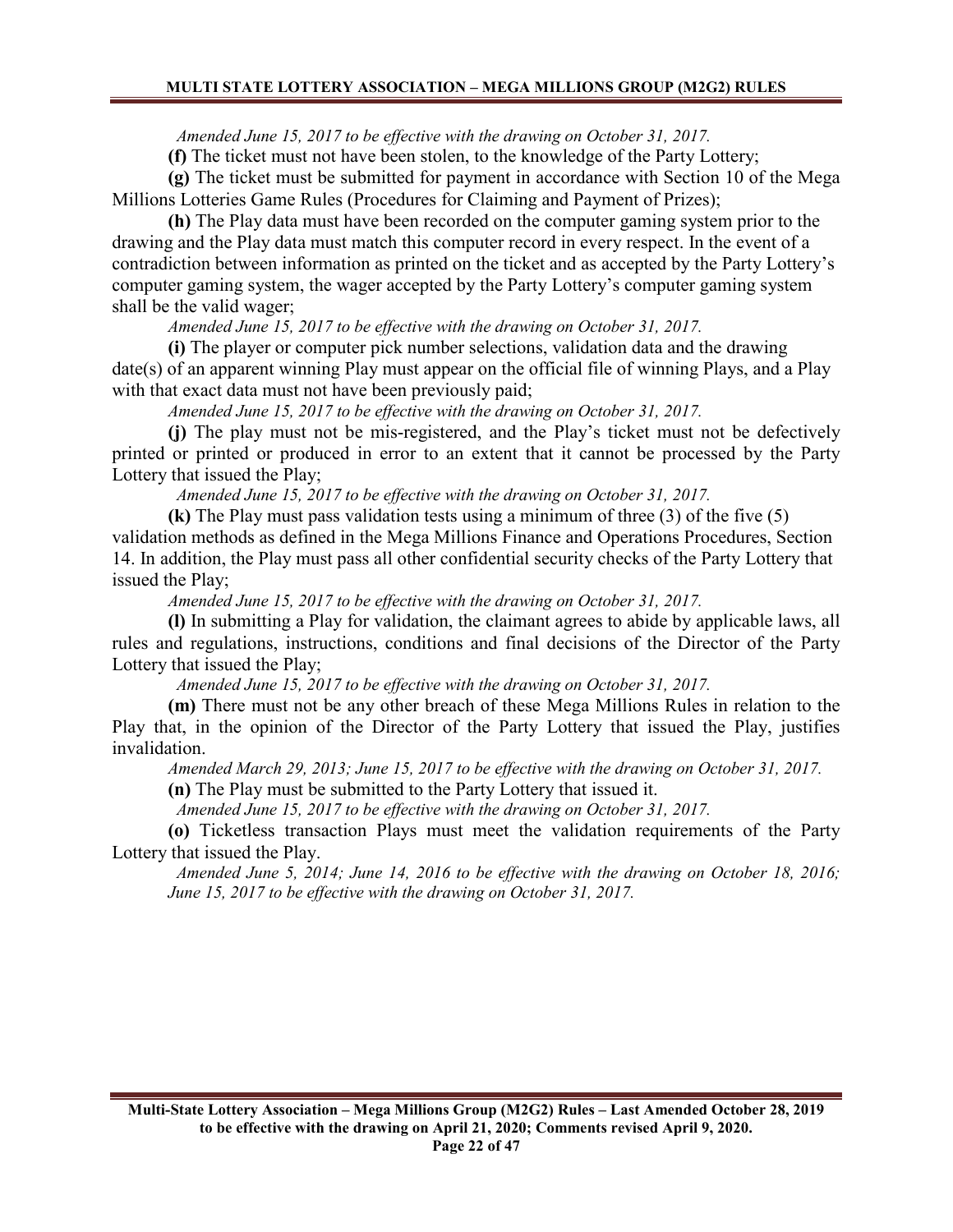**31.4** A Play submitted for validation that fails any of the preceding validation conditions shall be considered void, subject to the following determinations:

*Amended March 29, 2013; June 15, 2017 to be effective with the drawing on October 31, 2017.*

**(a)** In all cases of doubt, the determination of the Party Lottery that sold the Play, shall be

final and binding; however, the Party Lottery may, at its option, replace an invalid Play with a Play of equivalent sales price;

*Amended March 29, 2013; June 15, 2017 to be effective with the drawing on October 31, 2017.*

**(b)** In the event a defective ticket is purchased or in the event the Party Lottery determines to adjust an error, the Claimant's sole and exclusive remedy shall be the replacement of such defective or erroneous ticket(s) with a Play of equivalent sales price;

*Amended June 15, 2017 to be effective with the drawing on October 31, 2017.*

**(c)** In the event a Play is not paid by a Party Lottery and a dispute occurs as to whether the Play is a winning Play, the Party Lottery may, at its option, replace the Play as provided in paragraph (a) of this subsection. This shall be the sole and exclusive remedy of the Claimant unless the laws or regulations governing the Party Lottery provide for further administrative review.

*Amended June 14, 2016 to be effective with the drawing on October 18, 2016; June 15, 2017 to be effective with the drawing on October 31, 2017.*

# **MM RULE 32—PLAY RESPONSIBILITY.**

**32.1 Prize Claims.** Prize claim procedures shall be governed by the rules of the Selling Lottery.MUSL and the Selling Lotteries shall not be responsible for prizes that are not claimed following the proper procedures as determined by the Selling Lottery.

 *Amended March 29, 2013; June 25, 2013; June 15, 2017 to be effective with the drawing on October 31, 2017.*

# **32.2 Reserved.**

**32.3 Stolen Plays.** The Product Group, MUSL and the Party Lotteries shall not be responsible for lost or stolen Plays.

 *Amended June 14, 2016 to be effective with the drawing on October 18, 2016; June 15, 2017 to be effective with the drawing on October 31, 2017.*

**32.4 Ticketless Transactions.** A receipt for a ticketless transaction Play has no value and is not evidence of a play. A ticketless transaction Play is valid when registered with the lottery in accordance with lottery rules and the person or, if permitted by the lottery rules, the persons registering the Play shall be the owner of the ticketless transaction play.

 *Amended June 25, 2013; June 5, 2014; June 15, 2017 to be effective with the drawing on October 31, 2017.*

**32.5** The Party Lotteries shall not be responsible to a prize claimant for Plays redeemed in error by a selling agent or retailer.

*Amended June 14, 2016 to be effective with the drawing on October 18, 2016; June 15, 2017 to be effective with the drawing on October 31, 2017.*

**32.6** Winners are determined by the numbers drawn and certified by the independent auditor responsible for auditing the Mega Millions and Double Play draws. MUSL and the Party Lotteries are not responsible for Mega Millions or Double Play winning numbers reported in error.

*Amended October 28, 2019 to be effective with the drawing on April 21, 2020.*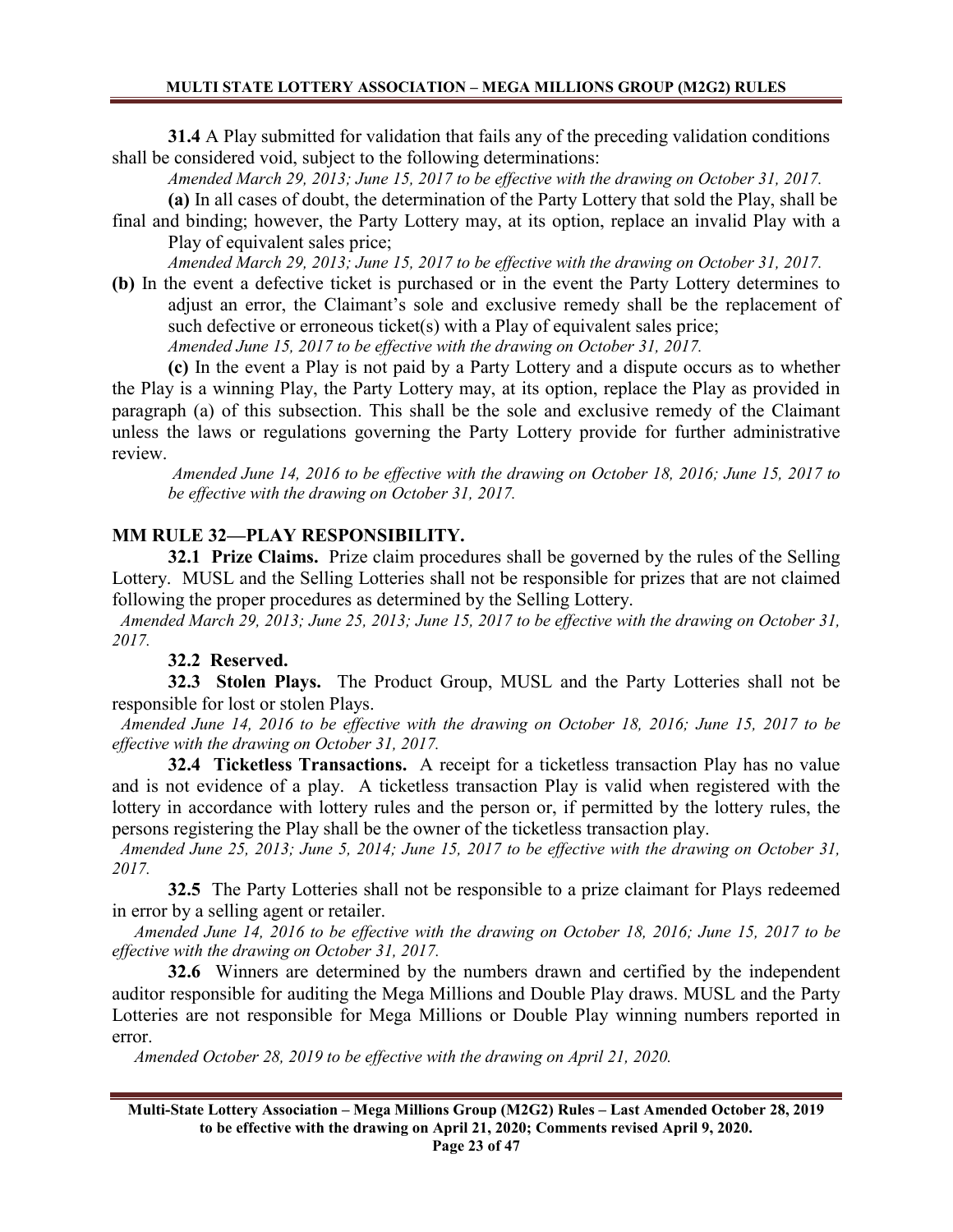### **MM RULE 33—INELIGIBLE PLAYERS.**

**33.1** A Play or share for a MUSL game issued by MUSL or any of its Party Lotteries shall not be purchased by, and a prize won by any such Play or share shall not be paid to:

 *Amended June 14, 2016 to be effective with the drawing on October 18, 2016; June 15, 2017 to be effective with the drawing on October 31, 2017.*

**(a)** a MUSL employee, officer, or director;

 *Amended March 29, 2013.*

**(b)** a contractor or consultant under agreement with the MUSL to review the MUSL audit and security procedures;

 *Amended March 29, 2013.*

**(c)** an employee of an independent accounting firm under contract with MUSL to observe drawings or site operations and actually assigned to the MUSL account and all partners, shareholders, or owners in the local office of the firm; or

 *Amended March 29, 2013.*

**(d)** an immediate family member (parent, stepparent, child, stepchild, spouse, or sibling) of an individual described in subsections (a), (b), and (c) and residing in the same household.

**33.2** Those persons designated by a Party Lottery's law as ineligible to play its games shall also be ineligible to play the MUSL game in that Party Lottery's jurisdiction.

**33.3** A Play or share of the Mega Millions game may not be purchased in any lottery jurisdiction by any Party Lottery board member, commissioner, officer, or employee; or a spouse, child, brother, sister or parent residing as a member of the same household in the principle place of residence of any such person. Prizes shall not be paid to any persons prohibited from playing Mega Millions in a particular jurisdiction by rules, governing law, or any contract executed by the Selling Lottery.

 *Amended June 14, 2016 to be effective with the drawing on October 18, 2016; June 15, 2017 to be effective with the drawing on October 31, 2017.*

### **MM RULE 34—APPLICABLE LAW.**

In purchasing a Play, or attempting to claim a prize, purchasers and prize claimants agree to comply with and abide by all applicable laws, rules, regulations, procedures, and decisions of the Party Lottery where the Play was purchased, and by directives and determinations of the director of that Party Lottery.

Additionally, the player shall be bound to all applicable provisions in the Mega Millions Finance and Operations Procedures for Mega Millions, Megaplier, and Double Play.

A prize claimant agrees, as its sole and exclusive remedy that claims arising out of a Play can only be pursued against the Party Lottery which issued the Play. Litigation, if any, shall only be maintained within the jurisdiction in which the Play was purchased and only against the Party Lottery that issued the Play. No claim shall be made against any other Party Lottery or against the MUSL.

Nothing in these Rules shall be construed as a waiver of any defense or claim the Party Lottery which issued the Play, any other Party Lottery, or MUSL may have in any litigation, including in the event a player or prize claimant pursues litigation against a Party Lottery or MUSL, or their respective officers, directors or employees.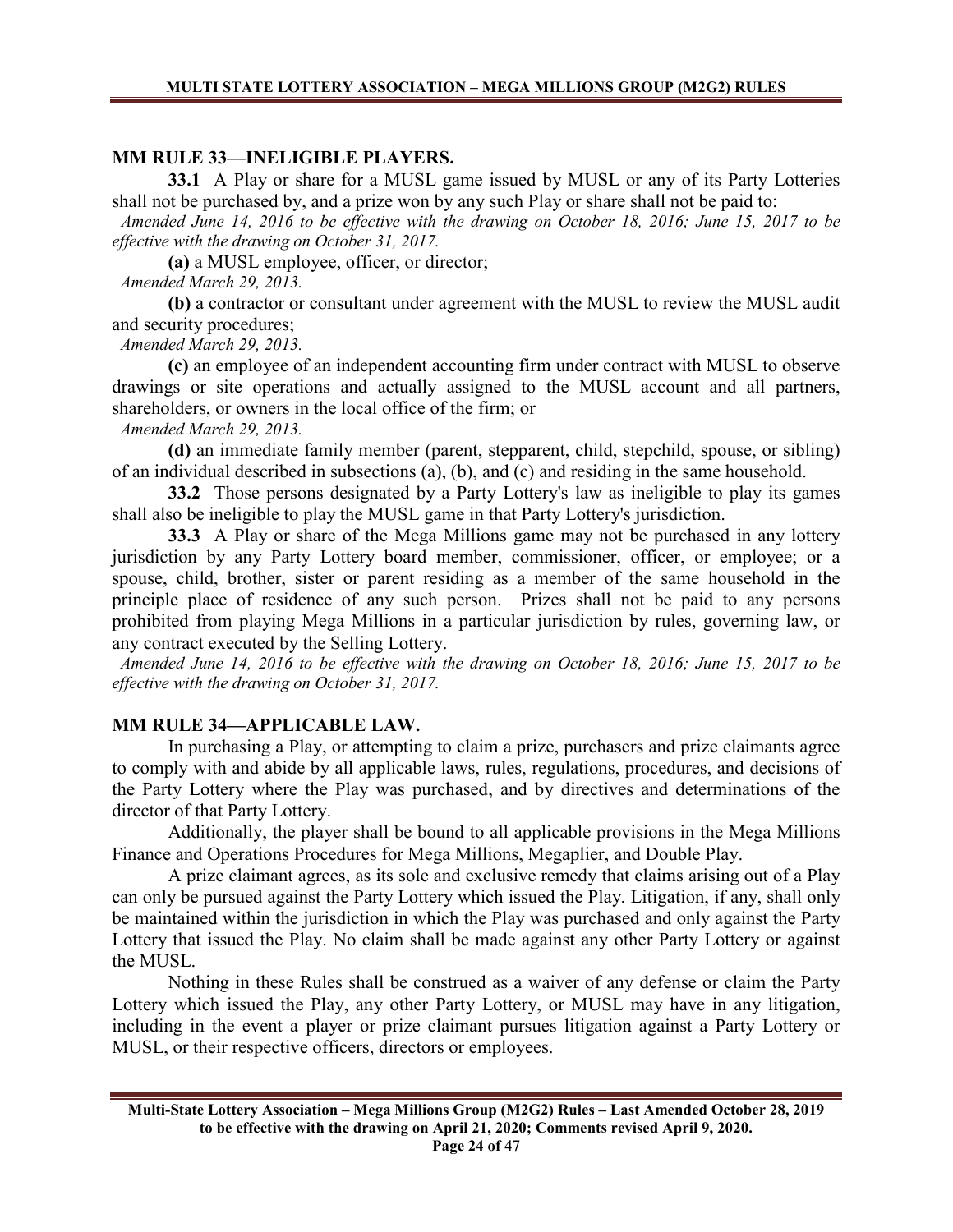All decisions made by a Party Lottery, including the declaration of prizes and the payment thereof and the interpretation of Mega Millions Rules, shall be final and binding on all Play purchasers and on every person making a prize claim in respect thereof, but only in the jurisdiction where the Play was issued.

Unless the laws, rules, regulations, procedures, and decisions of the Party Lottery which issued the Play provide otherwise, no prize shall be paid upon a Play purchased, claimed or sold in violation of these Rules or the laws, rules, regulations, procedures, and decisions of that Party Lottery; any such prize claimed but unpaid shall constitute an unclaimed prize under these Rules and the laws, rules, regulations, procedures, and decisions of that Party Lottery.

 *Amended June 14, 2016 to be effective with the drawing on October 18, 2016; June 15, 2017 to be effective with the drawing on October 31, 2017; October 28, 2019 to be effective with the drawing on April 21, 2020.*

### **PART III – MEGA MILLIONS GAME**

### **MM RULE 35 - MEGA MILLIONS GAME DESCRIPTION**

**35.1 Mega Millions Game.** Mega Millions is a five (5) out of seventy (70) plus one (1) out of twenty-five (25) lottery game, drawn on the day(s), time(s) and location(s) as determined by the Mega Millions Lotteries, and which pays the Mega Millions Grand Prize, at the election of the player made in accordance with these rules or by a default election made in accordance with these rules, either on a graduated annuitized annual pari-mutuel basis or as a cash value option using a rate determined by the Mega Millions Finance Committee on a pari-mutuel basis. Except as provided in these rules, all other prizes are paid on a single payment basis.

*Amended June 15, 2017 to be effective with the drawing on October 31, 2017.*

**35.2** Mega Millions winning numbers applicable to determine Mega Millions prizes will be determined on the day(s), time(s) and location(s) as determined by the Mega Millions Lotteries. During the drawing event, five (5) numbers shall be drawn from the first set of seventy (70) numbers, and one (1) number shall be drawn from the second set of twenty-five (25) numbers, which shall constitute the Winning Numbers. Mega Millions winning numbers shall not be used to determine Double Play prizes. Double Play winning numbers shall not be used to determine Mega Million prizes.

*Amended June 15, 2017 to be effective with the drawing on October 31, 2017; October 28, 2019 to be effective with the drawing on April 21, 2020.*

**35.3** To play Mega Millions, a player shall select (or computer pick) five (5) different numbers, from one (1) through seventy (70) and one (1) additional number from one (1) through twenty-five (25). The additional number may be the same as one of the first five numbers selected by the player.

*Amended June 15, 2017 to be effective with the drawing on October 31, 2017.*

**35.4** MM Plays can be purchased for two dollars (U.S. \$2.00), including any specific statutorily-mandated tax of a Party Lottery to be included in the price of a lottery Play.

 *Amended June 15, 2017 to be effective with the drawing on October 31, 2017.*

**35.5** Plays may be purchased from a Party Lottery approved sales outlet in a manner as approved by the Party Lottery and in accordance with MUSL Rules.

**Multi-State Lottery Association – Mega Millions Group (M2G2) Rules – Last Amended October 28, 2019 to be effective with the drawing on April 21, 2020; Comments revised April 9, 2020. Page 25 of 47**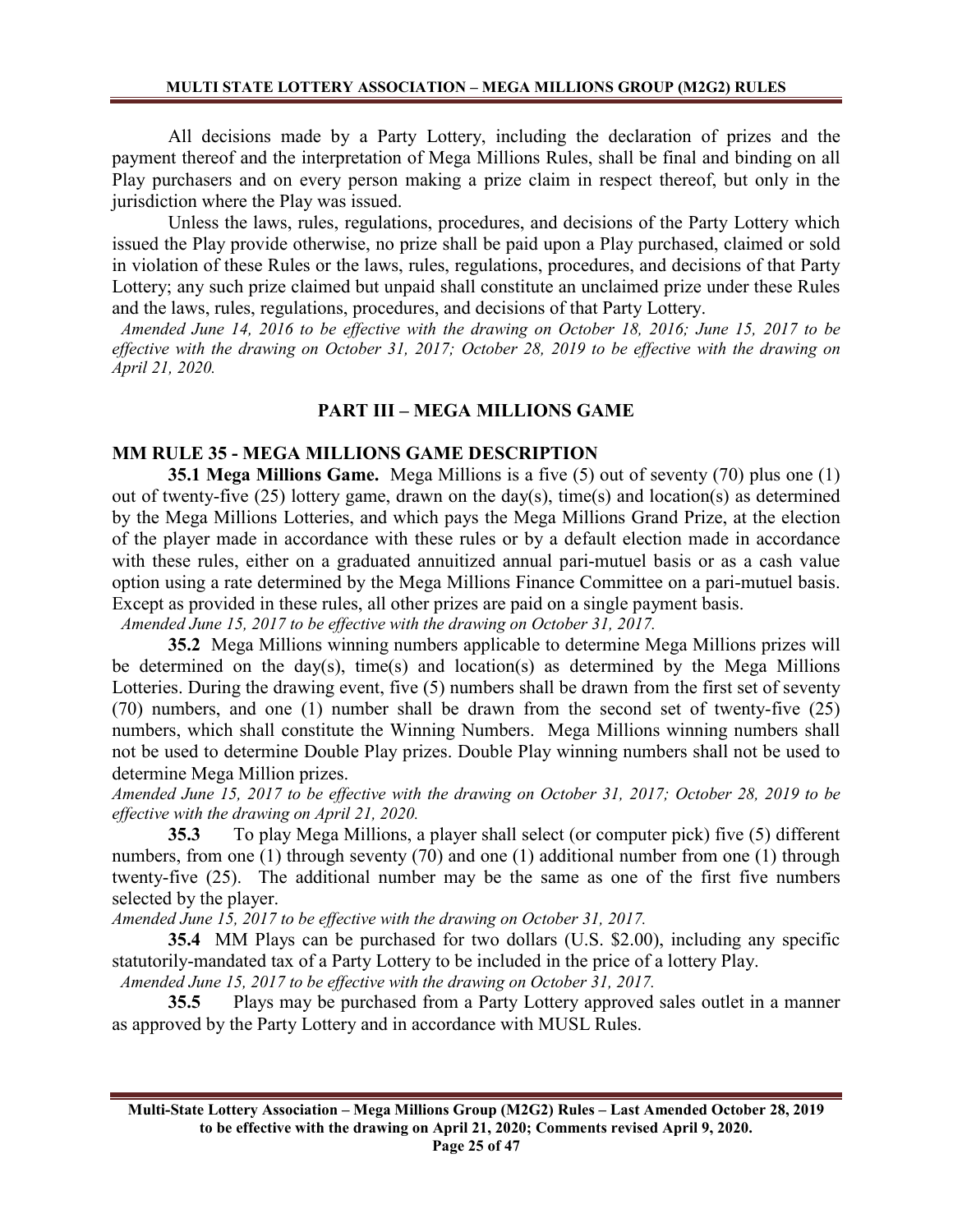*Amended March 29, 2013; June 25, 2013 to be effective with the drawing on October 22, 2013; June 5 2014; June 14, 2016 to be effective with the drawing on October 18, 2016; June 15, 2017 to be effective with the drawing on October 31, 2017.*

# **MM RULE 36—MEGA MILLIONS PRIZE POOL.**

**36.1 Mega Millions Prize Pool.** The prize pool for all prize categories offered by the Party Lotteries shall consist of up to fifty-five percent (55%) of each drawing period's sales, inclusive of any specific statutorily-mandated tax of a Party Lottery to be included in the price of a lottery MM Play, and inclusive of contributions to the prize pool accounts and prize reserve accounts, but may be higher or lower based upon the number of winners at each prize level, as well as the funding required to meet a guaranteed Annuity Mega Millions Grand Prize as may be required by Rule 30.1(a).

 *Amended Dec 31, 2009; September 21, 2010 to be effective December 1, 2010; June 5, 2014; June 14, 2016 to be effective with the drawing on October 18, 2016; June 15, 2017 to be effective with the drawing on October 31, 2017.*

**36.2 Mega Millions Prize Pool Accounts and Prize Reserve Accounts.** The Product Group shall set the contribution rates to the prize pool and prize reserve accounts established by this rule.

**(a)** The following prize reserve accounts for the Mega Millions game are hereby established:

> **(i)** The Prize Reserve Account (PRA) which is used to guarantee the payment of valid, but unanticipated, Mega Millions Grand Prize claims that may result from a system error or other reason, to fund deficiencies in the Set Aside Pool, and to fund pari-mutuel prize deficiencies as defined and limited in Rules  $36.3(c)(1)(a)$  and  $G(2)(a)(1)$ .

 **(b)** The following prize pool accounts for the Mega Millions game are hereby established:

**(i)** The Mega Millions Grand Prize Pool (GPP), which is used to fund the current Mega Millions Grand Prize;

**(ii)** The Set Prize Pool (SPP), which is used the fund the Set or Lower Tier Prizes. The SPP shall hold the temporary balances that may result from having fewer than expected winners in the Set Prize categories. The

Source of the SPP is the Party Lottery's weekly prize contributions less actual Set Prize liability; and,

**(iii)** The Set-Aside Pool (SAP) which is used to fund the payment of the awarded minimum starting annuity Mega Millions Grand Prizes and the minimum annuity Mega Millions Grand Prize increase, if necessary (subject to the limitations in these rules), as may be set by the Product Group. The source of the SAP funding shall accumulate from the difference between the amount in the Mega Millions Grand Prize Pool at the time of a Mega Millions Grand Prize win and the amount needed to fund Mega Millions Grand Prize payments as determined by the

Mega Millions lotteries.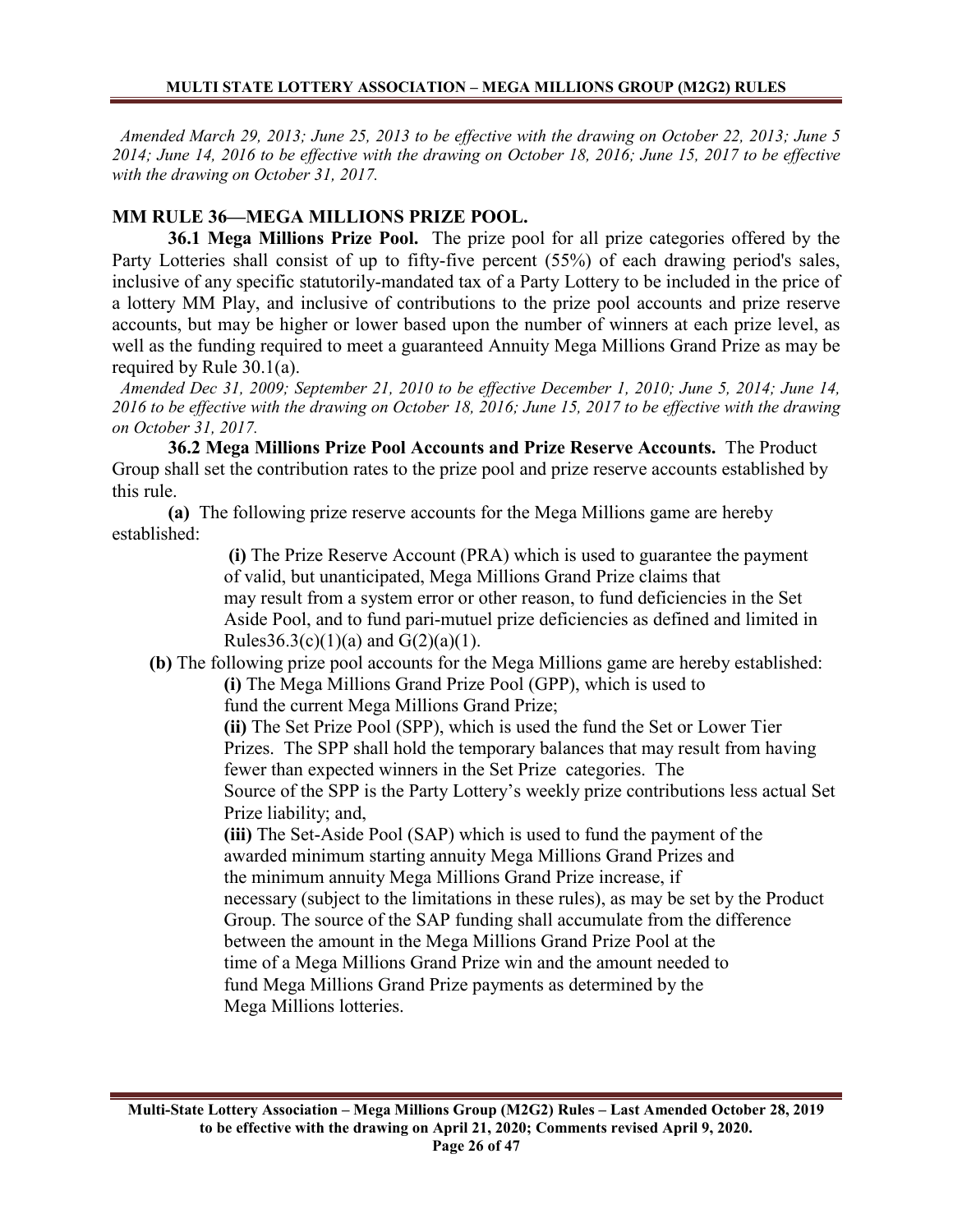**(c)** The above prize reserve accounts shall have maximum balance amounts or balance limit triggers that are set by the Product Group and are detailed in the Comments to this Rule.

The maximum balance amounts and balance limit triggers are subject to review by the MUSL Board Finance and Audit Committee. The Finance and Audit Committee shall have two weeks to state objections, if any, to the approved maximum balance amounts or balance limiter triggers. Approved maximum balance amounts or balance limiter triggers shall become effective no sooner than two weeks after notice is given to the Finance and Audit Committee and no objection is stated or sooner if the Committee affirmatively approves the maximum balance amounts or balance limiter triggers. The Group may appeal the Committee's objections to the full Board. Group approved changes in the maximum balance amounts or balance limiter triggers set by the Product Group shall be effective only after the next Mega Millions Grand Prize win.

**(d)** The contribution rate to the GPP from MM Plays shall be 37.6509% of sales. An amount up to five percent (5%) of a Party Lottery's sales, including any specific statutorily mandated tax of a Party Lottery to be included in the price of a lottery play, shall be added to a Party Lottery's Mega Millions Prize Pool contribution and placed in trust in one or more prize pool and prize reserve accounts held by the Product Group at any time that the Party Lottery's share of the PRA is below the amounts designated by the Product Group. Details shall be noted in the Comments to this Rule.

**(e)** The Product Group may determine to expend all or a portion of the funds in the prize pools (except the GPP) and the prize reserve accounts:

> **(i)** for the purpose of indemnifying the Party Lotteries in the payment of prizes to be made by the Selling Lotteries; and

**(ii)** for the payment of prizes or special prizes in the game, limited to prize pool and prize reserve contributions from lotteries participating in the special prize promotion, subject to the approval of the Board's Finance & Audit Committee or that Committee's failure to object after given two weeks' notice of the planned action, which actions may be appealed to the full Board by the Product Group.

**(f)** The prize reserve shares of a Party Lottery may be adjusted with refunds to the Party Lottery from the prize reserve account(s) as may be needed to maintain the approved maximum balance and sales percentage shares of the Party Lotteries.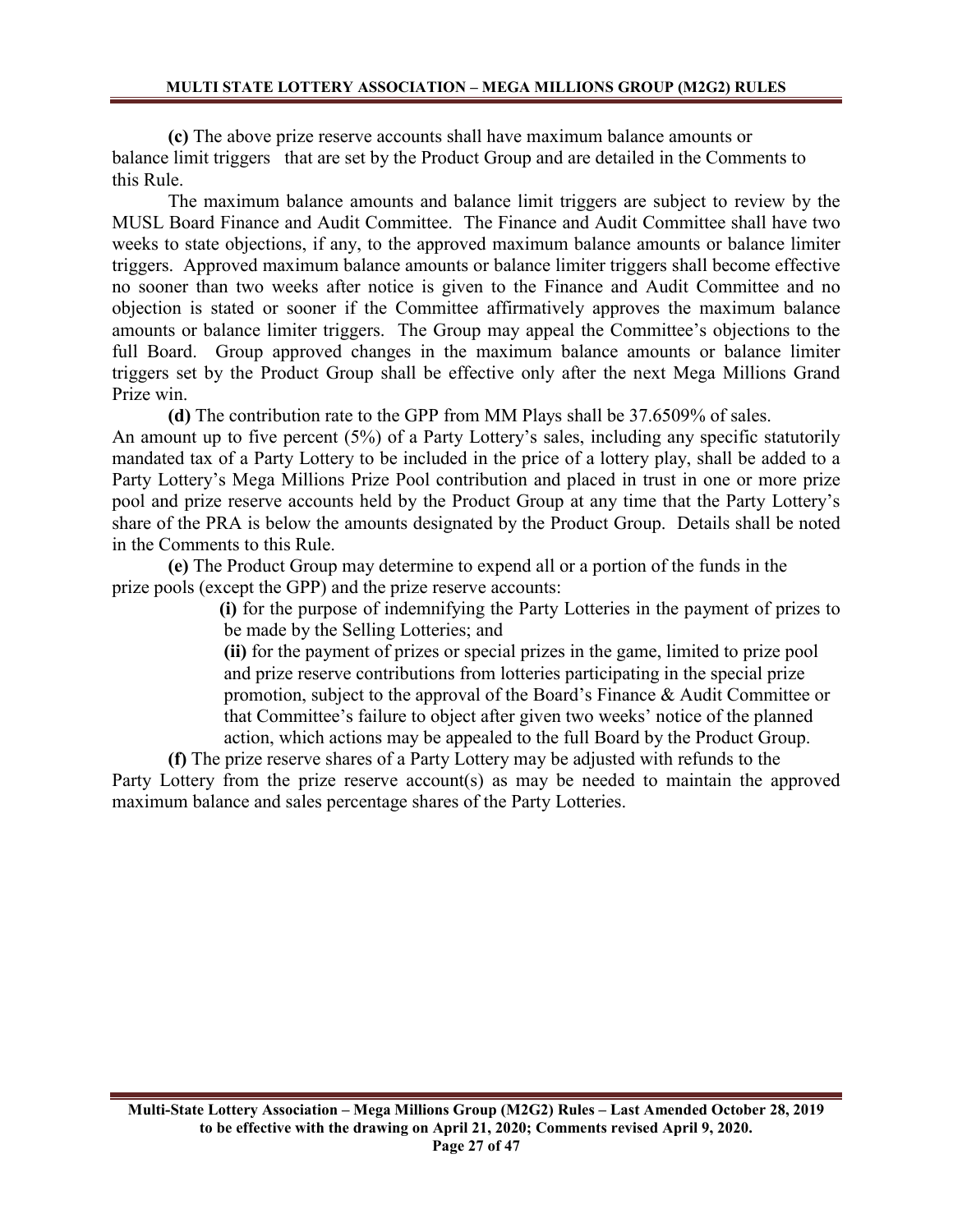**(g)** A Party Lottery may contribute to its sales percentage share of prize reserve accounts over time, but in the event of a draw down from a reserve account, a Party Lottery is responsible for its full sales percentage share of the prize reserve account, whether or not it has been paid in full.

**(h)** Any amount remaining in the Mega Millions prize pool accounts or prize reserve account when the Product Group declares the end of the game shall be returned to the lotteries participating in the prize pool and prize reserve accounts after the end of all claim periods of all Selling Lotteries, carried forward to a replacement game, or otherwise expended in a manner at the election of the individual Members of the Product Group in accordance with jurisdiction statute.

 *Amended September 21, 2010 to be effective December 1, 2010; March 29, 2013; June 25, 2013; June 5, 2014; June 14, 2016 to be effective with the drawing on October 18, 2016; June 15, 2017 to be effective with the drawing on October 31, 2017.*

 *Comment. The Mega Millions reserve accounts and any Mega Millions rollover monies, to the extent they exist, may be used to fund a deficiency in Megaplier prizes.* 

*As required by Rule36.2(a), on March 22, 2013, the Product Group set the maximum PRA balance amount at forty-five million dollars (\$45,000,000.00). On October 25, 2017, the Product Group set the maximum PRA balance at one hundred million dollars (\$100,000,000.00).* 

*On September 21, 2010, the Product Group determined to set the additional prize reserve contribution for MM Plays at two and five-tenths percent (2.5%), effective December 1, 2010. On June 16, 2011, the Product Group determined to set the additional prize reserve account contribution for MM Plays at one and five-tenths percent (1.5%) effective beginning with the drawing of July 1, 2011. On January 31, 2013 the Product Group determined to set the additional prize reserve contribution for MM Plays at one percent (1%) effective beginning with the drawing of April 2, 2013 (for a total prize pool of 51%). On October 25, 2017, the Product Group determined to set the additional prize reserve contribution for MM Plays at two percent (two percent) effective beginning with the drawing of October 31, 2017 (for a total prize pool of fifty-two percent (52%). On November 1, 2018, the Product Group determined to set the additional prize reserve contribution for MM Plays at one percent (1%) effective beginning with the drawing of December 28, 2018 (for a total prize pool of fifty-one percent (51%)). The prize reserve contribution shall be used to fund the prize reserve account until it reaches its maximum balance amounts. Once prize reserve account shares reach the Party Lottery's maximum balance amounts, prize reserve contributions will not be collected from those Party Lotteries.*

*Approval of the Group is required to change the prize pool and prize reserve deduction percentages, maximum balances and balance limit trigger levels.*

 *Comment last Amended October 25, 2017 to be effective with the drawing on October 31, 2017; October 28, 2019 to be effective with the drawing on April 21, 2020.*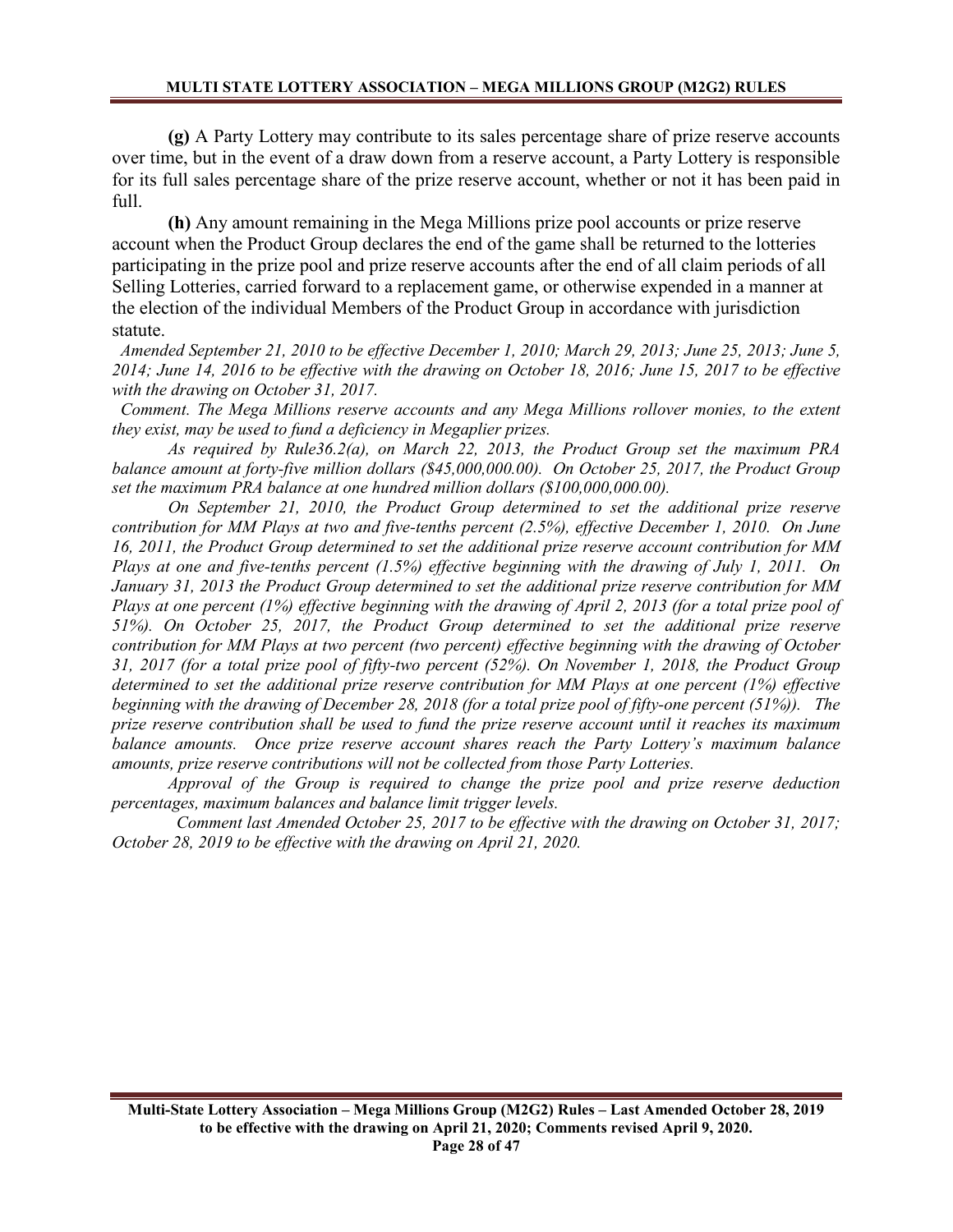**36.3 Expected Prize Payout Percentages.** The Mega Millions Grand Prize payout shall be determined on a pari-mutuel basis. Except as otherwise provided in these rules all other prizes awarded by Party Lotteries shall be paid as single payment prizes. All prize payouts are made with the following expected prize payout percentages, which does not include any additional amount contributed to or held in prize reserves, although the prize payout percentages per draw may vary:

| Number of Matches Per MM Play                              | Prize Payment      | MM Prize Pool Percentage<br>Allocated to Prize | <b>MM Sales Percentage</b><br>Allocated to Prize |
|------------------------------------------------------------|--------------------|------------------------------------------------|--------------------------------------------------|
| All five $(5)$ of first set plus one $(1)$ of second set.  | <b>Grand Prize</b> | 75.3018%*                                      | 37.6509%                                         |
| All five (5) of first set and none of second set.          | \$1,000,000.00     | 7.9319%                                        | 3.9659%                                          |
| Any four $(4)$ of first set plus one $(1)$ of second set.  | \$10,000.00        | 1.0742%                                        | 0.5371%                                          |
| Any four (4) of first set and none of second set.          | \$500.00           | 1.2889%                                        | 0.6445%                                          |
| Any three $(3)$ of first set plus one $(1)$ of second set. | \$200.00           | 1.3749%                                        | $0.6875\%$                                       |
| Any three (3) of first set and none of second set.         | \$10.00            | 1.6498%                                        | 0.8249%                                          |
| Any two $(2)$ of first set plus one $(1)$ of second set.   | \$10.00            | 1.4436%                                        | 0.7218\%                                         |
| Any one $(1)$ of first set plus one $(1)$ of second set.   | \$4.00             | 4.4752%                                        | 2.2376%                                          |
| None of first set plus one (1) of second set.              | \$2.00             | 5.4597%                                        | 2.7298%                                          |

*\* The Mega Millions Grand Prize shall include the MM Prize Pool percentage allocated to the Mega Millions Grand Prize combined with JJ Prize Pool percentage allocated to the Mega Millions Grand Prize.*

 *Amended March 29, 2013; June 25, 2013 to be effective with the drawing on October 22, 2013; June 5, 2014; June 14, 2016 to be effective with the drawing on October 18, 2016; June 15, 2017 to be effective with the drawing on October 31, 2017; October 28, 2019 to be effective with the drawing on April 21, 2020.*

**(a)** The Mega Millions Grand Prize amount shall be divided equally by the number of MM Plays and JJ Plays winning the Mega Millions Grand Prize.

 *Amended March 29, 2013; June 15, 2017 to be effective with the drawing on October 31, 2017.*

**(b)** The SPP (for payment of single payment prizes of one million dollars (\$1,000,000.00) or less) shall be carried forward to subsequent draws if all or a portion of it is not needed to pay the set prizes awarded in the current draw.

 *Amended March 29, 2013; June 25, 2013 to be effective with the drawing on October 22, 2013; June 5, 2014; June 14, 2016 to be effective with the drawing on October 18, 2016; June 15, 2017 to be effective with the drawing on October 31, 2017.*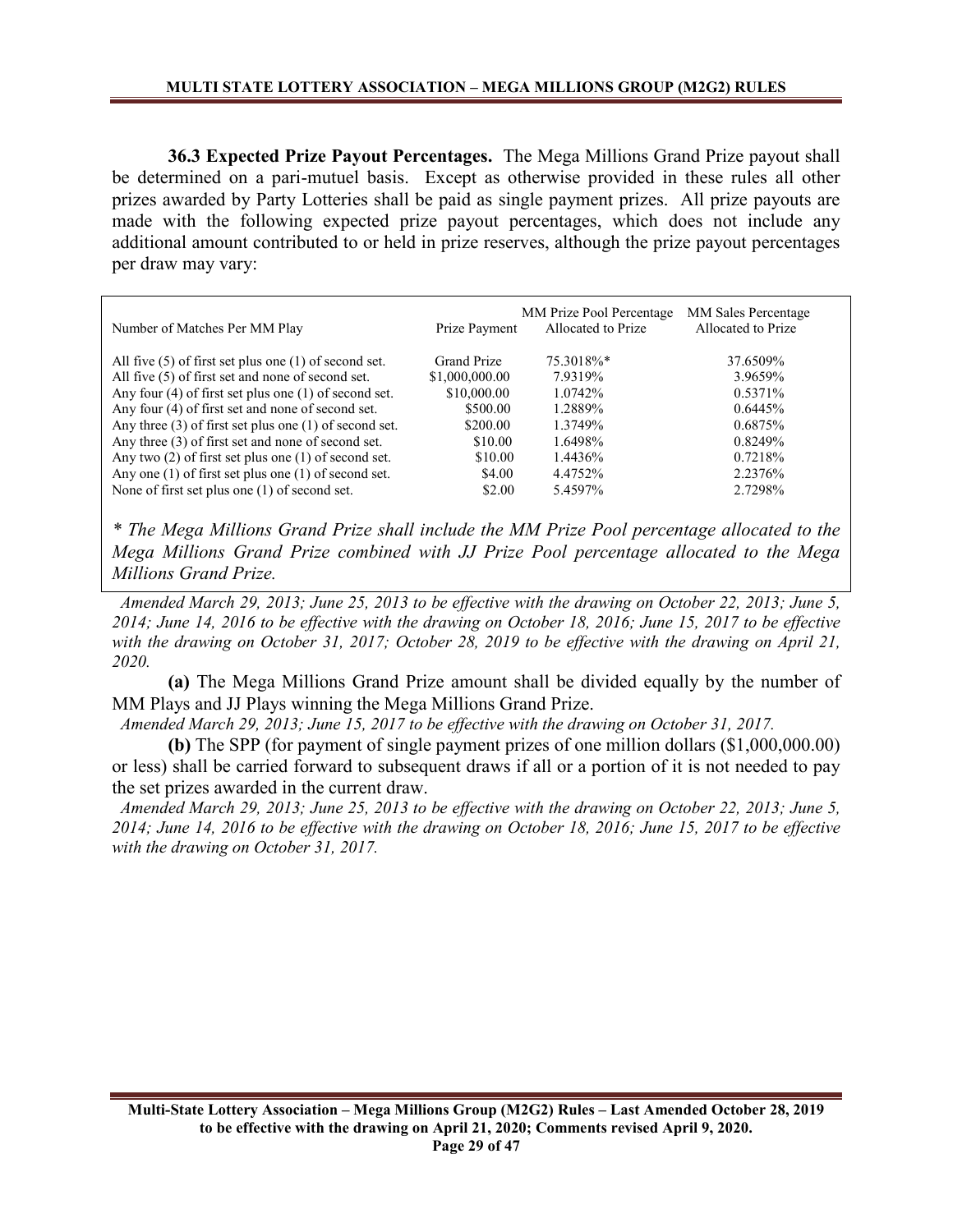#### **(c) Pari-mutuel Prize Determinations.**

**(c)(1)** Except as otherwise provided for in 36.3(c)(2):

**(c)(1)(a)** If the total of the Mega Millions Set Prizes (as multiplied by the respective Megaplier multiplier if applicable) awarded in a drawing exceeds the percentage of the prize pool allocated to the Mega Millions Set Prizes, then the amount needed to fund the Mega Millions Set Prizes, including Megaplier prizes, awarded shall be drawn from the following sources, in the following order:

 *Amended June 14, 2016 to be effective with the drawing on October 18, 2016.*

**(i)** the amount available in the SPP and the Megaplier Prize Pool, if any;

*Amended June 14, 2016 to be effective with the drawing on October 18, 2016.*

**(ii)** an amount from the PRA, if available, not to exceed forty million dollars (\$40,000,000.00) per drawing.

**(c)(1)(b)** If, after these sources are depleted, there are not sufficient funds to pay the Set Prizes, including Megaplier prizes, then the highest Set Prize shall become a pari-mutuel prize. If the amount of the highest Set Prize, including Megaplier prizes, when paid on a pari-mutuel basis, drops to or below the next highest Set Prize and there are still not sufficient funds to pay the remaining Set Prizes awarded, then the next highest Set Prize shall become a pari-mutuel prize. This procedure shall continue down through all Set Prize levels, if necessary, until all Set Prize levels become pari-mutuel prize levels. In that instance, the money available from the funding sources listed in this Rule shall be divided among the winning MM Plays in proportion to their respective prize percentages. Mega Millions and Megaplier prizes will be reduced by the same percentage.

 *Amended June 5, 2014; June 14, 2016 to be effective with the drawing on October 18, 2016.*

**(c)(2)** By agreement with the Mega Millions Lotteries, the Mega Millions Lotteries shall independently calculate their set pari-mutuel prize amounts. The Party Lotteries and the Mega Millions Lotteries shall than agree to set the pari-mutuel prize amount for all lotteries selling the game at the lesser of the independently-calculated prize amounts.

 *Amended March 29, 2013; June 25, 2013 to be effective with the drawing on October 22, 2013.*

 *Comment. The California Lottery is excluded from the Party Lotteries and other Licensee Lotteries pari-mutuel prize calculations. Double Play Prize Pool and Prize Reserve Accounts may not be used to pay underfunded Mega Millions prizes.* 

**(d)** Except as may be required by Rule 30.1(a), the official advertised Mega Millions Grand Prize annuity amount is subject to change based on sales forecasts and/or actual sales.  *Amended Dec 31, 2009; June 3, 2010 to be effective September 14, 2010.*

**(e)** Subject to the laws and rules governing each Party Lottery, the number of prize categories and the allocation of the prize fund among the prize categories may be changed at the discretion of the Mega Millions Lotteries, for promotional purposes. Such change shall be announced by Mega Millions Lotteries.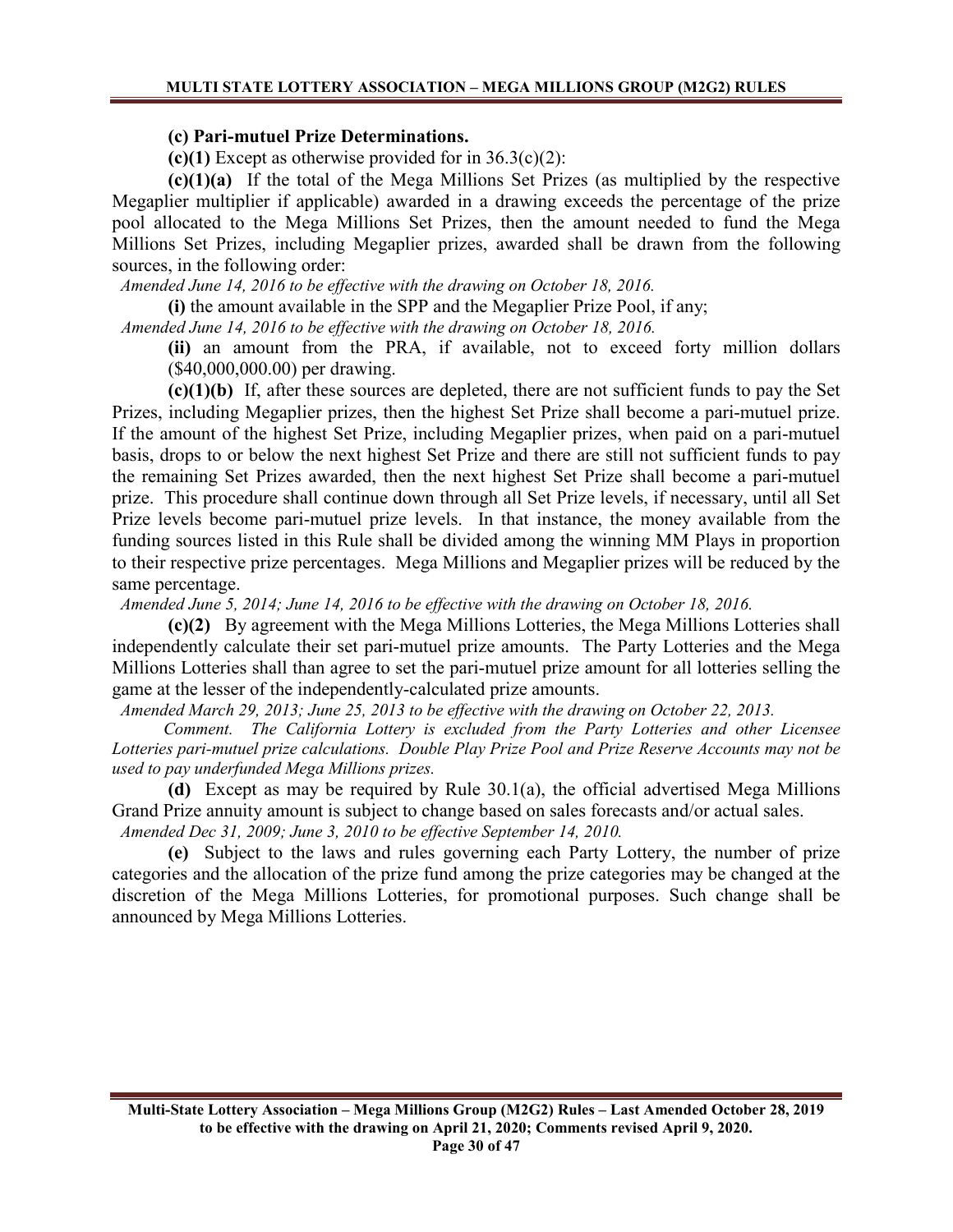**MM RULE 37 PROBABILITY OF WINNING MEGA MILLIONS PRIZES.** The following table sets forth the probability of winning and the probable distribution of winners in and among each prize category for MM Plays sold by Party Lotteries, based upon the total number of possible combinations in Mega Millions.

|                                   |              | Probability Distribution | Probable/Set       |
|-----------------------------------|--------------|--------------------------|--------------------|
| Number of Matches Per MM Play     | Winners      | Probability              | Prize Amount       |
|                                   |              |                          |                    |
| All five $(5)$ of first set plus  |              |                          |                    |
| one $(1)$ of second set           | $\mathbf{1}$ | 1:302,575,350            | <b>Grand Prize</b> |
| All five $(5)$ of first set       |              |                          |                    |
| and none of second set            | 24           | 1:12,607,306             | \$1,000,000.00     |
| Any four $(4)$ of first set plus  |              |                          |                    |
| one $(1)$ of second set           | 325          | 1:931,001                | \$10,000.00        |
| Any four $(4)$ of first set       |              |                          |                    |
| and none of second set            | 7,800        | 1:38,792                 | \$500.00           |
| Any three $(3)$ of first set plus |              |                          |                    |
| one $(1)$ of second set           | 20,800       | 1:14,547                 | \$200.00           |
| Any three $(3)$ of first set      |              |                          |                    |
| and none of second set            | 499,200      | 1:606                    | \$10.00            |
| Any two $(2)$ of first set plus   |              |                          |                    |
| one $(1)$ of second set           | 436,800      | 1:693                    | \$10.00            |
| Any one $(1)$ of first set plus   |              |                          |                    |
| one $(1)$ of second set           | 3,385,200    | 1:89                     | \$4.00             |
| None of first set plus            |              |                          |                    |
| one $(1)$ of second set           | 8,259,888    | 1:37                     | \$2.00             |
| Overall                           | 12,610,038   | 1:24                     |                    |

*Amended March 29, 2013; June 25, 2013 to be effective with the drawing on October 22, 2013; June 5, 2014; June 14, 2016 to be effective with the drawing on October 18, 2016; June 15, 2017 to be effective with the drawing on October 31, 2017.*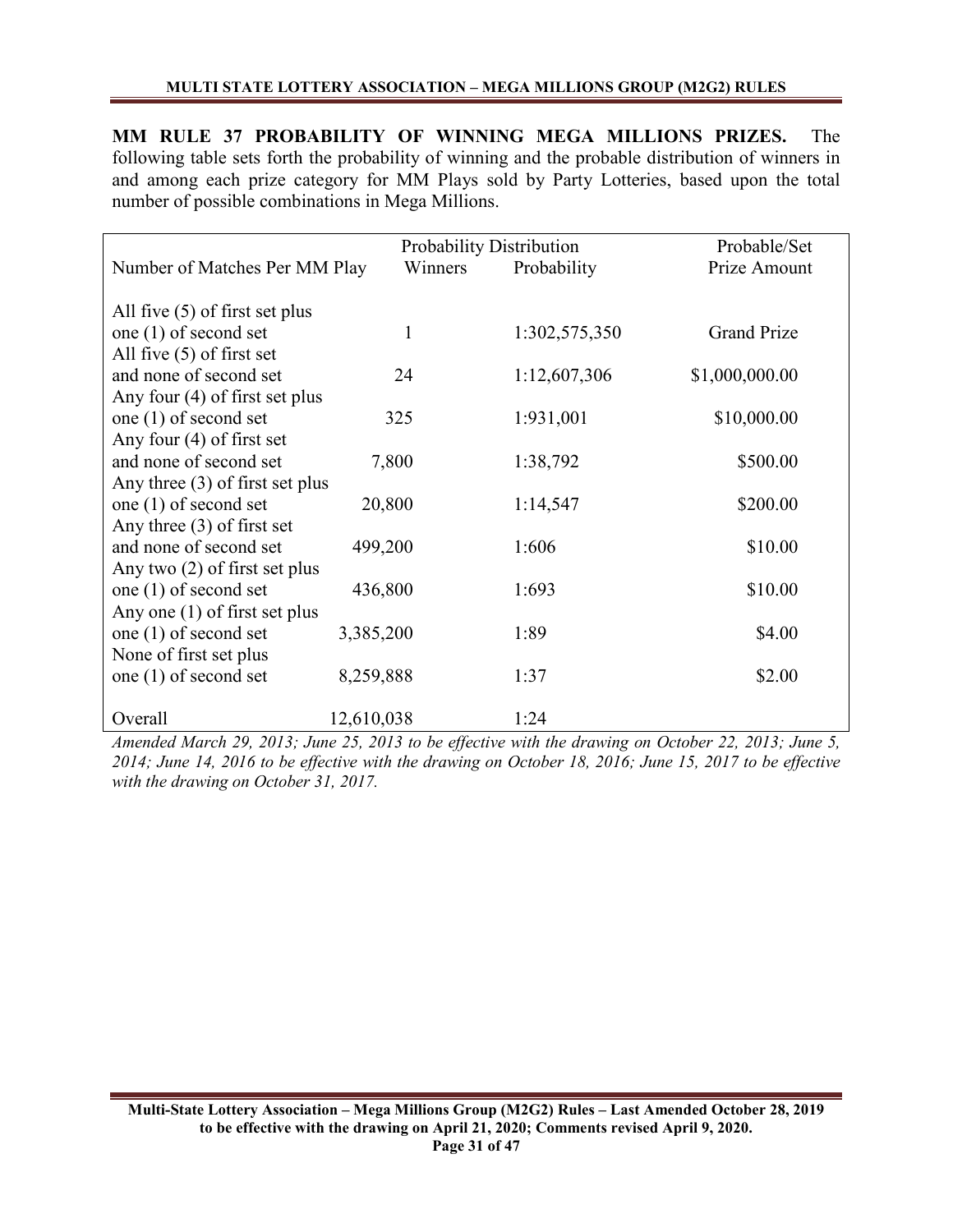# **PART IV – SPECIAL GAME RULES: MEGA MILLIONS® MEGAPLIER® PROMOTION**

*Last amended October 25, 2017 to be effective with the drawing on October 31, 2017. Comment last updated November 1, 2018 to be effective with the drawing on December 28, 2018.*

# **MM RULE A — PROMOTION DESCRIPTION.**

The Mega Millions Megaplier Promotion is a limited extension of the Mega Millions game and is conducted in accordance with the Mega Millions game rules and other lottery rules applicable to the Mega Millions game except as may be amended herein. The promotion will begin at a time announced by the Party Lottery and will continue until discontinued by the lottery. The Promotion will offer to the owners of a qualifying Megaplier Play a chance to multiply or increase the amount of any of the Set Prizes (the prizes normally paying two dollars (\$2.00) to one million dollars (\$1,000,000.00) won in a drawing held during the Promotion. The Mega Millions Grand Prize is not a Set Prize and will not be multiplied or increased by means of the Megaplier Promotion or the Just the Jackpot promotion.

 *Amended September 21, 2010 to be effective December 1, 2010; March 29, 2013; June 25, 2013 to be effective with the drawing on October 22, 2013; June 5, 2014; June 15, 2017 to be effective with the drawing on October 31, 2017.*

# **MM RULE B — QUALIFYING PLAY.**

A qualifying Megaplier Play is any single Mega Millions Play for which the player pays an extra one dollar (\$1.00) for the Megaplier option and that is recorded on the Party Lottery's computer gaming system as a qualifying Megaplier Play. The purchase of Just the Jackpot Plays do not qualify to purchase a Megaplier Play.

 *Amended March 29, 2013; June 15, 2017 to be effective with the drawing on October 31, 2017.*

# **MM RULE C - PRIZES TO BE INCREASED.**

Except as provided in these rules, a qualifying Megaplier Play that wins one of the Set Prizes will be multiplied by the number drawn, either two, three, four, or five  $(2, 3, 4, 0, 5)$ , in a separate random Megaplier drawing announced in a manner approved by the Product Group.

 *Amended June 3, 2010 to be effective when promulgated by the lottery and September 21, 2010 to be effective to be effective December 1, 2010; March 29, 2013; June 25, 2013 to be effective with the drawing on October 22, 2013; June 5, 2014; June 15, 2017 to be effective with the drawing on October 31, 2017.*

### **MM RULE D — MEGAPLIER DRAWS.**

MUSL will either itself conduct, or authorize a U.S. Lottery to conduct on its behalf, a separate random "Megaplier" drawing. Before each Mega Millions drawing a single number (2, 3, 4 or 5) shall be drawn. The Product Group may change one or more of the multiplier features for special promotions from time to time. In the event the multiplier drawing does not occur prior to the Mega Millions drawing, the multiplier number will be a 5 (five), which shall solely be determined by the lottery authorized to conduct the "Megaplier" drawing.

 *Amended September 21, 2010 to be effective December 1, 2010; October 25, 2011; June 25, 2013 to be effective with the drawing on October 22, 2013; June 5, 2014.*

**Multi-State Lottery Association – Mega Millions Group (M2G2) Rules – Last Amended October 28, 2019 to be effective with the drawing on April 21, 2020; Comments revised April 9, 2020.** 

**Page 32 of 47**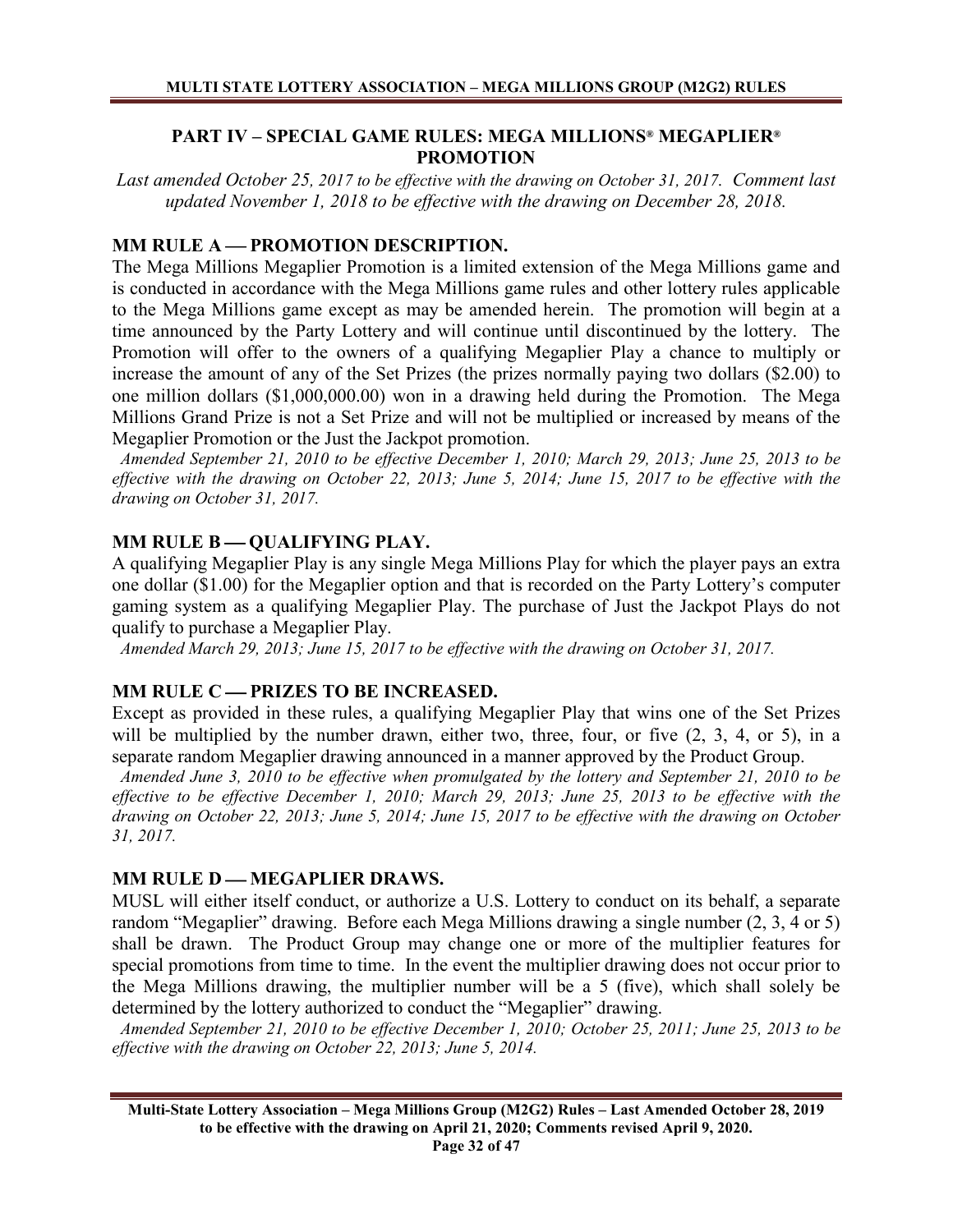### **MM RULE E — PRIZE POOL.**

### **E(1) Megaplier Prize Pool.**

**(a)** The Megaplier Prize Pool (MPP) is hereby created, and shall be used to fund Megaplier prizes. The MPP shall hold the temporary balances that may result from having fewer than expected winning Megaplier Plays. The source of the MPP is the Party Lottery's weekly prize contributions less actual Megaplier Prize liability.

**(b)** Up to fifty-five percent (55%) of each drawing period's sales, as determined by the Game Group, including any specific statutorily-mandated tax of a Party Lottery to be included in the price of a lottery ticket, shall be collected for the payment of Megaplier prizes.

**(c)** Prize payout percentages per draw may vary. The MPP shall be carried forward to subsequent draws if all or a portion of it is not needed to pay the Megaplier prizes awarded in the current draw and held in the MPP.

 *Amended September 21, 2010 to be effective December 1, 2010; March 29, 2013; June 25, 2013; June 14, 2016 to be effective with the drawing on October 18, 2016; June 15, 2017 to be effective with the drawing on October 31, 2017.*

*Comment: On September 21, 2010, the Product Group determined to set the Megaplier Prize Pool at fifty-two and five-tenths percent (52.5%), effective December 1, 2010. On June 16, 2011, the Product Group determined to set the Megaplier Prize Pool at fifty-one and five-tenths percent (51.5%) effective beginning with the drawing of July 1, 2011. On January 31, 2013 the Product Group determined to set the Megaplier Prize Pool at fifty percent (50%) effective beginning with the drawing on April 2, 2013. On October 25, 2017, the Product Group determined to set the Megaplier Prize Pool at fifty-two percent* 

*(52 %), effective with the drawing on October 31, 2017, with two percent (2%) of the prize pool funding to be directed to the PRA. On November 1, 2018, the Product Group determined to set the additional prize reserve contribution for Megaplier Plays at one percent (1 %) effective beginning with the drawing of December 28, 2018 (for a total MPP of fifty-one percent (51%)).* 

 **E(2) End of Game.** Any amount remaining in the MPP when the Product Group declares the end of this game shall be returned to the lotteries participating in the account after the end of all claim periods of all Selling Lotteries, carried forward to a replacement game or otherwise expended in a manner at the election of the individual Members of the Product Group in accordance with jurisdiction law.

 *Amended March 29, 2013; June 25, 2013; June 5, 2014; June 14, 2016 to be effective with the drawing on October 18, 2016.*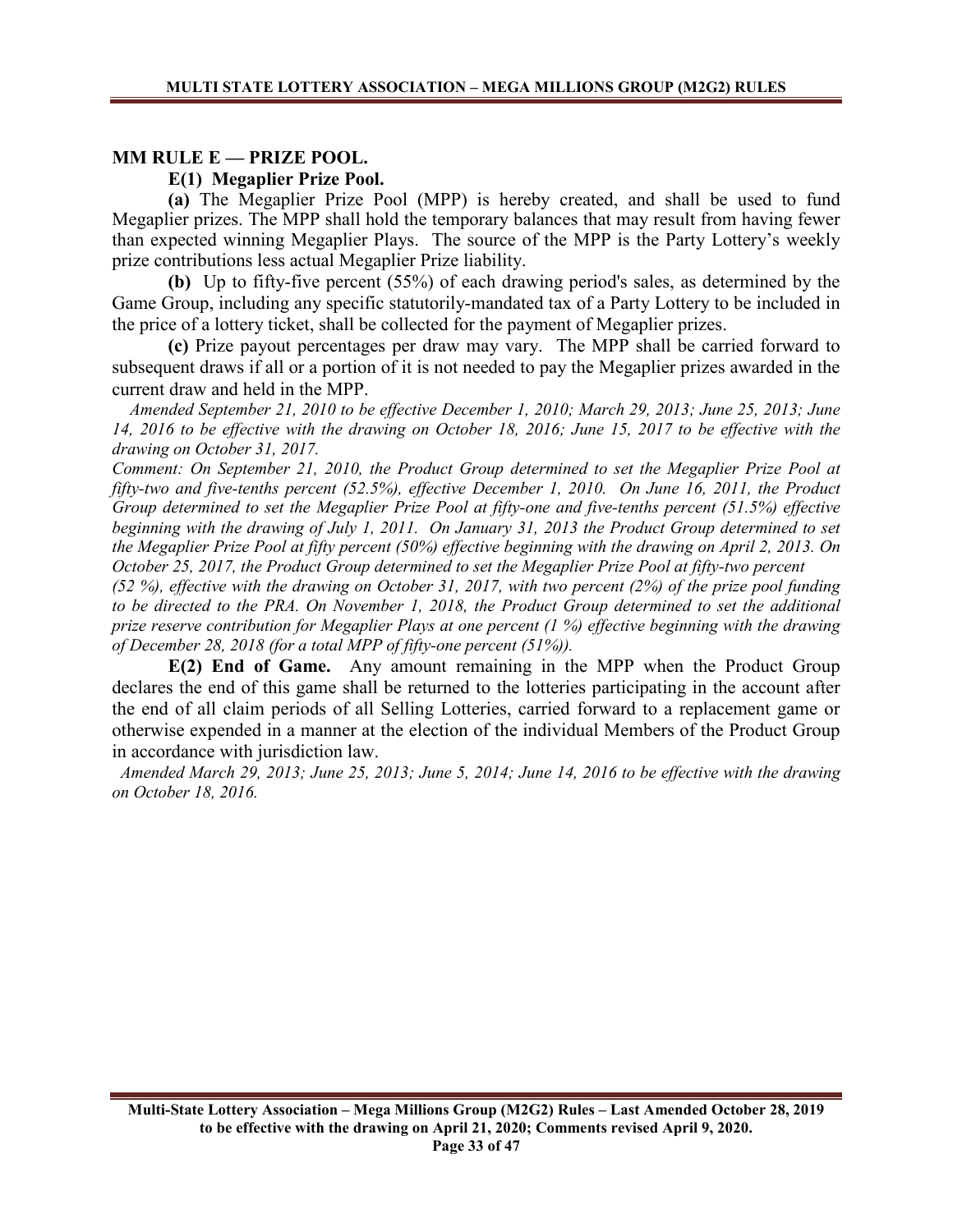**E(3) Expected Prize Payout.** Except as provided in these rules, all prizes awarded shall be paid as single payment set prizes. Instead of the Mega Millions set prize amounts, qualifying Megaplier Plays will pay the amounts shown below when matched with the Megaplier number drawn:

| Prize Levels                                                                                  | <b>Standard</b> | With Megaplier Purchase and Applicable Multiplier |                |                |                |
|-----------------------------------------------------------------------------------------------|-----------------|---------------------------------------------------|----------------|----------------|----------------|
|                                                                                               |                 | 2X                                                | 3X             | 4X             | 5X             |
| Match $5+0$                                                                                   | \$1,000,000.00  | \$2,000,000.00                                    | \$3,000,000.00 | \$4,000,000.00 | \$5,000,000.00 |
| Match $4+1$                                                                                   | \$10,000.00     | \$20,000.00                                       | \$30,000.00    | \$40,000.00    | \$50,000.00    |
| Match $4+0$                                                                                   | \$500.00        | \$1,000.00                                        | \$1,500.00     | \$2,000.00     | \$2,500.00     |
| Match $3+1$                                                                                   | \$200.00        | \$400.00                                          | \$600.00       | \$800.00       | \$1,000.00     |
| Match $3+0$                                                                                   | \$10.00         | \$20.00                                           | \$30.00        | \$40.00        | \$50.00        |
| Match $2+1$                                                                                   | \$10.00         | \$20.00                                           | \$30.00        | \$40.00        | \$50.00        |
| Match $1+1$                                                                                   | \$4.00          | \$8.00                                            | \$12.00        | \$16.00        | \$20.00        |
| Match $0+1$                                                                                   | \$2.00          | \$4.00                                            | \$6.00         | \$8.00         | \$10.00        |
| The Megaplier Promotion and multiplier numbers do not apply to the Mega Millions Grand Prize. |                 |                                                   |                |                |                |

*Amended March 29, 2013; June 25, 2013 to be effective with the drawing on October 22, 2013; June 5, 2014; June 15, 2017 to be effective with the drawing on October 31, 2017.*

In certain rare instances, the Mega Millions set prize amount may be less than the amount shown. In such case, the Megaplier prizes will be a multiple of the changed Mega Millions prize amount announced after the draw. For example, if the Match 4+1 Mega Millions set prize amount of ten thousand dollars (\$10,000.00) becomes two thousand dollars (\$2,000.00) under the rules of the Mega Millions game, then a Megaplier player winning that prize amount with a 4X multiplier would win eight thousand dollars (\$8,000): two thousand dollars multiplied by four (\$2,000.00 x 4).

 *Amended June 3, 2010 to be effective when promulgated by the lottery and September 21, 2010 to be effective December 1, 2010; October 25, 2011; March 29, 2013; June 25, 2013 to be effective with the drawing on October 22, 2013; June 15, 2017 to be effective with the drawing on October 31, 2017.*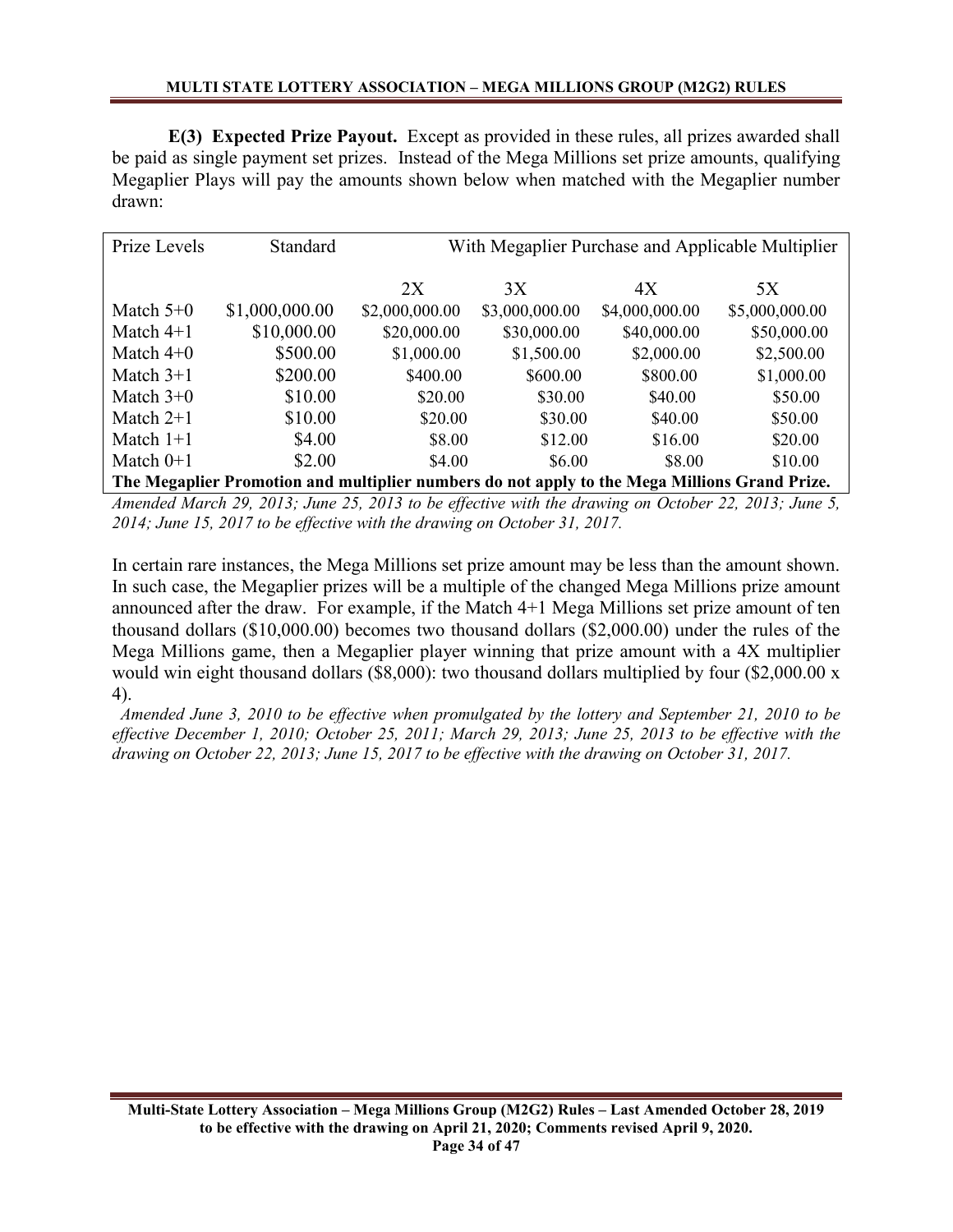# **MM RULE F — PROBABILITY OF WINNING.**

The following table sets forth the probability of the various Megaplier numbers being drawn during a single Mega Millions drawing. The Product Group may elect to run limited promotions that may modify the multiplier features.

| Megaplier |  |                                  | <b>Probability of Prize Increase</b> |
|-----------|--|----------------------------------|--------------------------------------|
|           |  | 5X - Prize Won multiplied by 5   | $1$ in 15                            |
|           |  | 4X - Prize Won multiplied by 4   | $3$ in 15                            |
|           |  | $3X$ - Prize Won multiplied by 3 | 6 in 15                              |
|           |  | $2X$ - Prize Won multiplied by 2 | 5 in 15                              |

The Megaplier Promotion and multiplier numbers do not apply to the Mega Millions Grand Prize.

 *Amended June 3, 2010 to be effective when promulgated by the lotteries and September 21, 2010 to be effective December 1, 2010; October 25, 2011; March 29, 2013; June 25, 2013 to be effective with the drawing on October 22, 2013; June 15, 2017 to be effective with the drawing on October 31, 2017.*

# **MM RULE G – LIMITATION ON PAYMENT OF MEGAPLIER PRIZES.**

**G(1) Prize Pool Carried Forward**. The prize pool percentage allocated to the Megaplier set prizes shall be carried forward to subsequent draws if all or a portion of it is not needed to pay the set prizes awarded in the current draw or may be held in a prize reserve account.

**G(2)(a) Pari-Mutuel Prizes—All Prize Amounts.** Except as otherwise provided for in  $G(2)(b)$ :

**G(2)(a)(1)** If the total of the original Mega Millions set prizes and the Megaplier prize amounts awarded in a drawing exceeds the percentage of the prize pools allocated to the set prizes, then the amount needed to fund the Set Prizes (including the Megaplier prize amounts) awarded shall be drawn from the following sources, in the following order:

**(i)** the amount available in the SPP and the MPP , if any;

**(ii)** an amount from the PRA, if available in the account, not to exceed forty million dollars (\$40,000,000.00) per drawing.

 *Amended June 14, 2016 to be effective with the drawing on October 18, 2016.*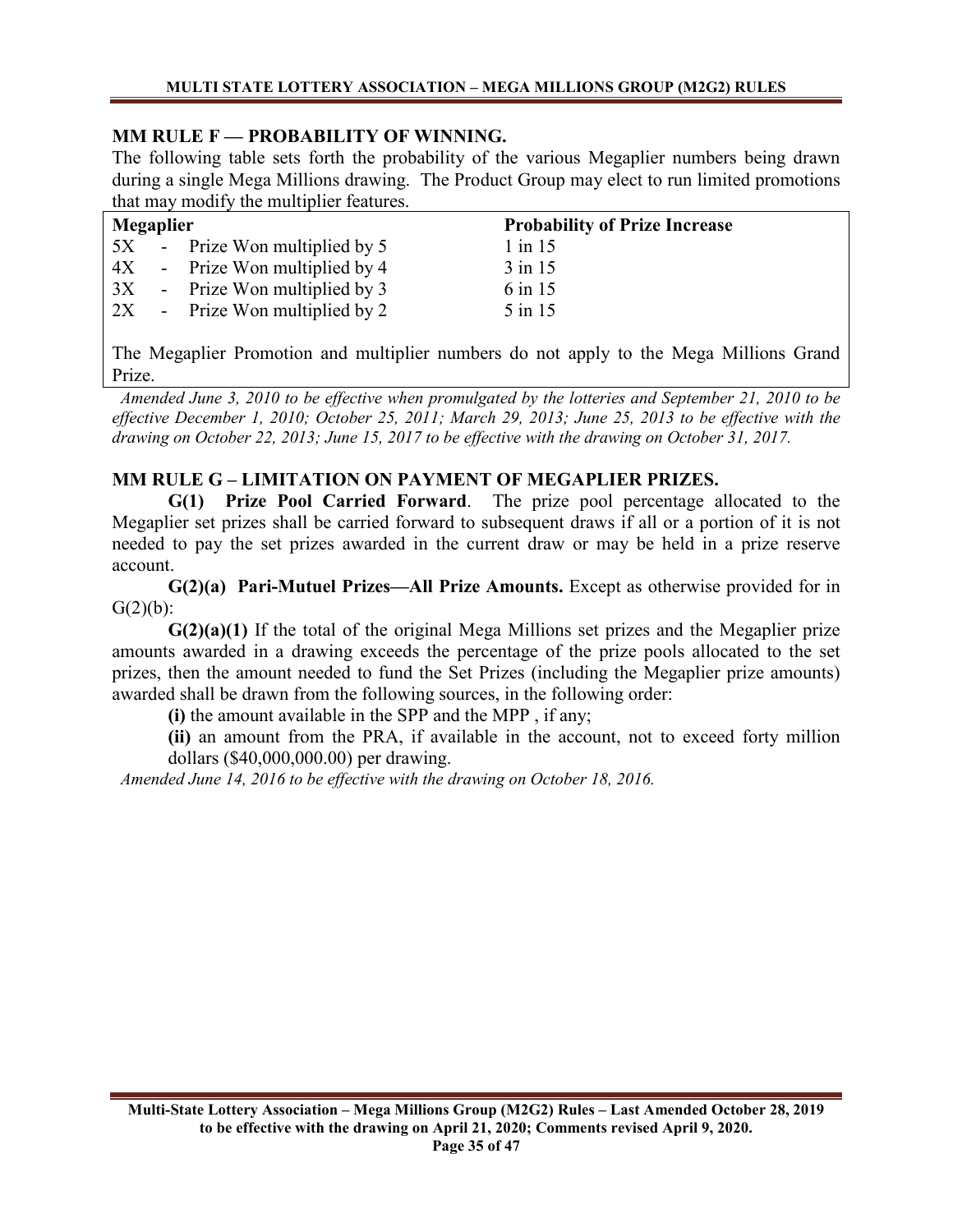**G(2)(a)(2)** If, after these sources are depleted, there are not sufficient funds to pay the Set Prizes awarded (including Megaplier prize amounts), then the highest Set Prize (including the Megaplier prize amounts) shall become a pari-mutuel prize. If the amount of the highest Set Prize, when paid on a pari-mutuel basis, drops to or below the next highest Set Prize and there are still not sufficient funds to pay the remaining Set Prizes awarded, then the next highest Set Prize (including the Megaplier prize amount) shall become a pari-mutuel prize. This procedure shall continue down through all Set Prizes levels, if necessary, until all Set Prize levels become pari-mutuel prize levels. In that instance, the money available from the funding sources listed in this rule shall be divided among the winning MM Plays in proportion to their respective prize percentages. Mega Millions and Megaplier prizes will be reduced by the same percentage.

 *Amended June 14, 2016 to be effective with the drawing on October 18, 2016; June 15, 2017 to be effective with the drawing on October 31, 2017.*

 *Comment. By action on June 25 effective with the October 22, 2013 drawing, the Product Group agreed to combine the Mega Millions and Megaplier prize pools in the rare instance when the set prizes, including the Megaplier prizes, pursuant to the rules, are paid on a pari-mutuel basis. Monies from the GPP may not be used to fund Mega Millions Set Prizes or Megaplier prize payments.*

 *Comment amended June 14, 2016 to be effective with the drawing on October 18, 2016.*

**G(2)(b)** By agreement with the Mega Millions Lotteries, the Mega Millions Lotteries shall independently calculate their set pari-mutuel prize amounts, including the Megaplier prize amounts. The Party Lotteries and the Mega Millions Lotteries shall then agree to set the parimutuel prize amounts for all lotteries selling the game at the lesser of the independentlycalculated prize amounts.

 *Amended September 21, 2010 to be effective December 1, 2010; March 29, 2013; June 25, 2013 to be effective with the drawing on October 22, 2013.*

 *Comment. The California Lottery is excluded from the Party Lotteries and other Licensee Lotteries pari-mutuel prize calculations.*

#### **MM RULE H – PRIZE PAYMENT.**

**H(1) Prize Payments.** All Megaplier prizes shall be paid in one single payment through the Party Lottery that sold the winning Megaplier Play(s). A Party Lottery may begin paying Megaplier prizes after receiving authorization to pay from the MUSL central office.

 *Amended June 5, 2014; June 14, 2016 to be effective with the drawing on October 18, 2016; June 15, 2017 to be effective with the drawing on October 31, 2017.*

**H(2) Prizes Rounded.** Prizes that, under these rules, may become pari-mutuel prizes, may be rounded down so that prizes can be paid in whole dollars. Breakage resulting from rounding these prizes shall be carried forward to the MPP for the next drawing.

 *Amended September 21, 2010 to be effective December 1, 2010; March 29, 2013; June 14, 2016 to be effective with the drawing on October 18, 2016.*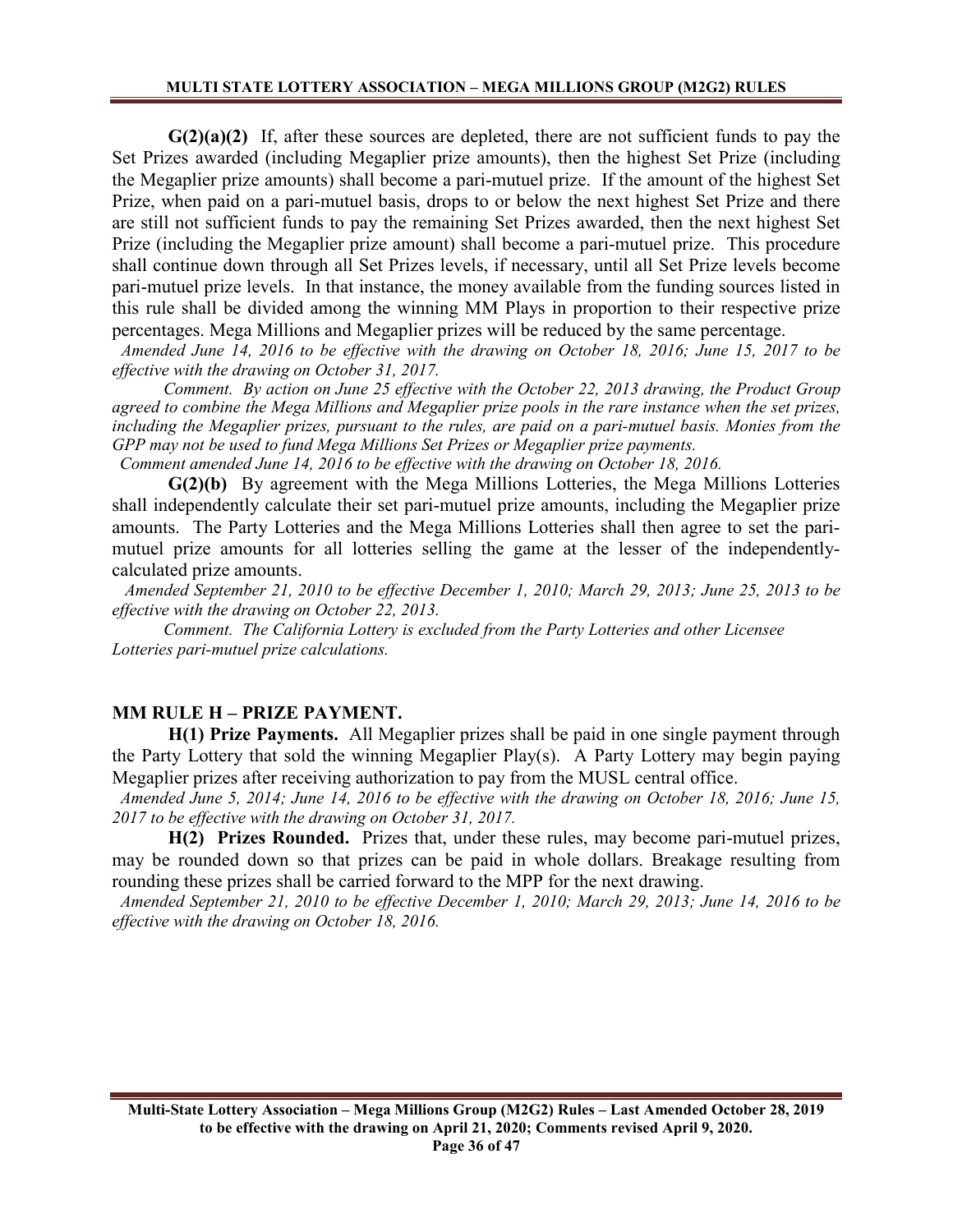## **PART V– SPECIAL GAME RULES: MEGA MILLIONS® JUST THE JACKPOT™ PROMOTION**

*Adopted June 15, 2017 to be effective with the drawing on October 31, 2017.*

*Party Lotteries have the individual discretion whether to offer the Just the Jackpot Promotion. Party Lotteries offering the Just the Jackpot promotion agree to adhere to the following Rules.* 

*If a Party Lottery elects not to offer the Promotion, it is recommended that they adopt the following language into their jurisdictional rules or regulations:*

*The Mega Millions Just the Jackpot Promotion is a limited extension of the Mega Millions game and is conducted in accordance with the MUSL Mega Millions Product Group game rules. The \_\_\_ Lottery has elected not to offer the Just the Jackpot Promotion at this time. Just the Jackpot will impact the amount of the Mega Millions Grand Prize in the Mega Millions game, and participants in the Just the Jackpot Promotion in other lottery jurisdictions may win the Mega Millions Grand Prize.*

# **MM RULE JJ 1 — PROMOTION DESCRIPTION.**

**JJ1.1 Just the Jackpot.** The Mega Millions Just the Jackpot Promotion is a limited extension of the Mega Millions game and is conducted in accordance with the Mega Millions game rules and other lottery rules applicable to the Mega Millions game except as may be amended herein, and any other lottery rules applicable to this Promotion. All rules applicable to the Mega Millions Game in Parts I and II of these rules are applicable to the Just the Jackpot Promotion unless otherwise indicated.

**JJ1.2** The Promotion will begin at a time announced by the Party Lottery and will continue until discontinued by the lottery.

The Promotion will offer to players a chance to purchase two (2) Just the Jackpot Plays (JJ Plays) for three dollars (\$3.00); each JJ Play purchased will qualify the player for a chance to win the Mega Millions Grand Prize, and no other prize levels.

A JJ Play must match exactly all of the Mega Millions Grand Prize winning numbers in order to win the Mega Millions Grand Prize. A JJ Play is not eligible to win non-Mega Millions Grand Prizes / non-Jackpot prizes in the Just the Jackpot Promotion or any prizes in the Double Play Promotion.

*Amended October 28, 2019 to be effective with the drawing on April 21, 2020.*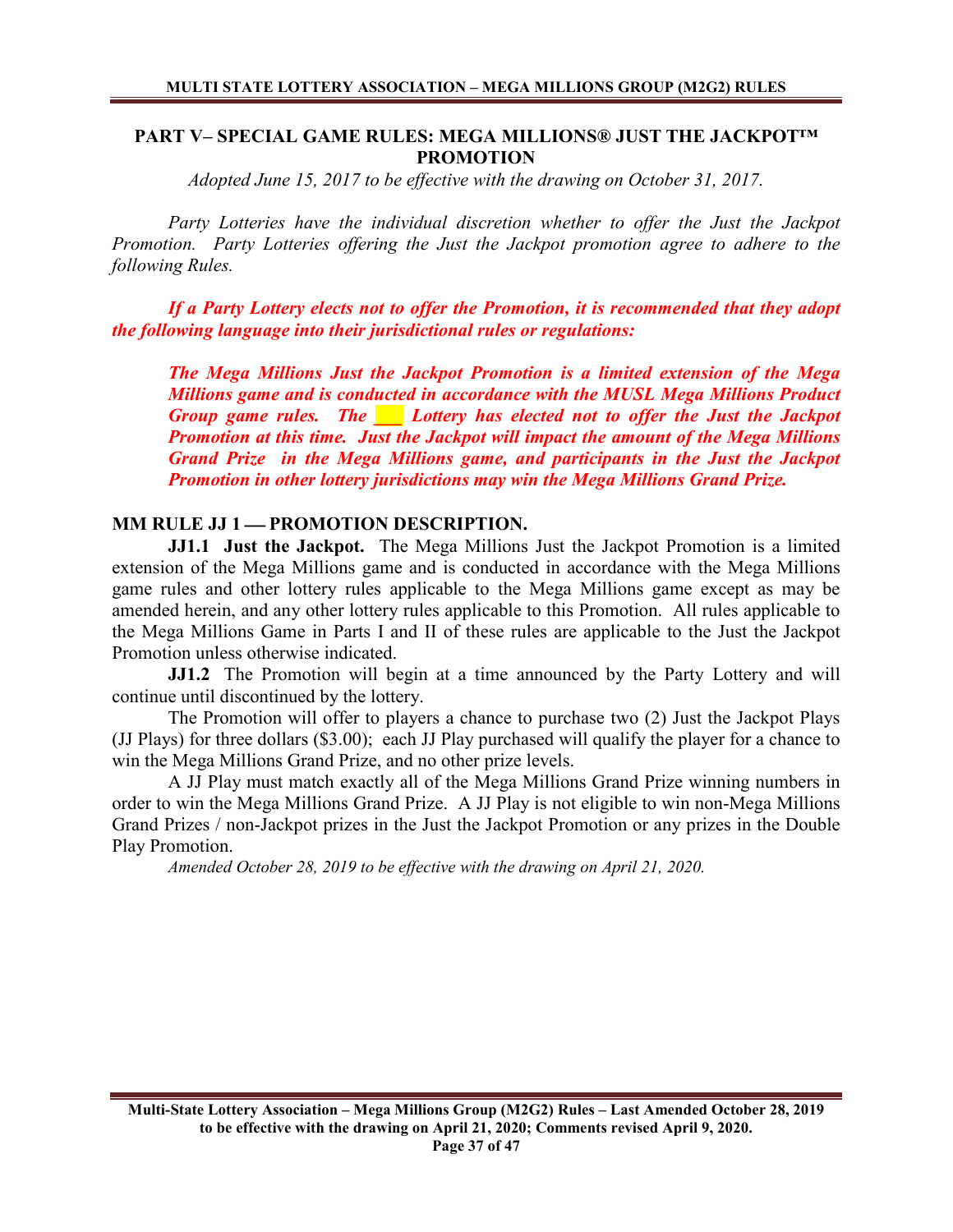**JJ1.3** Just the Jackpot winning Plays will be paid the Mega Millions Grand Prize, at the election of the player made in accordance with these rules or by a default election made in accordance with these rules, either on a graduated annuitized annual pari-mutuel basis or as a cash value option using a rate determined by the Mega Millions Finance Committee on a parimutuel basis. All provisions in Parts (I) and (II) of these Rules regarding payment of the Mega Millions Grand Prize are applicable to Just the Jackpot winning Play(s). The Mega Millions Grand Prize amount shall be divided equally by the number of MM Plays and JJ Plays winning the Mega Millions Grand Prize.

**JJ1.4** The winning numbers for Just the Jackpot Promotion shall be the winning numbers for the Mega Millions Grand Prize drawn in the Mega Millions drawing. Mega Millions winning numbers applicable to determine Just the Jackpot prizes will be drawn on the day(s), time(s) and location(s) as determined by the Mega Millions Lotteries.

**JJ1.5** To play Just the Jackpot, a player shall select (or computer pick) two (2) sets of five (5) different numbers, from one (1) through seventy (70) and one (1) additional number from one (1) through twenty-five (25). The additional number may be the same as one of the first five numbers selected by the player. Each set of numbers shall constitute a single lettered selection, or single "Play" as that term is defined in Rule 26.15. The two (2) sets of numbers selected in each three dollar (\$3.00) JJ Plays purchase may be the same between the Plays. The two (2) Plays for each three dollar (\$3.00) JJ Plays purchase shall be for the same drawing, although a lottery may sell multi-draw JJ Plays as well.

**JJ1.6** The purchase price of JJ Plays shall be three dollars (US \$3.00) for two (2) single lettered selection of JJ Plays, including any specific statutorily-mandated tax of a Party Lottery to be included in the price of lottery JJ Plays. JJ Plays may be purchased from a Party Lottery approved sales outlet in a manner as approved by the Party Lottery and in accordance with MUSL Rules. Except for ticketless transactions, JJ Plays must be printed on separate tickets from MM Plays and must clearly indicate the Plays are for the Just the Jackpot Promotion. Each JJ Play is played separately in determining matches to winning numbers and prize amounts.

**JJ1.7** The Grand Prize will not be multiplied or increased by means of the Megaplier Promotion.

**MM RULE JJ 2 — RESERVED.** 

**MM RULE JJ 3 — RESERVED.** 

**MM RULE JJ4 — RESERVED.**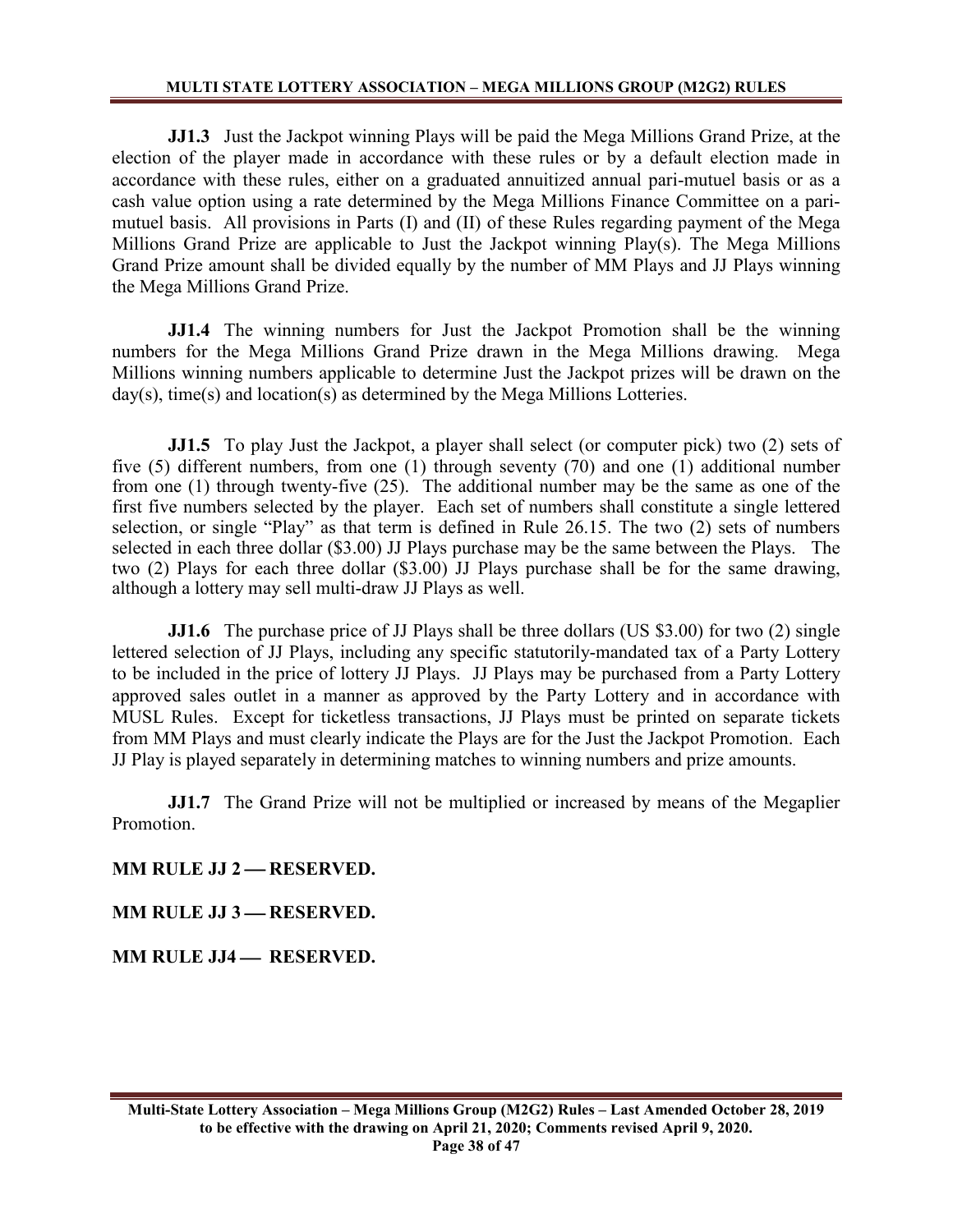# **MM RULE JJ 5 — PRIZE POOL CONTRIBUTIONS.**

**JJ5.1 Mega Millions Just the Jackpot Prize Pool.** The prize pool for JJ Plays shall consist of up to fifty-five percent (55%) of each drawing period's sales, inclusive of any specific statutorily-mandated tax of a Party Lottery to be included in the price of a lottery's JJ Play, and inclusive of contributions to the prize pool accounts and prize reserve accounts, but may be higher or lower based on the funding required to meet a guaranteed annuity Mega Millions Grand Prize as may be required by Rule 30.1(a).

**JJ5.2 Mega Millions Grand Prize Pool Account (GPP) and Prize Reserve Account (PRA) contributions for Just the Jackpot.** The Product Group shall set the contribution rates to the Just the Jackpot prize pool and prize reserve accounts established by this rule.

(i) The contribution rate for JJ Plays to the GPP shall be 50.2012% of JJ Play sales.

An amount up to five percent (5%) of a Party Lottery's JJ Play sales, including any specific statutorily mandated tax of a Party Lottery to be included in the price of a lottery's JJ Play, shall be added to a Party Lottery's Just the Jackpot Prize Pool contribution and placed in trust in one (1) or more prize pool and prize reserve accounts held by the Product Group at any time that the Party Lottery's share of the PRA is below the amounts designated by the Product Group. Details shall be noted in the Comments to this Rule.

All provisions regarding the GPP and PRA as described in Rule 36 and otherwise in Part II of these Rules are applicable to JJ Play contributions to the GPP and PRA.

*Comment: On October 25, 2017, the Product Group determined to set the additional prize reserve contribution for JJ Plays at two percent (2 %) effective beginning with the drawing of October 31, 2107 (for a total prize pool of fifty-two and two ten thousandths and twelve percent (52.2012 %).*

*The prize reserve contribution shall be used to fund the PRA until it reaches its maximum balance amounts. Once PRA shares reach the Party Lottery's maximum balance amounts, prize reserve contributions will not be collected from those Party Lotteries.*

*Approval of the Product Group is required to change the prize pool and prize reserve deduction percentages, maximum balances and balance limit trigger levels.*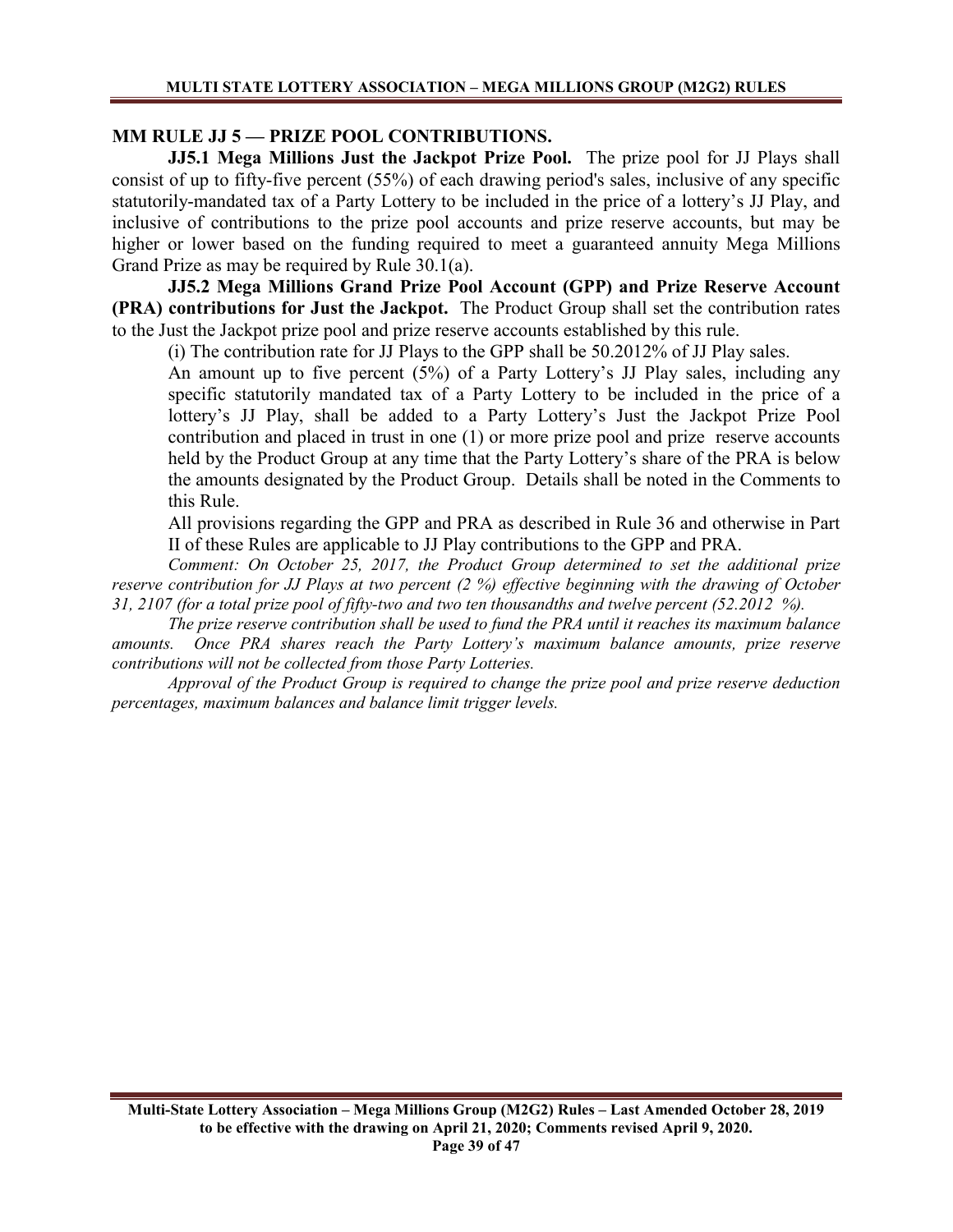**MM RULE JJ5.3 — Expected Prize Payout Percentage.** The Mega Millions Grand Prize payout shall be determined on a pari-mutuel basis. All prize payouts are made with the following expected prize payout percentages, which does not include any additional amount contributed to or held in prize reserves:

| Number of Matches Per JJ Play                             | Prize Payment | JJ Prize Pool Percentage<br>Allocated to Prize | <b>JJ</b> Sales Percentage<br>Allocated to Prize |
|-----------------------------------------------------------|---------------|------------------------------------------------|--------------------------------------------------|
| All five $(5)$ of first set plus one $(1)$ of second set. | Grand Prize   | $100\%*$                                       | 50.2012\%                                        |
| All other matching combinations                           | No Prize      | $0\%$                                          | $0\%$                                            |

*\* JJ Prize Pool percentage allocated to the Mega Millions Grand Prize shall be combined with MM Prize Pool percentage allocated to the Mega Millions Grand Prize.*

**(a)** The Mega Millions Grand Prize amount shall be divided equally by the number of MM Plays and JJ Plays winning the Mega Millions Grand Prize.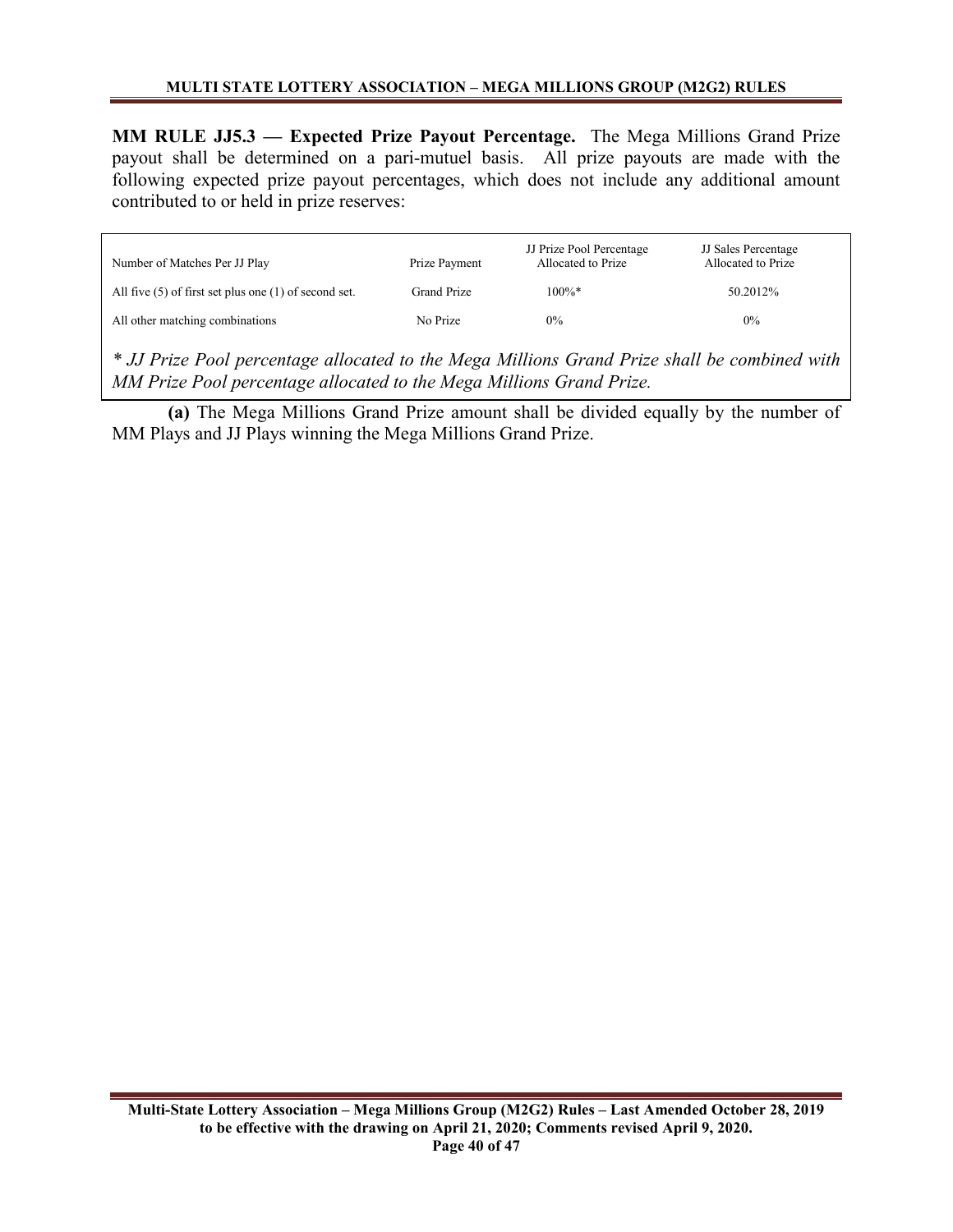## **PART VI– SPECIAL GAME RULES: MEGA MILLIONS® DOUBLE PLAY™ PROMOTION**

*Adopted October 28, 2019 to be effective with the drawing on April 21, 2020.*

*Party Lotteries offering the Double Play promotion agree to adhere to the following Rules.* 

*If a Party Lottery elects not to offer the Promotion, it is recommended that it adopt the following language into their jurisdictional rules or regulations:*

*The Mega Millions Double Play Promotion is a limited promotion of the Mega Millions game and is conducted in accordance with the MUSL Mega Millions Product Group game rules. The \_\_\_\_\_ Lottery has elected not to offer the Double Play Promotion at this time.* 

### **MM RULE DP 1 DOUBLE PLAY PROMOTION DESCRIPTION.**

**DP 1.1 - DP Overview.** The Mega Millions Double Play Promotion ("DP" or "Promotion") is an add-on to the Mega Millions game, and participation by a lottery is optional. Players must purchase an official Mega Million ticket(s) to participate in DP.

DP offers players a second chance to win a new set of prizes, using the same numbers the player selected (manually or computer pick) for their Mega Millions Play. The Double Play Drawing is a separate drawing which takes place after the official Mega Millions Drawing, conducted by and in accordance with the Mega Millions Consortium draw procedures.

Party Lotteries may choose when to start, and end the Double Play Promotion. DP is an additional add-on to the Mega Millions game, and does not replace or alter Just the Jackpot or Megaplier.

DP is conducted in accordance with the Mega Millions Consortium game rules, these Rules, and Party Lottery rules. All rules applicable to the Mega Millions Game in Parts I and II of these rules are applicable to the DP promotion unless otherwise indicated.

DP Prizes will not be multiplied or increased by the Megaplier Promotion.

Mega Millions prizes and Double Play prizes are determined separately; for example, a Mega Millions player who chooses to participate in Double Play may win both a Double Play prize and a Mega Millions prize, if their Play numbers match the Mega Millions winning numbers and also the Double Play winning numbers.

**DP 1.2 - How DP Works**. Double Play is a five (5) out of seventy (70) plus one (1) out of twenty-five (25) lottery game, drawn on the day(s), time(s) and location(s) as determined by the Mega Millions Consortium Lotteries, and which pays a First Prize. Except as provided in these rules, all other prizes are paid on a single payment basis.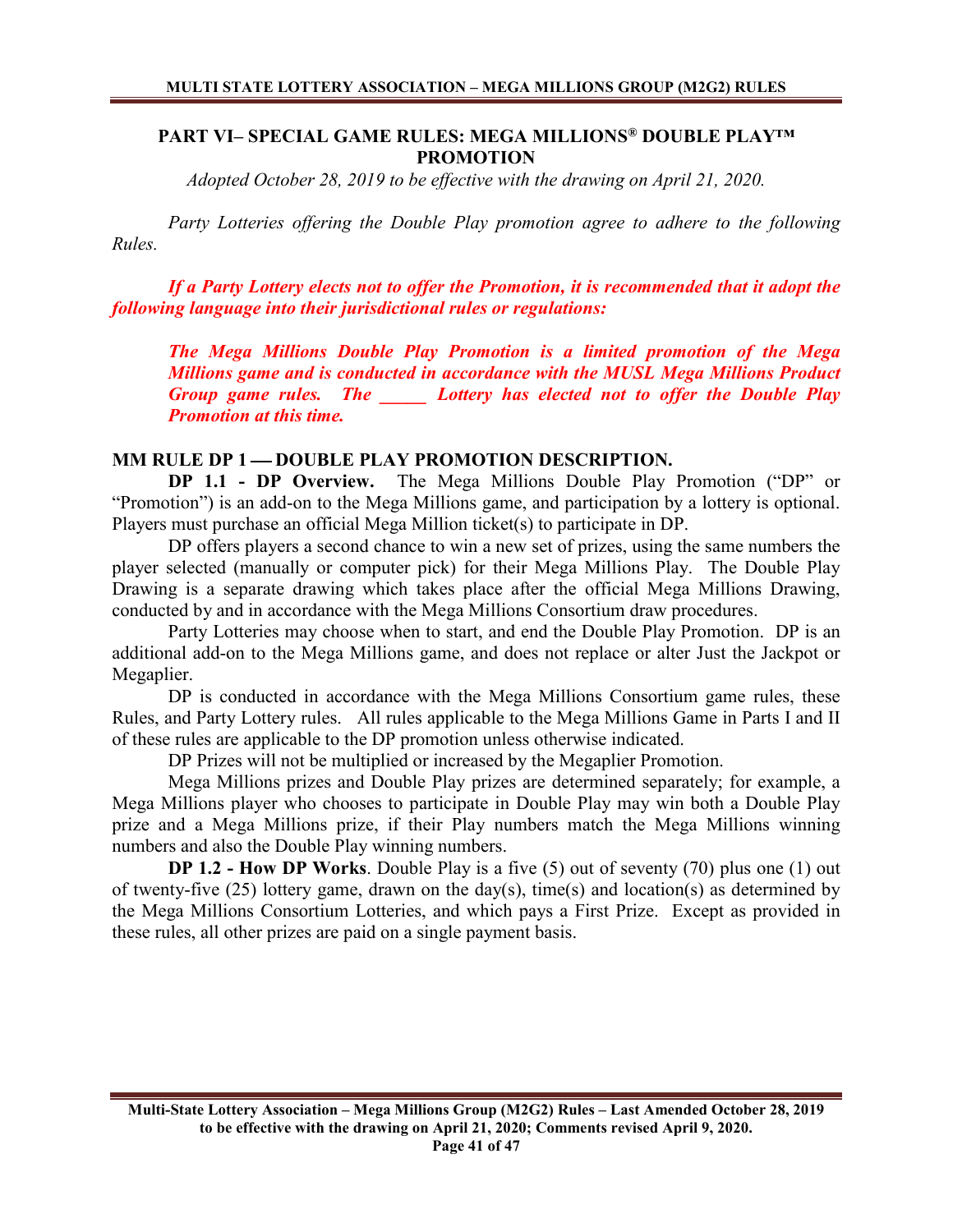**DP 1.3 - DP Winning Numbers**. Double Play winning numbers applicable to determine Double Play prizes will be determined on the day(s), time(s) and location(s) as determined by the Mega Millions Lotteries. During the drawing event, five (5) numbers shall be drawn from the first set of seventy (70) numbers, and one (1) number shall be drawn from the second set of twenty-five (25) numbers, which shall constitute the Double Play Winning Numbers.

Mega Millions winning numbers shall not be used to determine Double Play prizes. Double Play winning numbers shall not be used to determine Mega Million prizes.

**DP 1.4 - DP Requirements.** To play Double Play, Players must purchase an official Mega Millions ticket. For an additional one dollar (\$1.00) players may purchase a Double Play at the same time the Mega Millions ticket is purchased. Double Play Play numbers shall be the same as the numbers the player selected (manually or computer pick) for their Mega Millions Play. The one dollar (\$1.00) purchase price for Double Play shall include any specific statutorily-mandated tax of a Party Lottery to be included in the price of a lottery Play.

**DP 1.5** - **Purchases**. Plays may be purchased from a Party Lottery approved sales outlet in a manner as approved by the Party Lottery and in accordance with MUSL Rules.

**DP 1.6 - Tickets and Ticketless Transactions.** Party Lotteries may determine whether the DP Plays are printed on the same ticket as a Mega Millions ticket, or on a separate ticket from the Mega Millions ticket.

If a Party Lottery determines that the DP Play may be on a separate ticket than the Mega Millions ticket, under no circumstances will a claim be paid for a DP prize without having first purchased an official Mega Millions ticket for the same drawing.

If the DP is on a separate ticket, then that ticket must match all of the game play, serial number and other validation data residing in the selling Party Lottery's computer gaming system (CGS) and such ticket shall be the only valid proof of the wager placed and the only valid receipt for claiming or redeeming such prize.

If the DP Play is purchased as a ticketless transaction, the Party Lottery's electronic record of purchase shall be the only valid proof of the wager placed and the only valid receipt for claiming or redeeming such prize. See also Rules 31.3(o) and 32.4.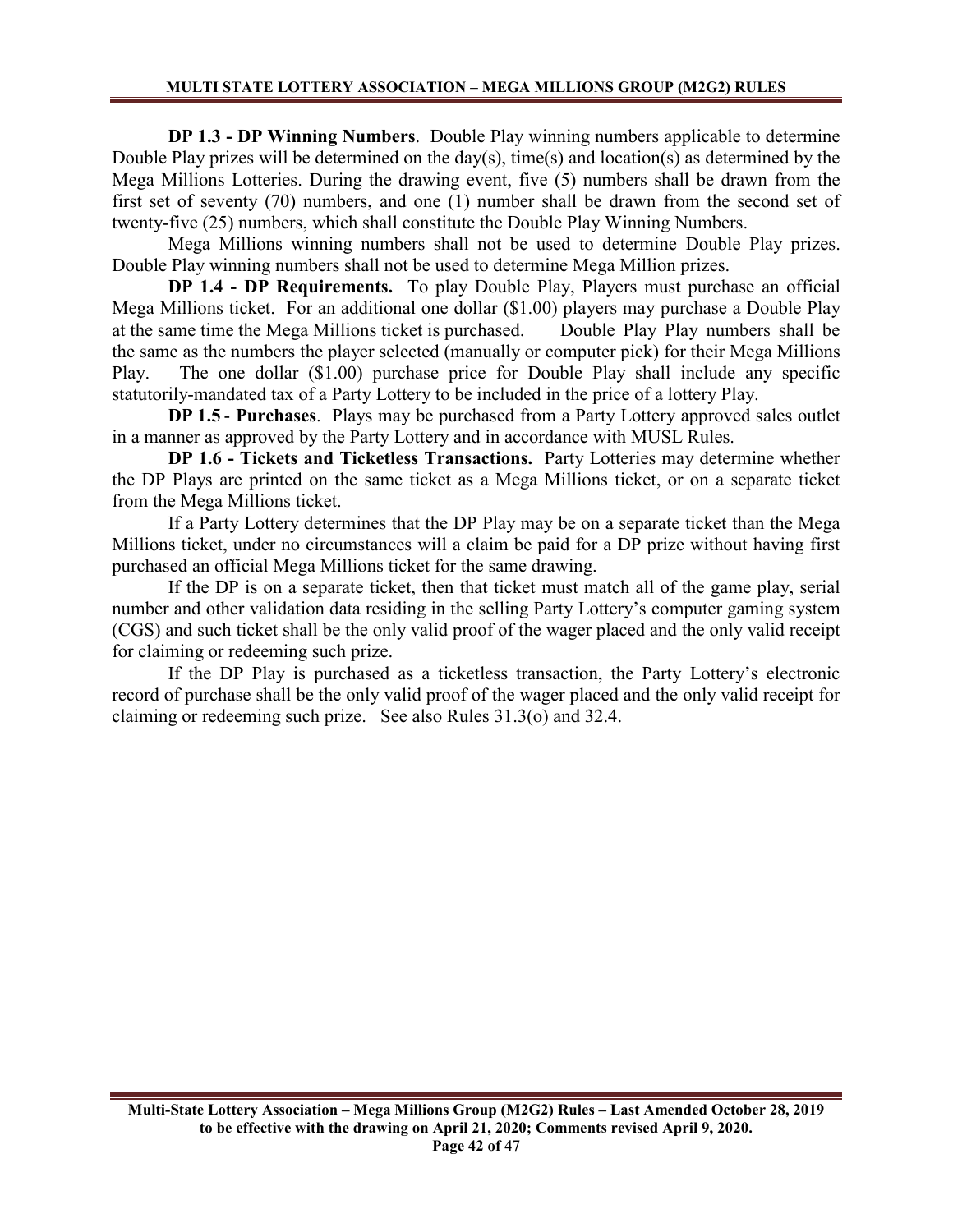# **MM RULE DP 2 - PRIZE POOL.**

**DP RULE 2.1 - Double Play Prize Pool.** The prize pool for all prize categories offered by the Party Lotteries shall consist of up to fifty-five percent (55%) of each drawing period's sales, inclusive of any specific statutorily-mandated tax of a Party Lottery to be included in the price of a lottery MM Play, and inclusive of contributions to the prize pool accounts and prize reserve accounts, but may be higher or lower based upon the number of winners at each prize level.

**DP RULE 2.2 - Double Play Prize Pool Accounts and Prize Reserve Account.** The Product Group shall set the contribution rates to the prize pool and prize reserve accounts established by this rule.

 **(a)** The following prize reserve accounts for the Double Play game are hereby established: **(i)** The Double Play Prize Reserve Account (DPPRA) which is used to:

**(1)** Fund payment of First Prizes won in the Game if the FPP is not fully funded;

**(2)** Guarantee the payment of valid, but unanticipated, First Prize claims that may result from a system error or other reason; and

**(3)** to fund the Lower tier/ set prize deficiencies as defined and limited in DP RULE  $3(c)(1)(a)$  below.

 **(b)** The following prize pool accounts for the Double Play game are hereby established:

**(i)** The First Prize Pool (FPP), which is used to fund the First Prize. Any monies not used to pay a First Prize shall accumulate in this pool until such time as funds are needed to pay a First Prize; and

**(ii)** The Double Play Set Prize Pool (DPSPP), which is used the fund the Double Play Set or Lower Tier Prizes. The DPSPP shall hold the temporary balances that may result from having fewer than expected winners in the Double Play Set Prize categories. The Source of the DPSPP is the Party Lottery's weekly prize contributions less actual Double Play Set Prize liability.

 **(c)** The Product Group may establish a maximum balance amount for the DPPRA and is detailed in the Comments to this Rule. The maximum balance amount is subject to review by the MUSL Board Finance and Audit Committee. The Finance and Audit Committee shall have two weeks to state objections, if any, to the approved maximum balance amount. Approved maximum balance amount shall become effective no sooner than two weeks after notice is given to the Finance and Audit Committee and no objection is stated or sooner if the Committee affirmatively approves the maximum balance amount. The Group may appeal the Committee's objection to the full Board.

**(d)** The contribution rate to the FPP from DP Plays shall be 3.3050% of sales.

 **(e)** An amount up to seven and three thousand, six hundred and seventeen percent (7.3617%) of a Party Lottery's sales, including any specific statutorily mandated tax of a Party Lottery to be included in the price of a lottery play, shall be added to a Party Lottery's Double Play Prize Pool contribution and placed in trust in one or more prize pool accounts and the DPPRA held by the Product Group at any time that the Party Lottery's share of the DPPRA is below the amounts designated by the Product Group. Details shall be noted in the Comments to this Rule.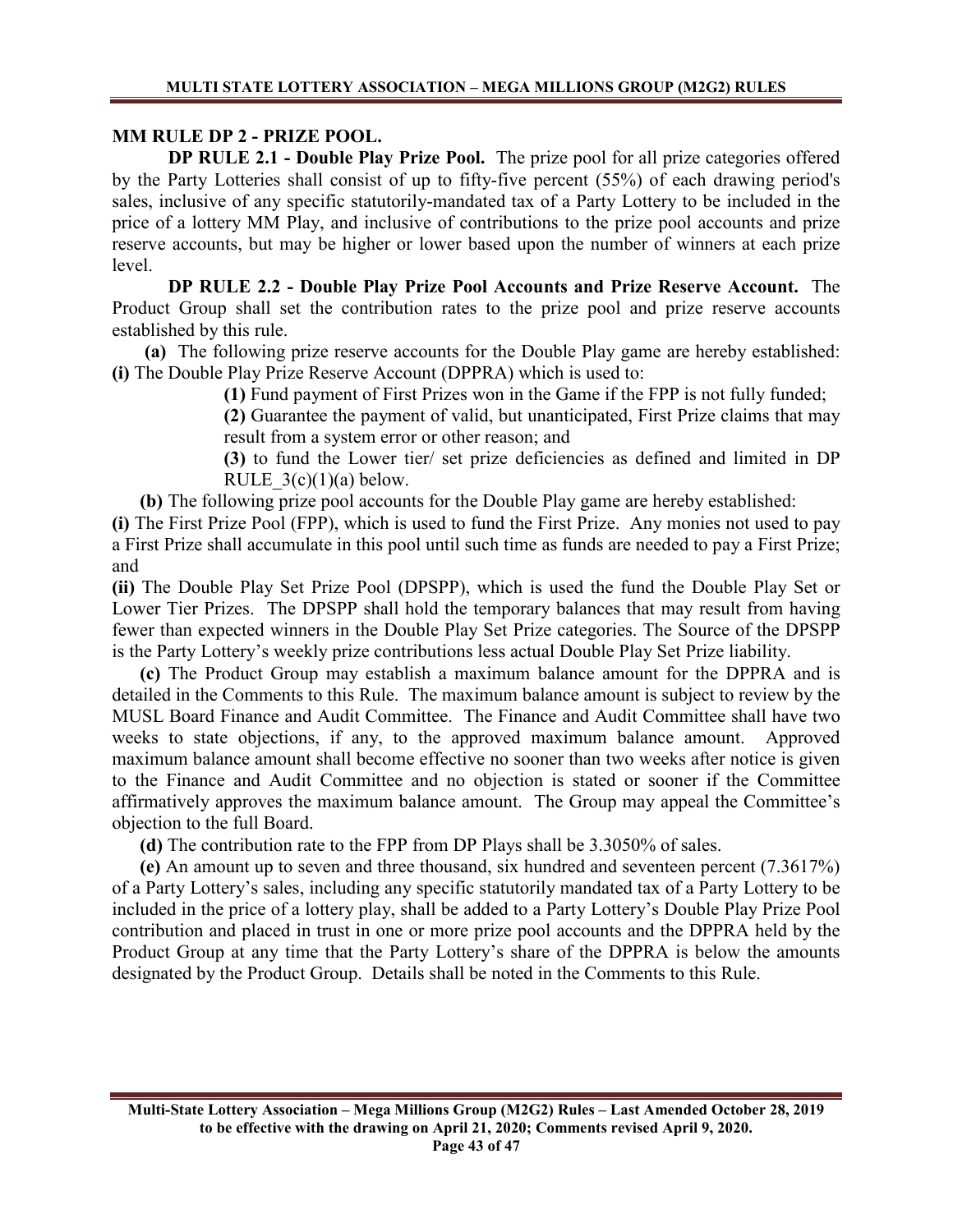**(f)** The Product Group may determine to expend all or a portion of the funds in the DPSPP and the DPPRA:

> **(i)** for the purpose of indemnifying the Party Lotteries in the payment of prizes to be made by the Selling Lotteries; and

> **(ii)** for the payment of prizes or special prizes in the game, limited to prize pool and prize reserve contributions from lotteries participating in the special prize promotion, subject to the approval of the Board's Finance & Audit Committee or that Committee's failure to object after given two weeks' notice of the planned action, which actions may be appealed to the full Board by the Product Group.

**(g)** The DPPRA shares of a Party Lottery may be adjusted with refunds to the Party Lottery from the DPPRA as may be needed to maintain the approved maximum balance and sales percentage shares of the Party Lotteries.

 **(h)** A Party Lottery may contribute to its sales percentage share of the DPPRA over time, but in the event of a draw down from the DPPRA, a Party Lottery is responsible for its full sales percentage share of the DPPRA, whether or not it has been paid in full.

**(i)** Any amount remaining in the Double Play prize pool accounts or DPPRA when the Product Group declares the end of the game shall be returned to the lotteries participating in the prize pool and DPPRA after the end of all claim periods of all Selling Lotteries, carried forward to a replacement game, or otherwise expended in a manner at the election of the individual Members of the Product Group in accordance with jurisdiction statute.

 *Comment. The Double Play prize pools and DPPRA may not be used to pay Mega Millions prizes. The Product Group has not set a maximum balance for the DPPRA.*

*On October 28, 2019, the Product Group set the additional prize reserve account contribution for DP Plays at two and three thousand, six hundred and seventeen percent (2.3617%), bringing total prize pool and reserve contributions for Double Play to fifty percent (50.0%) of sales.*

*Approval of the Group is required to change the prize pool contributions, DPPRA deduction percentages and to set or change the maximum DPPRA balance.*

 *Comment added October 28, 2019.*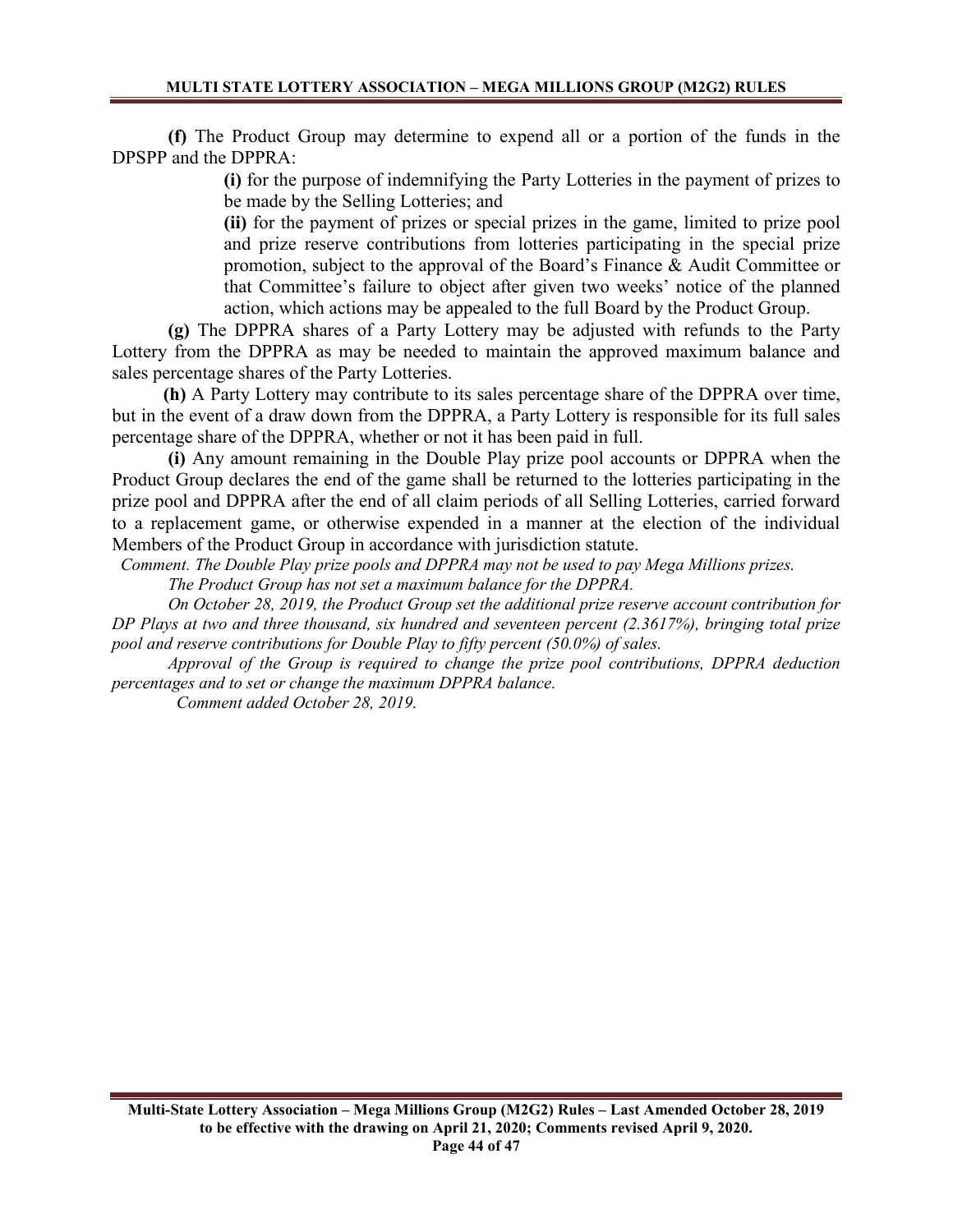**MM RULE DP 3 - EXPECTED PRIZE PAYOUT PERCENTAGES.** The First Prize payout shall be determined on a pari-mutuel basis. Except as otherwise provided in these rules all other prizes awarded by Party Lotteries shall be paid as single payment prizes. All prize payouts are made with the following expected prize payout percentages, which does not include any additional amount contributed to or held in prize reserves, although the prize payout percentages per draw may vary:

| Number of Matches Per MM Play                                                           | Prize Payment | DP Prize Pool Percentage<br>Allocated to Prize | DP Sales Percentage<br>Allocated to Prize |
|-----------------------------------------------------------------------------------------|---------------|------------------------------------------------|-------------------------------------------|
| All five $(5)$ of first set plus one $(1)$ of second set. First Prize - \$10,000,000.00 |               | $\%$                                           | 3.3050\%                                  |
| All five (5) of first set and none of second set.                                       | \$500,000.00  | $\frac{0}{0}$                                  | 3.9660%                                   |
| Any four $(4)$ of first set plus one $(1)$ of second set.                               | \$30,000.00   | $\frac{0}{0}$                                  | 3.2223%                                   |
| Any four (4) of first set and none of second set.                                       | \$1,500.00    | $\frac{0}{0}$                                  | 3.8668%                                   |
| Any three $(3)$ of first set plus one $(1)$ of second set.                              | \$500.00      | $\frac{0}{0}$                                  | 3.4372%                                   |
| Any three (3) of first set and none of second set.                                      | \$25.00       | $\frac{0}{0}$                                  | 4.1246%                                   |
| Any two $(2)$ of first set plus one $(1)$ of second set.                                | \$25.00       | $\frac{0}{0}$                                  | 3.6090%                                   |
| Any one $(1)$ of first set plus one $(1)$ of second set.                                | \$10.00       | $\%$                                           | 11.1880%                                  |
| None of first set plus one $(1)$ of second set.                                         | \$4.00        | $\%$                                           | 10.9194%                                  |

**(a)** The First Prize amount shall be divided equally by the number of DP Plays winning the First Prize. If no Plays match the DP winning numbers as described above, the DP First Prize will not be awarded, and remains at ten million dollars (\$10,000,000).

**(b)** The DPSPP (for payment of single payment prizes of five hundred thousand dollars (\$500,000.00) or less) shall be carried forward to subsequent draws if all or a portion of it is not needed to pay the set prizes awarded in the current draw.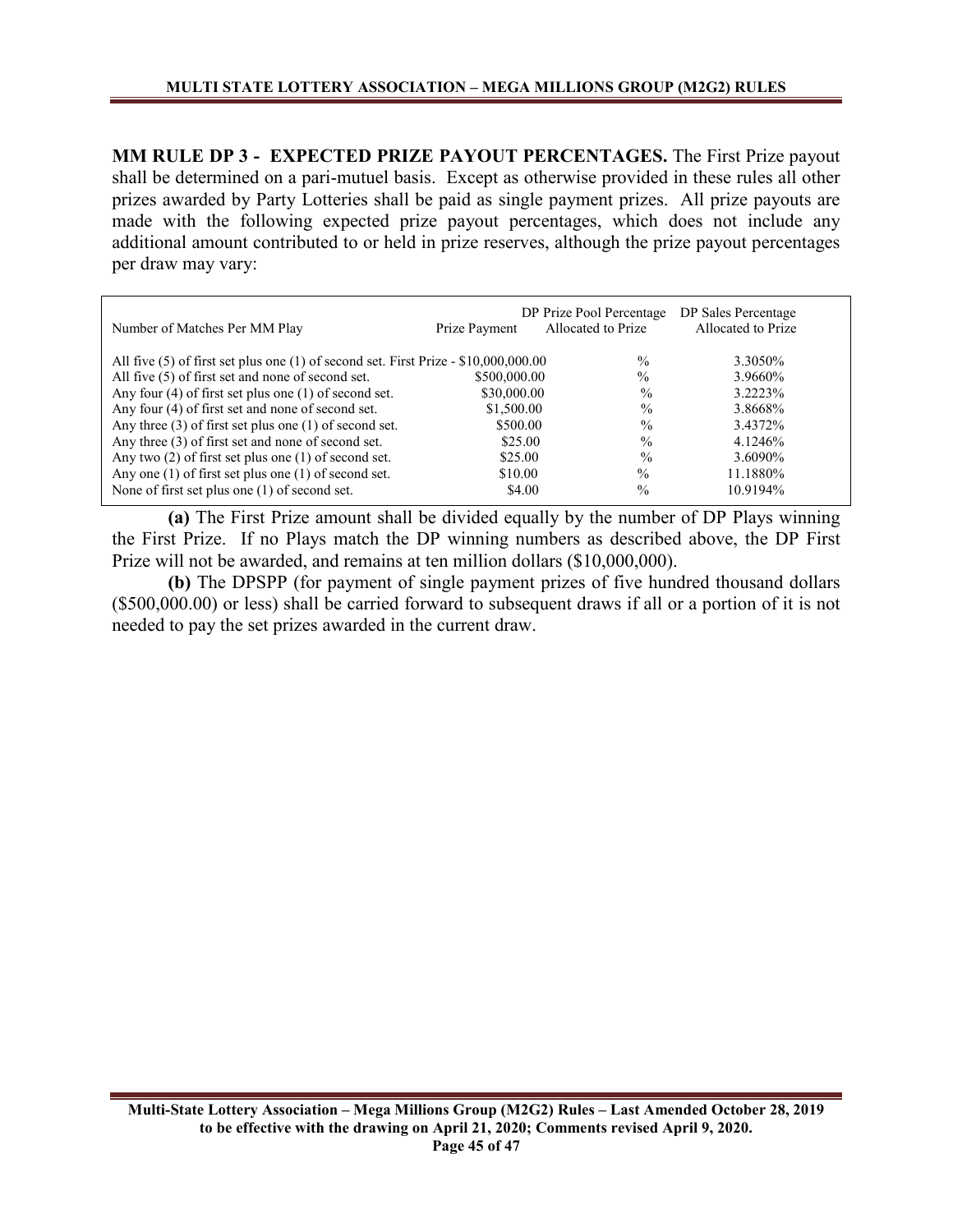## **(c) Pari-mutuel Prize Determinations Applicable to MUSL Party Lotteries (not Mega Millions Lotteries Selling Double Play).**

**(c)(1)** Except as otherwise provided for in MM RULE DP 3 (c)(2):

**(c)(1)(a)** If the total of the Double Play Set Prizes awarded in a drawing exceeds the percentage of the prize pool allocated to the Double Play Set Prizes, then the amount needed to fund the Double Play Set Prizes awarded shall be drawn from the following sources, in the following order:

**(i)** the amount available in the DPSPP if any;

**(ii)** an amount from the DPPRA, if available.

**(c)(1)(b)** If, after these sources are depleted, there are not sufficient funds to pay the Double Play Set Prizes, then the highest Double Play Set Prize shall become a pari-mutuel prize. If the amount of the highest Double Play Set Prize, when paid on a pari-mutuel basis, drops to or below the next highest Double Play Set Prize and there are still not sufficient funds to pay the remaining Double Play Set Prizes awarded, then the next highest Double Play Set Prize shall become a pari-mutuel prize. This procedure shall continue down through all Double Play Set Prize levels, if necessary, until all Double Play Set Prize levels become pari-mutuel prize levels. In that instance, the money available from the funding sources listed in this Rule shall be divided among the winning DP Plays in proportion to their respective prize percentages.

**(c)(2)** The MUSL Party Lotteries shall make their pari-mutuel prize determinations and calculations independently of any similar determinations made by Mega Millions Consortium Lotteries, which shall not contribute to or participate in these calculations or prize payments.

**(d)** Subject to the laws and rules governing each Party Lottery, the number of prize categories and the allocation of the prize fund among the prize categories may be changed at the discretion of the Mega Millions Consortium Lotteries, for promotional purposes. Such change shall be announced by Mega Millions Consortium Lotteries.

**MM RULE DP 4 PROBABILITY OF WINNING DOUBLE PLAY PRIZES.** The following table sets forth the probability of winning and the probable distribution of winners in and among each prize category for DP Plays sold by Party Lotteries, based upon the total number of possible combinations in Double Play.

| <b>Probability Distribution</b> | Probable/Set |
|---------------------------------|--------------|
|                                 |              |